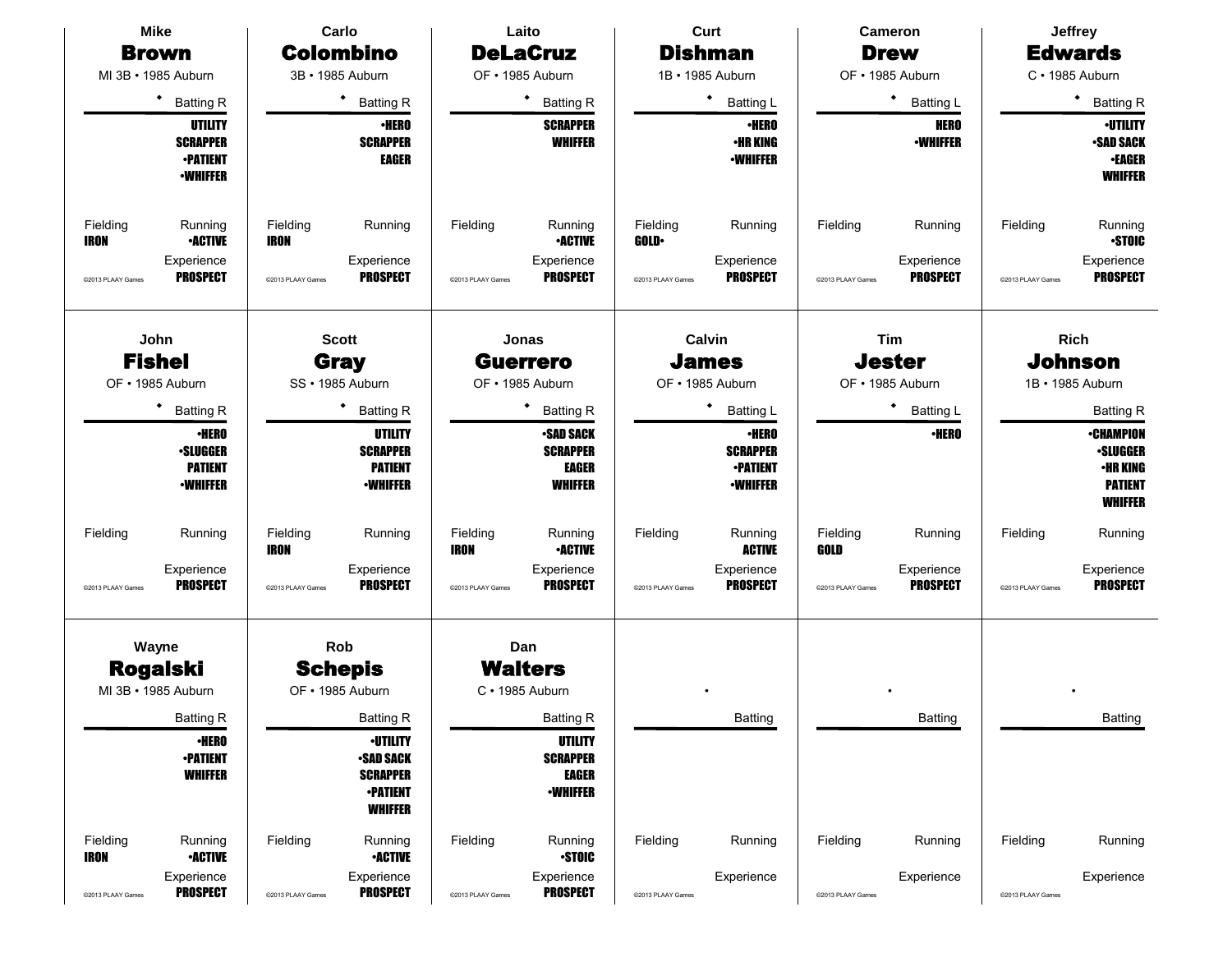|                                                          |                                                                                                                                                                                                                                                                                                                                                                                                                                                                                                                                                                              |                                   |                                     | <b>Tim</b>                             |                                                                                                                          |                                            | <b>Tony</b>                                                                                                             |                                                             | <b>Donald</b>                                                                             |                                           | <b>Stan</b>                                                                                                                 |
|----------------------------------------------------------|------------------------------------------------------------------------------------------------------------------------------------------------------------------------------------------------------------------------------------------------------------------------------------------------------------------------------------------------------------------------------------------------------------------------------------------------------------------------------------------------------------------------------------------------------------------------------|-----------------------------------|-------------------------------------|----------------------------------------|--------------------------------------------------------------------------------------------------------------------------|--------------------------------------------|-------------------------------------------------------------------------------------------------------------------------|-------------------------------------------------------------|-------------------------------------------------------------------------------------------|-------------------------------------------|-----------------------------------------------------------------------------------------------------------------------------|
|                                                          |                                                                                                                                                                                                                                                                                                                                                                                                                                                                                                                                                                              |                                   |                                     |                                        | <b>Arnsberg</b>                                                                                                          |                                            | <b>Dineen</b>                                                                                                           |                                                             | <b>Dunster</b>                                                                            |                                           | <b>Fascher</b>                                                                                                              |
|                                                          | <b>Terry</b><br><b>Wells</b><br>SP RP · 1985 Auburn<br><b>Batting</b><br>Pitching L<br>$\ddot{\phantom{1}}$<br><b>Batting L</b><br>ACE.<br><b>HERO</b><br><b>FLASH</b> •<br><b>CHAMPION</b><br><b>WILD</b><br><b>SCRAPPER</b><br>EAGER<br>Running<br>Fielding<br>Running<br>Experience<br>@2013 PLAAY Games<br><b>Steve</b><br><b>Blaise</b><br><b>Gelmine</b><br><b>Ilsley</b><br>RP · 1985 Auburn<br>SP · 1985 Auburn<br><b>Batting L</b><br>Pitching L<br>* Batting L<br><b>ACE</b><br><b>•HERO</b><br><b>•HERO</b><br><b>STAR</b><br><b>CHAMPION</b><br><b>-CHAMPION</b> |                                   |                                     | SP · 1985 Auburn                       |                                                                                                                          | RP SP · 1985 Auburn                        |                                                                                                                         | SP · 1985 Auburn                                            |                                                                                           | RP SP · 1985 Auburn                       |                                                                                                                             |
|                                                          |                                                                                                                                                                                                                                                                                                                                                                                                                                                                                                                                                                              |                                   |                                     |                                        | Pitching R * Batting R                                                                                                   |                                            | Pitching R <sup>+</sup> Batting R                                                                                       | Pitching R $\bullet$                                        | <b>Batting R</b>                                                                          | Pitching R <sup>+</sup>                   | <b>Batting R</b>                                                                                                            |
|                                                          |                                                                                                                                                                                                                                                                                                                                                                                                                                                                                                                                                                              |                                   | WHIFFER                             | ACE.<br><b>FLASH</b><br><b>CONTROL</b> | <b>HERO</b><br><b>CHAMPION</b><br><b>SCRAPPER</b><br><b>EAGER</b><br><b>•WHIFFER</b>                                     | WORKMAN<br><b>FLASH</b>                    | <b>-SAD SACK</b><br><b>SCRAPPER</b><br><b>EAGER</b><br><b>WHIFFER</b>                                                   | <b>STAR-</b><br><b>CONTROL</b>                              | UTILITY<br><b>SAD SACK</b><br><b>SCRAPPER</b><br><b>EAGER</b><br><b>WHIFFER</b>           | WORKMAN<br><b>FLASH</b><br><b>CONTROL</b> | <b>SCRAPPER</b><br><b>•PATIENT</b><br><b>WHIFFER</b>                                                                        |
| Fielding                                                 |                                                                                                                                                                                                                                                                                                                                                                                                                                                                                                                                                                              |                                   | <b>STOIC</b>                        | Fielding                               | Running<br><b>STOIC</b>                                                                                                  | Fielding                                   | Running<br><b>STOIC</b>                                                                                                 | Fielding                                                    | Running<br><b>STOIC</b>                                                                   | Fielding<br><b>IRON</b>                   | Running<br><b>ACTIVE</b>                                                                                                    |
| @2013 PLAAY Games                                        |                                                                                                                                                                                                                                                                                                                                                                                                                                                                                                                                                                              |                                   | Experience<br><b>PROSPECT</b>       | @2013 PLAAY Games                      | Experience<br><b>PROSPECT</b>                                                                                            | @2013 PLAAY Games                          | Experience<br><b>PROSPECT</b>                                                                                           | @2013 PLAAY Games                                           | Experience<br>PROSPECT                                                                    | @2013 PLAAY Games                         | Experience<br><b>PROSPECT</b>                                                                                               |
|                                                          |                                                                                                                                                                                                                                                                                                                                                                                                                                                                                                                                                                              |                                   |                                     |                                        | Gary<br><b>Murphy</b>                                                                                                    |                                            | Ron<br><b>Roebuck</b>                                                                                                   |                                                             | Joe<br><b>Schulte</b>                                                                     |                                           | Kevin<br><b>Smith</b>                                                                                                       |
|                                                          |                                                                                                                                                                                                                                                                                                                                                                                                                                                                                                                                                                              |                                   |                                     |                                        | RP SP · 1985 Auburn                                                                                                      |                                            | RP · 1985 Auburn                                                                                                        |                                                             | RP · 1985 Auburn                                                                          |                                           | SP · 1985 Auburn                                                                                                            |
| Pitching L<br><b>STAR</b><br><b>FLASH</b><br><b>WILD</b> | <b>SCRAPPER</b><br><b>EAGER</b><br><b>WHIFFER</b>                                                                                                                                                                                                                                                                                                                                                                                                                                                                                                                            | <b>DB FLASH</b><br><b>CONTROL</b> | <b>SCRAPPER</b><br>EAGER<br>WHIFFER | <b>WILD</b>                            | Pitching R <b>*</b> Batting R<br><b>·UTILITY</b><br><b>SAD SACK</b><br><b>SCRAPPER</b><br><b>EAGER</b><br><b>WHIFFER</b> | <b>STAR</b><br><b>FLASH</b><br><b>WILD</b> | Pitching L <b>*</b> Batting B<br><b>UTILITY</b><br><b>SAD SACK</b><br><b>SCRAPPER</b><br><b>EAGER</b><br><b>WHIFFER</b> | Pitching R $\bullet$<br>ACE.<br><b>FLASH</b><br><b>WILD</b> | <b>Batting R</b><br><b>HERO</b><br><b>CHAMPION</b><br><b>SCRAPPER</b><br>EAGER<br>WHIFFER | <b>WORKMAN-</b><br><b>CONTROL</b>         | Pitching R <sup>+</sup> Batting R<br><b>UTILITY</b><br><b>SAD SACK</b><br><b>SCRAPPER</b><br><b>EAGER</b><br><b>WHIFFER</b> |
| Fielding<br>GOLD                                         | Running<br><b>STOIC</b>                                                                                                                                                                                                                                                                                                                                                                                                                                                                                                                                                      | Fielding                          | Running<br><b>STOIC</b>             | Fielding                               | Running<br><b>STOIC</b>                                                                                                  | Fielding<br>IRON                           | Running<br><b>STOIC</b>                                                                                                 | Fielding<br>GOLD                                            | Running<br><b>STOIC</b>                                                                   | Fielding<br><b>IRON</b>                   | Running<br><b>STOIC</b>                                                                                                     |
| @2013 PLAAY Games                                        | Experience<br><b>PROSPECT</b>                                                                                                                                                                                                                                                                                                                                                                                                                                                                                                                                                | @2013 PLAAY Games                 | Experience<br><b>PROSPECT</b>       | @2013 PLAAY Games                      | Experience<br><b>PROSPECT</b>                                                                                            | @2013 PLAAY Games                          | Experience<br><b>PROSPECT</b>                                                                                           | @2013 PLAAY Games                                           | Experience<br><b>PROSPECT</b>                                                             | @2013 PLAAY Games                         | Experience<br><b>PROSPECT</b>                                                                                               |
| ٠                                                        |                                                                                                                                                                                                                                                                                                                                                                                                                                                                                                                                                                              | Pitching                          | <b>Batting</b>                      | Pitching                               | <b>Batting</b>                                                                                                           | Pitching                                   | <b>Batting</b>                                                                                                          | Pitching                                                    | <b>Batting</b>                                                                            | Pitching                                  | <b>Batting</b>                                                                                                              |
| Fielding                                                 | Running                                                                                                                                                                                                                                                                                                                                                                                                                                                                                                                                                                      | Fielding                          | Running                             | Fielding                               | Running                                                                                                                  | Fielding                                   | Running                                                                                                                 | Fielding                                                    | Running                                                                                   | Fielding                                  | Running                                                                                                                     |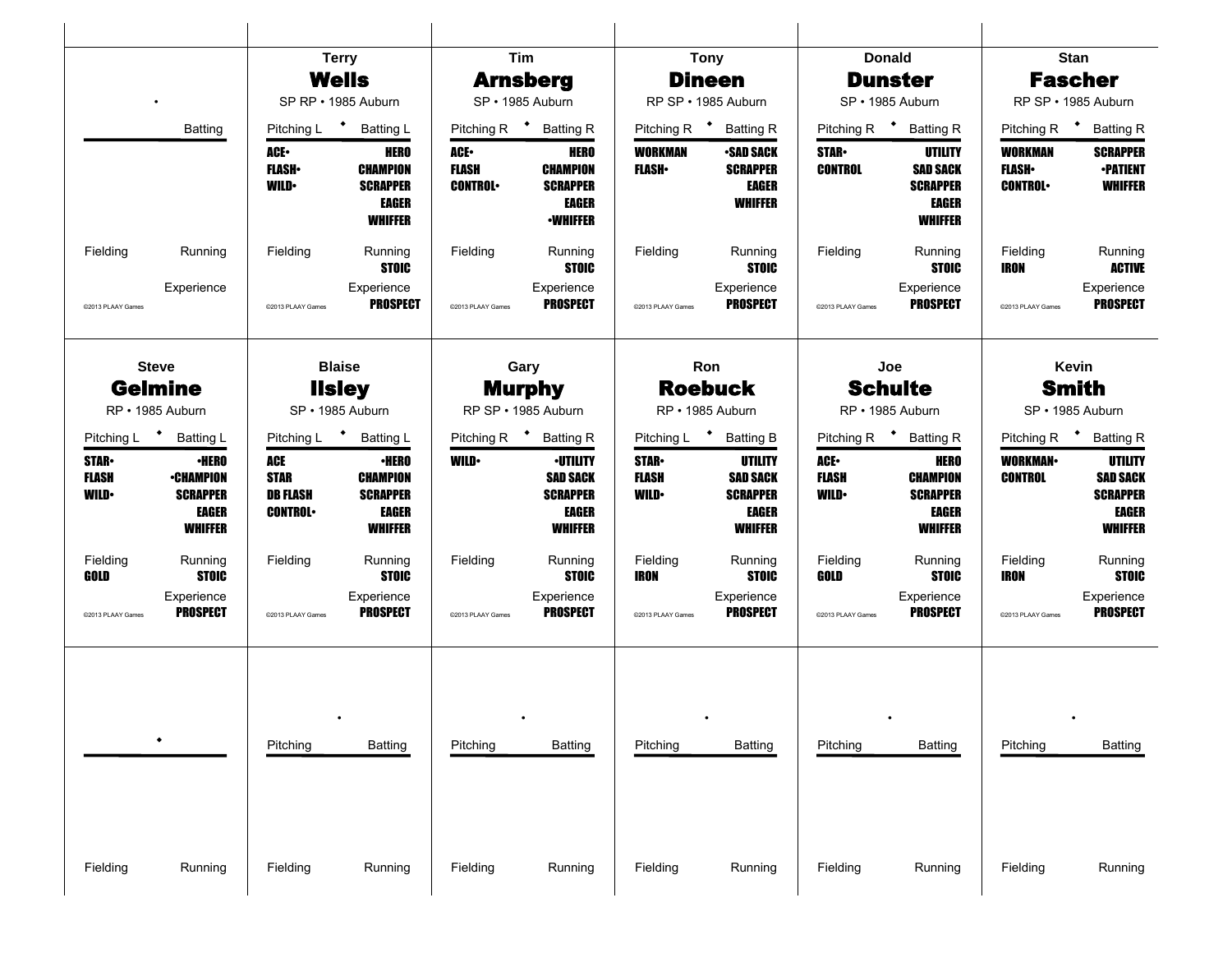|                   | Glenn                                                                    |                   | <b>Rock</b>                                            |                   | <b>David</b>                                                                              |                   | <b>Scott</b>                                                              |                   | Don                                                                    |                   | Luis                                                |
|-------------------|--------------------------------------------------------------------------|-------------------|--------------------------------------------------------|-------------------|-------------------------------------------------------------------------------------------|-------------------|---------------------------------------------------------------------------|-------------------|------------------------------------------------------------------------|-------------------|-----------------------------------------------------|
| <b>Fairchild</b>  |                                                                          |                   | <b>Hurst</b>                                           |                   | <b>Jenkins</b>                                                                            |                   | <b>Jordan</b>                                                             |                   | <b>Lovell</b>                                                          |                   | <b>Medina</b>                                       |
|                   | SS · 1985 Batavia                                                        |                   | C · 1985 Batavia                                       |                   | OF • 1985 Batavia                                                                         |                   | OF • 1985 Batavia                                                         |                   | 1B OF · 1985 Batavia                                                   |                   | OF • 1985 Batavia                                   |
|                   | ٠<br><b>Batting B</b>                                                    |                   | <b>Batting R</b>                                       |                   | ٠<br><b>Batting R</b>                                                                     |                   | ٠<br><b>Batting R</b>                                                     |                   | ٠<br><b>Batting L</b>                                                  |                   | $\bullet$<br><b>Batting R</b>                       |
|                   | <b>•SAD SACK</b><br><b>SCRAPPER</b><br><b>•PATIENT</b><br><b>WHIFFER</b> |                   | <b>-SCRAPPER</b><br><b>EAGER</b><br><b>WHIFFER</b>     |                   | UTILITY<br><b>SCRAPPER</b><br>EAGER<br><b>WHIFFER</b>                                     |                   | <b>UTILITY</b><br><b>•HR KING</b><br><b>PATIENT</b><br><b>WHIFFER</b>     |                   | <b>HERO</b>                                                            |                   | <b>-HERO</b><br><b>·SLUGGER</b><br><b>WHIFFER</b>   |
| Fielding          | Running<br><b>•ACTIVE</b>                                                | Fielding          | Running                                                | Fielding          | Running<br><b>•ACTIVE</b>                                                                 | Fielding          | Running<br><b>•ACTIVE</b>                                                 | Fielding          | Running                                                                | Fielding          | Running                                             |
| @2013 PLAAY Games | Experience<br><b>PROSPECT</b>                                            | @2013 PLAAY Games | Experience<br><b>PROSPECT</b>                          | @2013 PLAAY Games | Experience<br><b>PROSPECT</b>                                                             | @2013 PLAAY Games | Experience<br><b>PROSPECT</b>                                             | @2013 PLAAY Games | Experience<br><b>PROSPECT</b>                                          | @2013 PLAAY Games | Experience<br><b>PROSPECT</b>                       |
|                   | <b>Michael</b><br><b>Rountree</b>                                        |                   | <b>Troy</b><br><b>Startoni</b>                         |                   | <b>Robert</b><br><b>Swain</b>                                                             |                   | <b>Charles</b><br><b>Todd</b>                                             |                   | Casey<br>Webster                                                       |                   | William<br><b>Wilkes</b>                            |
|                   | OF • 1985 Batavia                                                        |                   | C · 1985 Batavia                                       |                   | 2B · 1985 Batavia                                                                         |                   | C · 1985 Batavia                                                          |                   | 3B · 1985 Batavia                                                      |                   | 1B • 1985 Batavia                                   |
|                   | ٠<br><b>Batting L</b>                                                    |                   | <b>Batting R</b>                                       |                   | <b>Batting R</b>                                                                          |                   | <b>Batting R</b>                                                          |                   | <b>Batting R</b>                                                       |                   | Batting L                                           |
|                   | UTILITY<br><b>-SCRAPPER</b><br><b>PATIENT</b><br><b>WHIFFER</b>          |                   | <b>HERO</b><br><b>-SCRAPPER</b><br><b>WHIFFER</b>      |                   | <b>UTILITY</b><br><b>SCRAPPER</b><br><b>•PATIENT</b><br><b>-WHIFFER</b>                   |                   | <b>•CHAMPION</b><br><b>•SCRAPPER</b><br><b>•PATIENT</b><br><b>WHIFFER</b> |                   | <b>·UTILITY</b><br><b>HR KING</b><br><b>-PATIENT</b><br><b>WHIFFER</b> |                   | <b>-UTILITY</b><br><b>PATIENT</b><br><b>WHIFFER</b> |
| Fielding          | Running<br><b>•ACTIVE</b>                                                | Fielding          | Running<br><b>STOIC</b>                                | Fielding          | Running                                                                                   | Fielding          | Running                                                                   | Fielding          | Running                                                                | Fielding<br>GOLD  | Running<br><b>STOIC</b>                             |
| @2013 PLAAY Games | Experience<br><b>PROSPECT</b>                                            | @2013 PLAAY Games | Experience<br><b>PROSPECT</b>                          | @2013 PLAAY Games | Experience<br><b>PROSPECT</b>                                                             | @2013 PLAAY Games | Experience<br><b>PROSPECT</b>                                             | @2013 PLAAY Games | Experience<br><b>PROSPECT</b>                                          | @2013 PLAAY Games | Experience<br><b>PROSPECT</b>                       |
|                   | <b>Michael</b><br><b>Workman</b><br>OF • 1985 Batavia                    |                   | <b>Timothy</b><br><b>Zapolski</b><br>CI · 1985 Batavia |                   | <b>Trey</b><br><b>Hillman</b><br>MI • 1985 Batavia                                        |                   |                                                                           |                   |                                                                        |                   |                                                     |
|                   | <b>Batting R</b>                                                         |                   | <b>Batting R</b>                                       |                   | <b>Batting R</b>                                                                          |                   | Batting                                                                   |                   | Batting                                                                |                   | <b>Batting</b>                                      |
|                   | <b>•HERO</b><br><b>SCRAPPER</b><br><b>•PATIENT</b>                       |                   | <b>•HERO</b><br><b>EAGER</b><br><b>WHIFFER</b>         |                   | <b>-UTILITY</b><br><b>SAD SACK</b><br><b>SCRAPPER</b><br><b>PATIENT</b><br><b>WHIFFER</b> |                   |                                                                           |                   |                                                                        |                   |                                                     |
| Fielding          | Running                                                                  | Fielding          | Running                                                | Fielding          | Running<br><b>•ACTIVE</b>                                                                 | Fielding          | Running                                                                   | Fielding          | Running                                                                | Fielding          | Running                                             |
| @2013 PLAAY Games | Experience<br><b>PROSPECT</b>                                            | @2013 PLAAY Games | Experience<br><b>PROSPECT</b>                          | @2013 PLAAY Games | Experience<br><b>PROSPECT</b>                                                             | @2013 PLAAY Games | Experience                                                                | @2013 PLAAY Games | Experience                                                             | @2013 PLAAY Games | Experience                                          |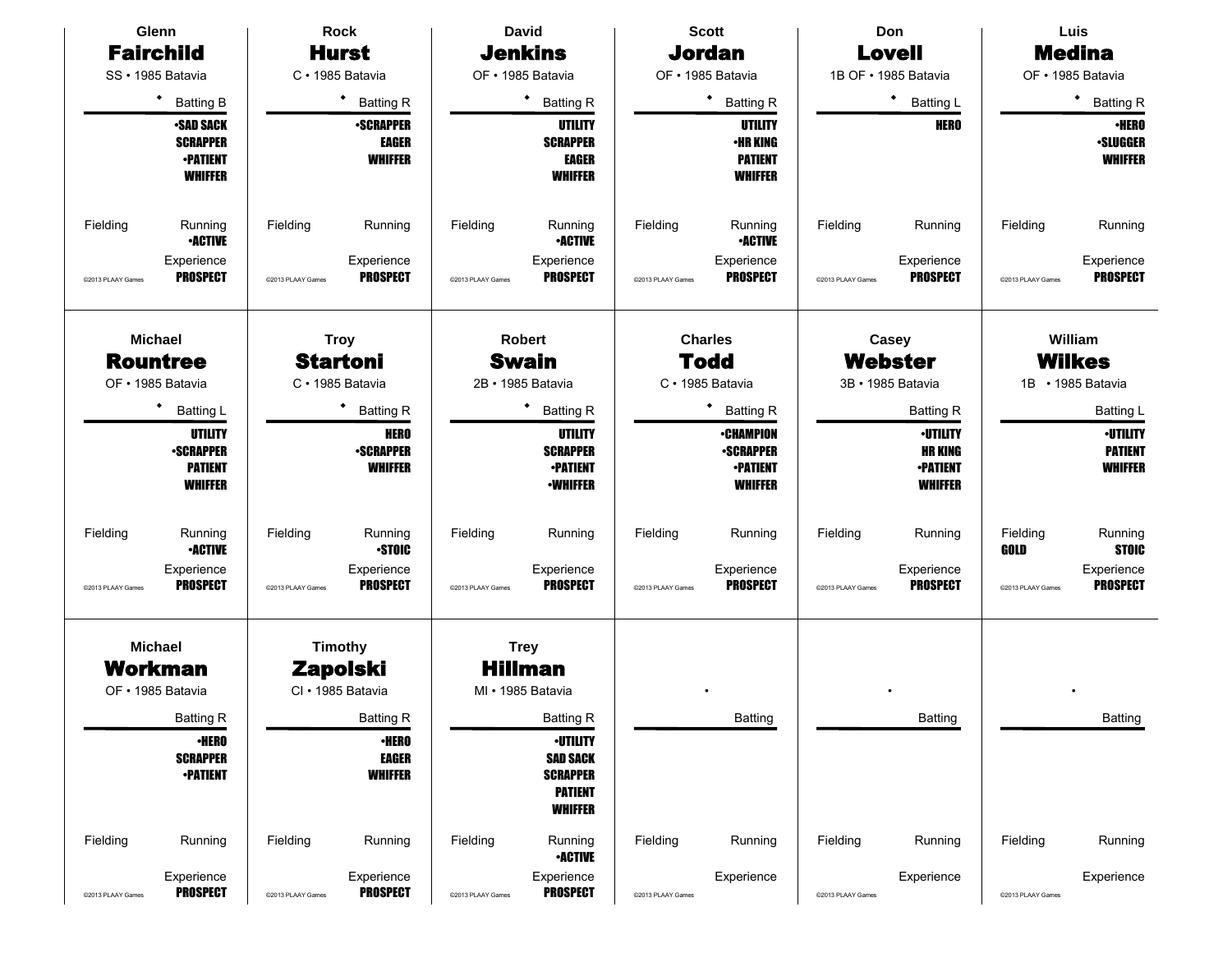|                                                   |                                                                                 |                                               |                                                                                 |                          | <b>Michael</b><br><b>Farr</b><br>RP · 1985 Batavia                       |                                  | Andy<br><b>Ghelfi</b><br>SP · 1985 Batavia                               |                                 | John<br><b>Githens</b><br>SP RP · 1985 Batavia                        |                                                           | Greg<br><b>LaFever</b><br>SP · 1985 Batavia                              |
|---------------------------------------------------|---------------------------------------------------------------------------------|-----------------------------------------------|---------------------------------------------------------------------------------|--------------------------|--------------------------------------------------------------------------|----------------------------------|--------------------------------------------------------------------------|---------------------------------|-----------------------------------------------------------------------|-----------------------------------------------------------|--------------------------------------------------------------------------|
|                                                   | <b>Batting</b>                                                                  |                                               | <b>Batting</b>                                                                  | ACE<br><b>FLASH</b>      | Pitching R <b>*</b> Batting R<br>UTILITY<br><b>SAD SACK</b>              | ACE<br><b>STAR</b>               | Pitching R <sup>+</sup> Batting R<br><b>UTILITY</b><br><b>SAD SACK</b>   | <b>FLASH•</b><br><b>CONTROL</b> | Pitching R <sup>+</sup> Batting R<br>UTILITY<br><b>SAD SACK</b>       | Pitching R <sup>+</sup> Batting R<br>STAR<br><b>FLASH</b> | <b>UTILITY</b><br><b>SAD SACK</b>                                        |
|                                                   |                                                                                 |                                               |                                                                                 | <b>WILD</b>              | <b>SCRAPPER</b><br>EAGER<br><b>WHIFFER</b>                               | <b>FLASH</b> •<br><b>CONTROL</b> | <b>SCRAPPER</b><br>EAGER<br><b>WHIFFER</b>                               |                                 | <b>SCRAPPER</b><br><b>EAGER</b><br><b>WHIFFER</b>                     | <b>CONTROL</b>                                            | <b>SCRAPPER</b><br><b>EAGER</b><br><b>WHIFFER</b>                        |
| Fielding                                          | Running                                                                         | Fielding                                      | Running                                                                         | Fielding<br><b>IRON-</b> | Running<br><b>STOIC</b>                                                  | Fielding<br>IRON                 | Running<br><b>STOIC</b>                                                  | Fielding<br>IRON                | Running<br><b>STOIC</b>                                               | Fielding<br>IRON                                          | Running<br><b>STOIC</b>                                                  |
| @2013 PLAAY Games                                 | Experience                                                                      | @2013 PLAAY Games                             | Experience                                                                      | @2013 PLAAY Games        | Experience<br><b>PROSPECT</b>                                            | @2013 PLAAY Games                | Experience<br><b>PROSPECT</b>                                            | @2013 PLAAY Games               | Experience<br><b>PROSPECT</b>                                         | @2013 PLAAY Games                                         | Experience<br><b>PROSPECT</b>                                            |
|                                                   | Kent                                                                            |                                               | Rod                                                                             |                          | <b>Michael</b>                                                           |                                  | <b>Andrew</b>                                                            |                                 | <b>Charlie</b>                                                        |                                                           | John                                                                     |
|                                                   | <b>Murphy</b><br>RP · 1985 Batavia                                              |                                               | <b>Nichols</b><br>SP · 1985 Batavia                                             |                          | <b>Poehl</b><br>SP · 1985 Batavia                                        |                                  | <b>Robertson</b><br>RP · 1985 Batavia                                    |                                 | <b>Scott</b><br>RP · 1985 Batavia                                     |                                                           | <b>Williamson</b><br>SP · 1985 Batavia                                   |
| Pitching L <sup>+</sup> Batting L                 |                                                                                 |                                               | Pitching R <sup>+</sup> Batting R                                               |                          | Pitching R <sup>+</sup> Batting R                                        |                                  | Pitching R <sup>+</sup> Batting R                                        |                                 | Pitching R <sup>+</sup> Batting R                                     | Pitching R <sup>+</sup> Batting R                         |                                                                          |
| <b>STAR-</b><br><b>DB FLASH</b><br><b>CONTROL</b> | <b>UTILITY</b><br><b>SAD SACK</b><br><b>SCRAPPER</b><br>EAGER<br><b>WHIFFER</b> | <b>STAR</b><br><b>FLASH</b><br><b>CONTROL</b> | <b>UTILITY</b><br><b>SAD SACK</b><br><b>SCRAPPER</b><br>EAGER<br><b>WHIFFER</b> | FLASH<br><b>CONTROL</b>  | <b>UTILITY</b><br><b>SAD SACK</b><br><b>SCRAPPER</b><br>EAGER<br>WHIFFER | FLASH                            | <b>UTILITY</b><br><b>SAD SACK</b><br><b>SCRAPPER</b><br>EAGER<br>WHIFFER | <b>FLASH</b><br><b>CONTROL</b>  | <b>-SAD SACK</b><br><b>SCRAPPER</b><br><b>EAGER</b><br><b>WHIFFER</b> | <b>FLASH</b> •<br><b>WILD</b>                             | UTILITY<br><b>SAD SACK</b><br><b>SCRAPPER</b><br>EAGER<br><b>WHIFFER</b> |
| Fielding                                          | Running<br><b>STOIC</b>                                                         | Fielding                                      | Running<br><b>STOIC</b>                                                         | Fielding<br><b>IRON•</b> | Running<br><b>STOIC</b>                                                  | Fielding                         | Running<br><b>STOIC</b>                                                  | Fielding<br>IRON                | Running<br><b>STOIC</b>                                               | Fielding<br>IRON                                          | Running<br><b>STOIC</b>                                                  |
| @2013 PLAAY Games                                 | Experience<br><b>PROSPECT</b>                                                   | @2013 PLAAY Games                             | Experience<br><b>PROSPECT</b>                                                   | @2013 PLAAY Games        | Experience<br>PROSPECT                                                   | @2013 PLAAY Games                | Experience<br><b>PROSPECT</b>                                            | @2013 PLAAY Games               | Experience<br><b>PROSPECT</b>                                         | @2013 PLAAY Games                                         | Experience<br><b>PROSPECT</b>                                            |
|                                                   |                                                                                 |                                               |                                                                                 |                          |                                                                          |                                  |                                                                          |                                 |                                                                       |                                                           |                                                                          |
| Pitching                                          | Batting                                                                         | Pitching                                      | <b>Batting</b>                                                                  | Pitching                 | Batting                                                                  | Pitching                         | <b>Batting</b>                                                           | Pitching                        | <b>Batting</b>                                                        | Pitching                                                  | <b>Batting</b>                                                           |
|                                                   |                                                                                 |                                               |                                                                                 |                          |                                                                          |                                  |                                                                          |                                 |                                                                       |                                                           |                                                                          |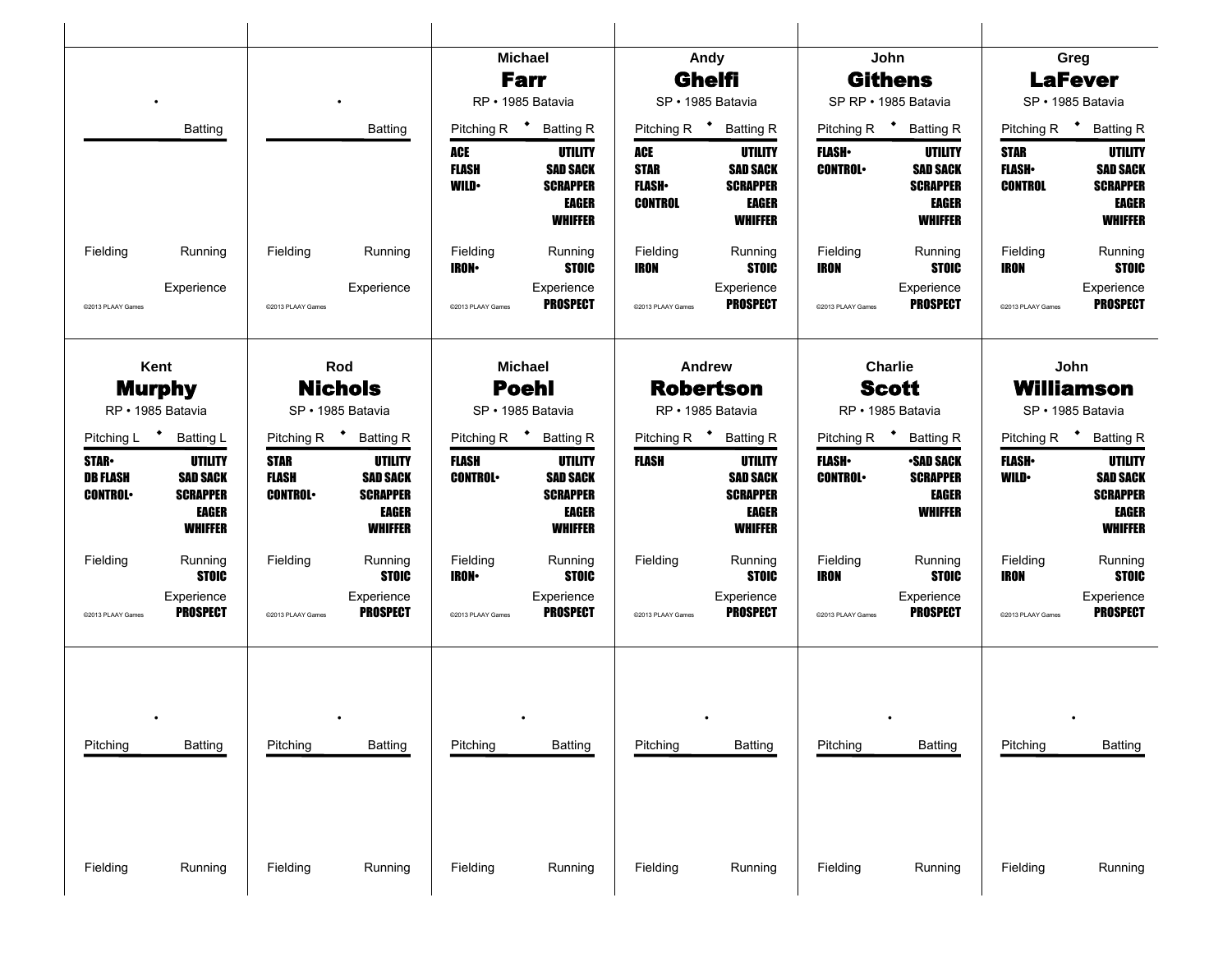| <b>Brady</b>                                    |                                                                                             |                                              | Del                                                                                                                               |                                              | Roberto                                                                                                                                     |                                              | Gary                                                                                                                  |                                              | Erik                                                                                                                                                |                                              | Greg                                                                                                                           |
|-------------------------------------------------|---------------------------------------------------------------------------------------------|----------------------------------------------|-----------------------------------------------------------------------------------------------------------------------------------|----------------------------------------------|---------------------------------------------------------------------------------------------------------------------------------------------|----------------------------------------------|-----------------------------------------------------------------------------------------------------------------------|----------------------------------------------|-----------------------------------------------------------------------------------------------------------------------------------------------------|----------------------------------------------|--------------------------------------------------------------------------------------------------------------------------------|
| <b>Anderson</b>                                 |                                                                                             |                                              | <b>Carter</b>                                                                                                                     |                                              | <b>Fuentes</b>                                                                                                                              |                                              | <b>Gouldrup</b>                                                                                                       |                                              | <b>Laseke</b>                                                                                                                                       |                                              | Lotzar                                                                                                                         |
| OF • 1985 Elmira                                |                                                                                             | OF · 1985 Elmira                             |                                                                                                                                   |                                              | MI 3B · 1985 Elmira                                                                                                                         |                                              | 3B · 1985 Elmira                                                                                                      |                                              | 2B · 1985 Elmira                                                                                                                                    |                                              | OF · 1985 Elmira                                                                                                               |
| $\bullet$                                       | <b>Batting L</b>                                                                            |                                              | ٠<br><b>Batting B</b>                                                                                                             |                                              | ٠<br><b>Batting R</b>                                                                                                                       |                                              | ٠<br>Batting L                                                                                                        |                                              | $\bullet$<br><b>Batting R</b>                                                                                                                       |                                              | ٠<br>Batting L                                                                                                                 |
|                                                 | <b>PATIENT</b>                                                                              |                                              | <b>UTILITY</b><br><b>-PATIENT</b><br><b>WHIFFER</b>                                                                               |                                              | <b>·UTILITY</b><br><b>SCRAPPER</b><br><b>-WHIFFER</b>                                                                                       |                                              | <b>SAD SACK</b><br><b>SCRAPPER</b><br><b>•EAGER</b><br><b>WHIFFER</b>                                                 |                                              | UTILITY<br><b>SCRAPPER</b><br><b>-WHIFFER</b>                                                                                                       |                                              | <b>•CHAMPION</b><br><b>PATIENT</b>                                                                                             |
| Fielding<br>@2013 PLAAY Games                   | Running<br><b>•ACTIVE</b><br>Experience<br><b>PROSPECT</b>                                  | Fielding<br>@2013 PLAAY Games                | Running<br><b>•ACTIVE</b><br>Experience<br><b>PROSPECT</b>                                                                        | Fielding<br><b>IRON</b><br>@2013 PLAAY Games | Running<br>Experience<br><b>PROSPECT</b>                                                                                                    | Fielding<br><b>IRON</b><br>@2013 PLAAY Games | Running<br><b>STOIC</b><br>Experience<br><b>PROSPECT</b>                                                              | Fielding<br>@2013 PLAAY Games                | Running<br>Experience<br><b>PROSPECT</b>                                                                                                            | Fielding<br>@2013 PLAAY Games                | Running<br><b>-ACTIVE</b><br>Experience<br><b>PROSPECT</b>                                                                     |
| Jim<br><b>Orsag</b><br>1B OF • 1985 Elmira<br>٠ | <b>Batting L</b><br><b>-UTILITY</b><br><b>-SCRAPPER</b><br><b>PATIENT</b><br><b>WHIFFER</b> |                                              | <b>Billy</b><br><b>Plante</b><br>3B OF • 1985 Elmira<br><b>Batting R</b><br><b>-SAD SACK</b><br><b>•PATIENT</b><br><b>WHIFFER</b> |                                              | <b>Todd</b><br><b>Pratt</b><br>$C \cdot 1985$ Elmira<br>٠<br><b>Batting R</b><br><b>SAD SACK</b><br><b>SCRAPPER</b><br><b>WHIFFER</b>       |                                              | Carlos<br>Quintana<br>OF · 1985 Elmira<br>٠<br><b>Batting R</b><br><b>·HERO</b><br><b>-PATIENT</b><br><b>•WHIFFER</b> |                                              | <b>Marte</b><br><b>Rogers</b><br>3B · 1985 Elmira<br>٠<br><b>Batting R</b><br><b>SAD SACK</b><br><b>-SCRAPPER</b><br><b>EAGER</b><br><b>WHIFFER</b> |                                              | <b>Victor</b><br><b>Rosario</b><br>SS · 1985 Elmira<br><b>Batting R</b><br><b>UTILITY</b><br><b>SCRAPPER</b><br><b>WHIFFER</b> |
| Fielding<br>@2013 PLAAY Games                   | Running<br>Experience<br><b>PROSPECT</b>                                                    | Fielding<br><b>IRON</b><br>@2013 PLAAY Games | Running<br>Experience<br><b>PROSPECT</b>                                                                                          | Fielding<br>@2013 PLAAY Games                | Running<br><b>STOIC</b><br>Experience<br><b>PROSPECT</b>                                                                                    | Fielding<br><b>IRON</b><br>@2013 PLAAY Games | Running<br>Experience<br><b>PROSPECT</b>                                                                              | Fielding<br><b>IRON</b><br>@2013 PLAAY Games | Running<br><b>STOIC</b><br>Experience<br><b>PROSPECT</b>                                                                                            | Fielding<br><b>IRON</b><br>@2013 PLAAY Games | Running<br><b>STOIC</b><br>Experience<br><b>PROSPECT</b>                                                                       |
| Tim<br><b>Speakman</b><br>C · 1985 Elmira       | <b>Batting R</b><br><b>UTILITY</b><br><b>EAGER</b><br><b>WHIFFER</b>                        |                                              | John<br><b>Toale</b><br>1B · 1985 Elmira<br><b>Batting L</b><br><b>·UTILITY</b><br><b>•PATIENT</b><br><b>-WHIFFER</b>             |                                              | Kerman<br><b>Williams</b><br>OF • 1985 Elmira<br><b>Batting R</b><br><b>SAD SACK</b><br><b>SCRAPPER</b><br><b>PATIENT</b><br><b>WHIFFER</b> |                                              | Batting                                                                                                               |                                              | Batting                                                                                                                                             |                                              | <b>Batting</b>                                                                                                                 |
| Fielding                                        | Running<br><b>STOIC</b>                                                                     | Fielding                                     | Running<br><b>STOIC</b>                                                                                                           | Fielding<br><b>IRON</b>                      | Running                                                                                                                                     | Fielding                                     | Running                                                                                                               | Fielding                                     | Running                                                                                                                                             | Fielding                                     | Running                                                                                                                        |
| @2013 PLAAY Games                               | Experience<br><b>PROSPECT</b>                                                               | @2013 PLAAY Games                            | Experience<br><b>PROSPECT</b>                                                                                                     | @2013 PLAAY Games                            | Experience<br><b>PROSPECT</b>                                                                                                               | @2013 PLAAY Games                            | Experience                                                                                                            | @2013 PLAAY Games                            | Experience                                                                                                                                          | @2013 PLAAY Games                            | Experience                                                                                                                     |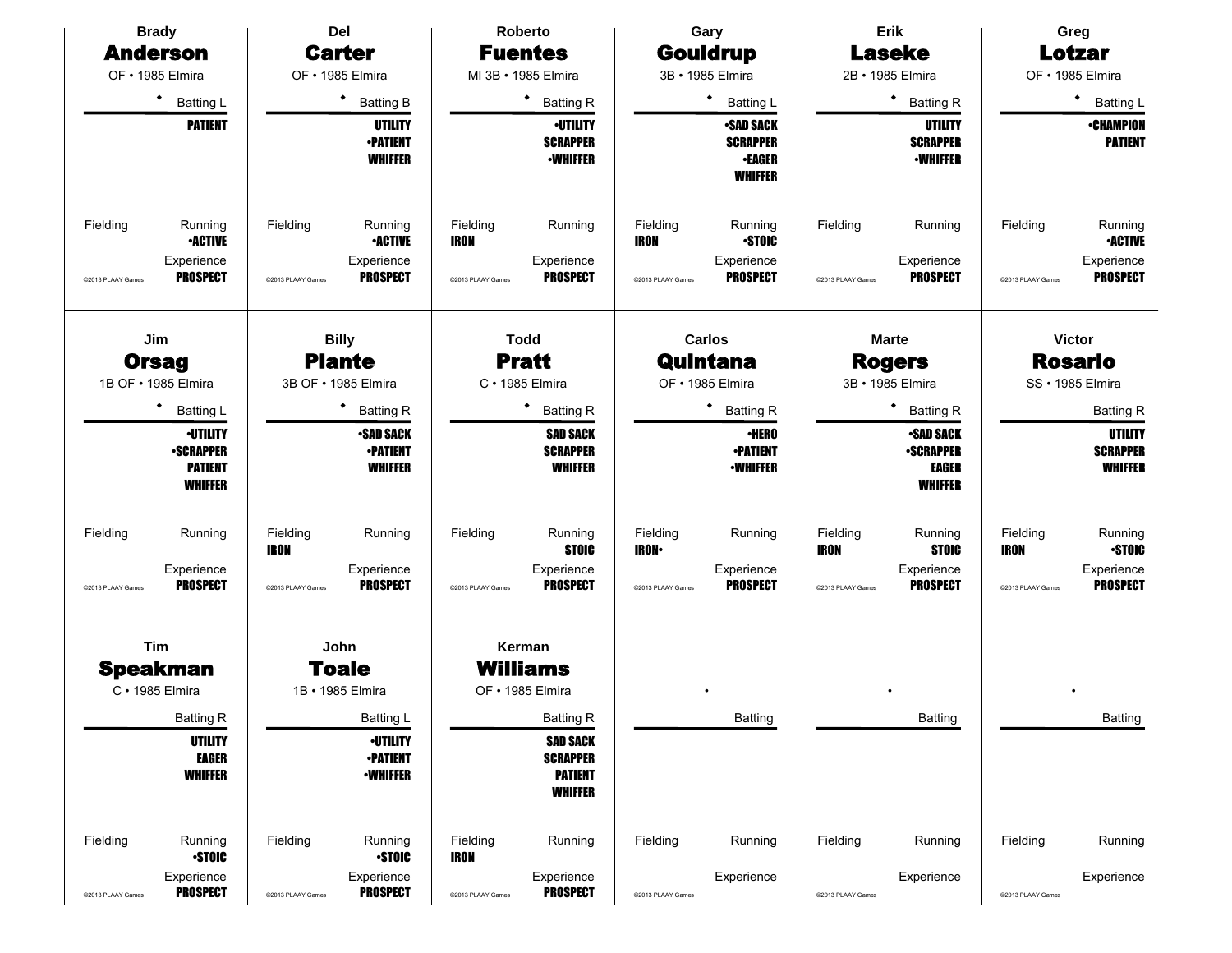|                                                                          |                                                                          |                                       | John<br><b>Abbott</b><br>RP · 1985 Elmira                                                                     |                                                 | <b>Chris</b><br><b>Bayer</b><br>RP SP · 1985 Elmira                                         |                                                | Mike<br><b>Carista</b><br>SP · 1985 Elmira                                                                    |                                                 | Dan<br><b>Gabriele</b><br>SP · 1985 Elmira                                                                           |                                                                              | <b>Derek</b><br><b>Livernois</b><br>RP · 1985 Elmira                            |
|--------------------------------------------------------------------------|--------------------------------------------------------------------------|---------------------------------------|---------------------------------------------------------------------------------------------------------------|-------------------------------------------------|---------------------------------------------------------------------------------------------|------------------------------------------------|---------------------------------------------------------------------------------------------------------------|-------------------------------------------------|----------------------------------------------------------------------------------------------------------------------|------------------------------------------------------------------------------|---------------------------------------------------------------------------------|
|                                                                          | <b>Batting</b>                                                           | STAR<br><b>FLASH</b><br><b>WILD</b>   | Pitching L <sup>+</sup> Batting L<br>UTILITY<br><b>SAD SACK</b><br><b>SCRAPPER</b><br>EAGER                   | <b>STAR</b> •<br><b>FLASH</b>                   | Pitching R <sup>+</sup> Batting R<br>UTILITY<br><b>SAD SACK</b><br><b>SCRAPPER</b><br>EAGER | <b>ACE</b> •<br><b>FLASH</b><br><b>CONTROL</b> | Pitching R <sup>+</sup> Batting R<br>UTILITY<br><b>SAD SACK</b><br><b>SCRAPPER</b><br>EAGER                   | ACE<br><b>FLASH</b> •                           | Pitching R <sup>+</sup> Batting R<br><b>UTILITY</b><br><b>SAD SACK</b><br><b>SCRAPPER</b><br>EAGER                   | Pitching R <sup>+</sup> Batting R<br>FLASH<br><b>CONTROL</b>                 | <b>UTILITY</b><br><b>SAD SACK</b><br><b>SCRAPPER</b><br>EAGER                   |
| Fielding<br>@2013 PLAAY Games                                            | Running<br>Experience                                                    | Fielding<br>@2013 PLAAY Games         | <b>WHIFFER</b><br>Running<br><b>STOIC</b><br>Experience<br>PROSPECT                                           | Fielding<br>IRON<br>@2013 PLAAY Games           | <b>WHIFFER</b><br>Running<br><b>STOIC</b><br>Experience<br><b>PROSPECT</b>                  | Fielding<br>GOLD<br>@2013 PLAAY Games          | WHIFFER<br>Running<br><b>STOIC</b><br>Experience<br><b>PROSPECT</b>                                           | Fielding<br>IRON<br>@2013 PLAAY Games           | <b>WHIFFER</b><br>Running<br><b>STOIC</b><br>Experience<br><b>PROSPECT</b>                                           | Fielding<br><b>IRON</b><br>@2013 PLAAY Games                                 | <b>WHIFFER</b><br>Running<br><b>STOIC</b><br>Experience<br><b>PROSPECT</b>      |
| Gregg                                                                    | <b>Magistri</b><br>RP · 1985 Elmira                                      |                                       | Josias<br><b>Manzanillo</b><br>RP · 1985 Elmira                                                               |                                                 | <b>Donnie</b><br><b>McGowan</b><br>SP RP · 1985 Elmira                                      |                                                | John<br><b>Sanderski</b><br>SP · 1985 Elmira                                                                  |                                                 | Luis<br><b>Vaszquez</b><br>SP RP · 1985 Elmira                                                                       |                                                                              | <b>Bill</b><br><b>Zupka</b><br>RP · 1985 Elmira                                 |
| Pitching L <sup>+</sup> Batting L<br><b>STAR</b><br><b>FLASH</b><br>WILD | UTILITY<br><b>SAD SACK</b><br><b>SCRAPPER</b><br>EAGER<br><b>WHIFFER</b> | <b>FLASH</b><br>WILD                  | Pitching R <sup>+</sup> Batting R<br>UTILITY<br><b>SAD SACK</b><br><b>SCRAPPER</b><br>EAGER<br><b>WHIFFER</b> | <b>STAR</b> .<br><b>FLASH</b> •<br><b>WILD•</b> | Pitching R + Batting R<br>UTILITY<br><b>SAD SACK</b><br><b>SCRAPPER</b><br>EAGER<br>WHIFFER | <b>STRUGGLER</b><br><b>WILD•</b>               | Pitching R <sup>+</sup> Batting R<br><b>UTILITY</b><br><b>SAD SACK</b><br><b>SCRAPPER</b><br>EAGER<br>WHIFFER | <b>STAR</b> •<br><b>FLASH</b><br><b>CONTROL</b> | Pitching R <sup>+</sup> Batting R<br><b>UTILITY</b><br><b>SAD SACK</b><br><b>SCRAPPER</b><br>EAGER<br><b>WHIFFER</b> | Pitching R <sup>+</sup> Batting R<br><b>WORKMAN</b><br>FLASH<br><b>WILD•</b> | UTILITY<br><b>SAD SACK</b><br><b>SCRAPPER</b><br><b>EAGER</b><br><b>WHIFFER</b> |
| Fielding<br>IRON<br>@2013 PLAAY Games                                    | Running<br><b>STOIC</b><br>Experience<br><b>PROSPECT</b>                 | Fielding<br>IRON<br>@2013 PLAAY Games | Running<br><b>STOIC</b><br>Experience<br>PROSPECT                                                             | Fielding<br>IRON<br>@2013 PLAAY Games           | Running<br><b>STOIC</b><br>Experience<br>PROSPECT                                           | Fielding<br>IRON<br>@2013 PLAAY Games          | Running<br><b>STOIC</b><br>Experience<br><b>PROSPECT</b>                                                      | Fielding<br>GOLD<br>@2013 PLAAY Games           | Running<br><b>STOIC</b><br>Experience<br>PROSPECT                                                                    | Fielding<br>IRON<br>@2013 PLAAY Games                                        | Running<br><b>STOIC</b><br>Experience<br><b>PROSPECT</b>                        |
| Pitching L                                                               | <b>Batting L</b>                                                         | Pitching                              | <b>Batting</b>                                                                                                | Pitching                                        | Batting                                                                                     | Pitching                                       | Batting                                                                                                       | Pitching                                        | <b>Batting</b>                                                                                                       | Pitching                                                                     | <b>Batting</b>                                                                  |
| Fielding                                                                 | Running                                                                  | Fielding                              | Running                                                                                                       | Fielding                                        | Running                                                                                     | Fielding                                       | Running                                                                                                       | Fielding                                        | Running                                                                                                              | Fielding                                                                     | Running                                                                         |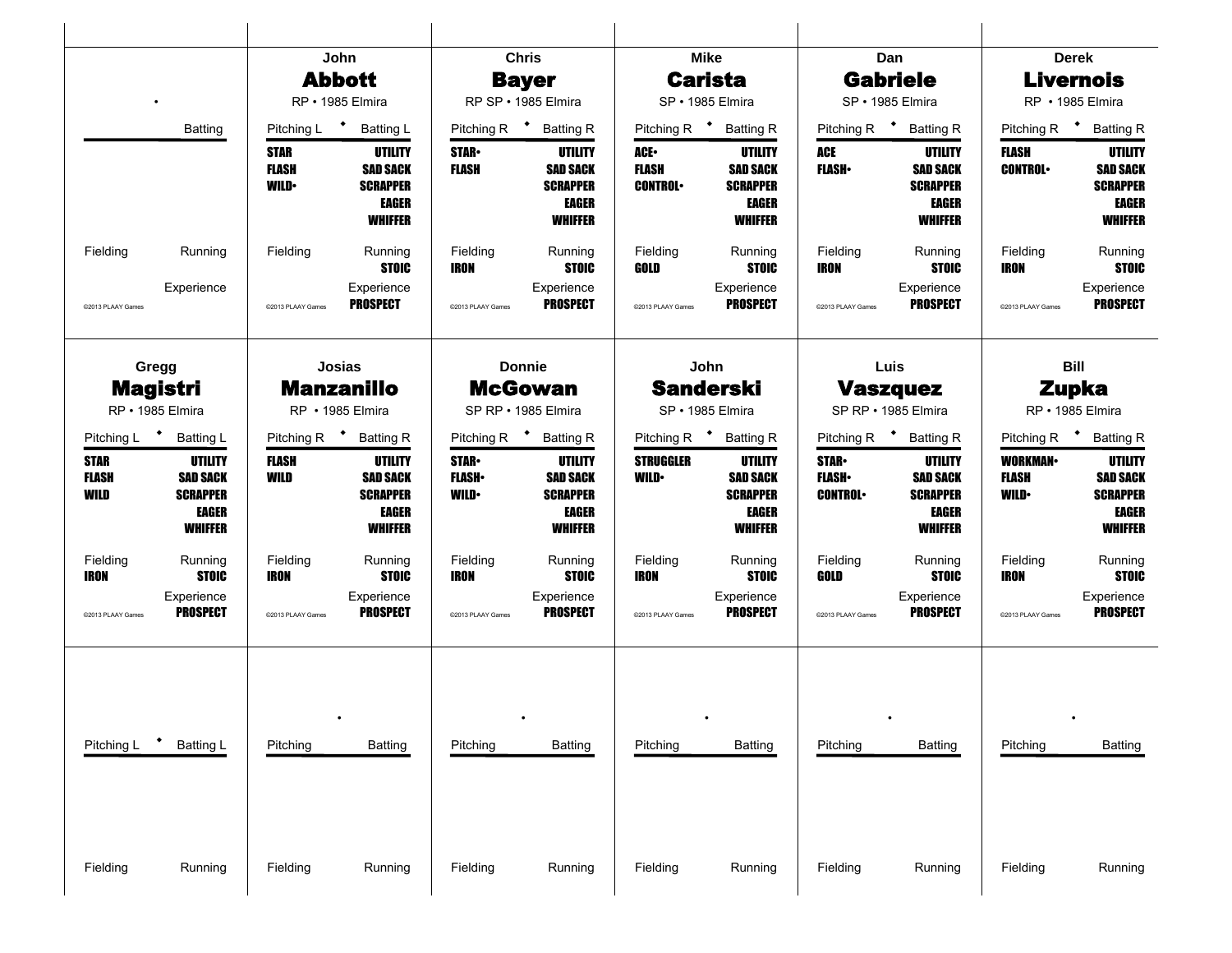|                         | <b>Steven</b>                                                                     | <b>Dennis</b>            |                                                                         |                   | <b>Michael</b>                                                                         |                         | <b>Bernard</b>                                                          |                   | Rob                              |                         | <b>Crucito</b>                                                          |
|-------------------------|-----------------------------------------------------------------------------------|--------------------------|-------------------------------------------------------------------------|-------------------|----------------------------------------------------------------------------------------|-------------------------|-------------------------------------------------------------------------|-------------------|----------------------------------|-------------------------|-------------------------------------------------------------------------|
|                         | <b>Boyd</b>                                                                       |                          | <b>Carter</b>                                                           |                   | <b>Fox</b>                                                                             |                         | <b>Gilkey</b>                                                           |                   | <b>Knowles</b>                   |                         | Lara                                                                    |
|                         | C · 1985 Erie                                                                     |                          | OF • 1985 Erie                                                          |                   | 1B · 1985 Erie                                                                         |                         | OF • 1985 Erie                                                          |                   | OF/1B • 1985 Erie                |                         | SS • 1985 Erie                                                          |
|                         | ٠<br><b>Batting R</b>                                                             |                          | * Batting R                                                             |                   | ٠<br><b>Batting R</b>                                                                  |                         | $\bullet$<br><b>Batting R</b>                                           |                   | ٠<br><b>Batting R</b>            |                         | $\bullet$<br><b>Batting B</b>                                           |
|                         | <b>UTILITY</b><br><b>SCRAPPER</b><br><b>EAGER</b><br><b>WHIFFER</b>               |                          | <b>HERO</b><br><b>•SCRAPPER</b><br><b>•PATIENT</b><br><b>WHIFFER</b>    |                   | <b>UTILITY</b><br><b>-SCRAPPER</b><br><b>-PATIENT</b><br><b>•WHIFFER</b>               |                         | <b>UTILITY</b><br><b>PATIENT</b><br><b>WHIFFER</b>                      |                   | <b>UTILITY</b><br><b>WHIFFER</b> |                         | <b>-UTILITY</b><br><b>SCRAPPER</b><br><b>-PATIENT</b><br><b>WHIFFER</b> |
| Fielding                | Running                                                                           | Fielding<br><b>GOLD</b>  | Running                                                                 | Fielding<br>GOLD· | Running                                                                                | Fielding<br><b>IRON</b> | Running<br><b>ACTIVE</b>                                                | Fielding          | Running                          | Fielding<br><b>IRON</b> | Running                                                                 |
| @2013 PLAAY Games       | Experience<br><b>PROSPECT</b>                                                     | @2013 PLAAY Games        | Experience<br><b>PROSPECT</b>                                           | @2013 PLAAY Games | Experience<br><b>PROSPECT</b>                                                          | @2013 PLAAY Games       | Experience<br><b>PROSPECT</b>                                           | @2013 PLAAY Games | Experience<br><b>PROSPECT</b>    | @2013 PLAAY Games       | Experience<br><b>PROSPECT</b>                                           |
|                         | Roberto                                                                           |                          | Cary                                                                    |                   | <b>Scott</b>                                                                           |                         | Alexander                                                               |                   | Jim                              |                         | Jose                                                                    |
|                         | <b>Marte</b><br>1B · 1985 Erie                                                    |                          | <b>Nemeth</b><br>3B · 1985 Erie                                         |                   | <b>Nichols</b><br>C · 1985 Erie                                                        |                         | <b>Ojea</b><br>2B · 1985 Erie                                           |                   | <b>Puzey</b><br>C/1B · 1985 Erie |                         | <b>Santana</b><br>2B/3B · 1985 Erie                                     |
|                         | ٠<br><b>Batting R</b>                                                             |                          | ٠<br><b>Batting R</b>                                                   |                   | <b>Batting R</b>                                                                       |                         | ٠<br><b>Batting B</b>                                                   |                   | ٠<br><b>Batting L</b>            |                         | <b>Batting R</b>                                                        |
|                         | <b>HR KING</b><br><b>SLUGGER</b><br><b>•PATIENT</b><br><b>WHIFFER</b>             |                          | <b>-UTILITY</b><br><b>•HR KING</b><br><b>PATIENT</b><br><b>WHIFFER</b>  |                   | <b>UTILITY</b><br><b>·SLUGGER</b><br><b>·HR KING</b><br><b>EAGER</b><br><b>WHIFFER</b> |                         | <b>-UTILITY</b><br><b>SCRAPPER</b><br><b>PATIENT</b><br><b>-WHIFFER</b> |                   | <b>-PATIENT</b>                  |                         | <b>-UTILITY</b><br><b>SAD SACK</b><br><b>EAGER</b><br><b>WHIFFER</b>    |
| Fielding<br><b>IRON</b> | Running<br><b>STOIC</b>                                                           | Fielding<br><b>IRON</b>  | Running<br><b>-ACTIVE</b>                                               | Fielding          | Running<br><b>STOIC</b>                                                                | Fielding<br><b>IRON</b> | Running<br><b>•ACTIVE</b>                                               | Fielding          | Running<br><b>STOIC</b>          | Fielding<br><b>IRON</b> | Running<br><b>•ACTIVE</b>                                               |
| @2013 PLAAY Games       | Experience<br><b>PROSPECT</b>                                                     | @2013 PLAAY Games        | Experience<br><b>PROSPECT</b>                                           | @2013 PLAAY Games | Experience<br><b>PROSPECT</b>                                                          | @2013 PLAAY Games       | Experience<br><b>PROSPECT</b>                                           | @2013 PLAAY Games | Experience<br><b>PROSPECT</b>    | @2013 PLAAY Games       | Experience<br><b>PROSPECT</b>                                           |
|                         | Ray                                                                               |                          | <b>David</b>                                                            |                   | Kenneth                                                                                |                         |                                                                         |                   |                                  |                         |                                                                         |
|                         | <b>Stephens</b>                                                                   |                          | <b>Turney</b>                                                           |                   | <b>Warmbier</b>                                                                        |                         |                                                                         |                   |                                  |                         |                                                                         |
|                         | C/1B · 1985 Erie                                                                  |                          | MI/3B · 1985 Erie                                                       |                   | OF • 1985 Erie                                                                         |                         |                                                                         |                   |                                  |                         |                                                                         |
|                         | <b>Batting R</b>                                                                  |                          | <b>Batting R</b>                                                        |                   | <b>Batting L</b>                                                                       |                         | Batting                                                                 |                   | <b>Batting</b>                   |                         | <b>Batting</b>                                                          |
|                         | <b>HERO</b><br><b>HR KING</b><br><b>SLUGGER</b><br><b>EAGER</b><br><b>WHIFFER</b> |                          | <b>-UTILITY</b><br><b>SCRAPPER</b><br><b>PATIENT</b><br><b>-WHIFFER</b> |                   | <b>•HERO</b><br><b>PATIENT</b>                                                         |                         |                                                                         |                   |                                  |                         |                                                                         |
| Fielding                | Running<br><b>STOIC</b>                                                           | Fielding<br><b>IRON-</b> | Running<br><b>•ACTIVE</b>                                               | Fielding          | Running<br><b>DB ACTIVE</b>                                                            | Fielding                | Running                                                                 | Fielding          | Running                          | Fielding                | Running                                                                 |
| @2013 PLAAY Games       | Experience<br><b>PROSPECT</b>                                                     | @2013 PLAAY Games        | Experience<br><b>PROSPECT</b>                                           | @2013 PLAAY Games | Experience<br><b>PROSPECT</b>                                                          | @2013 PLAAY Games       | Experience                                                              | @2013 PLAAY Games | Experience                       | @2013 PLAAY Games       | Experience                                                              |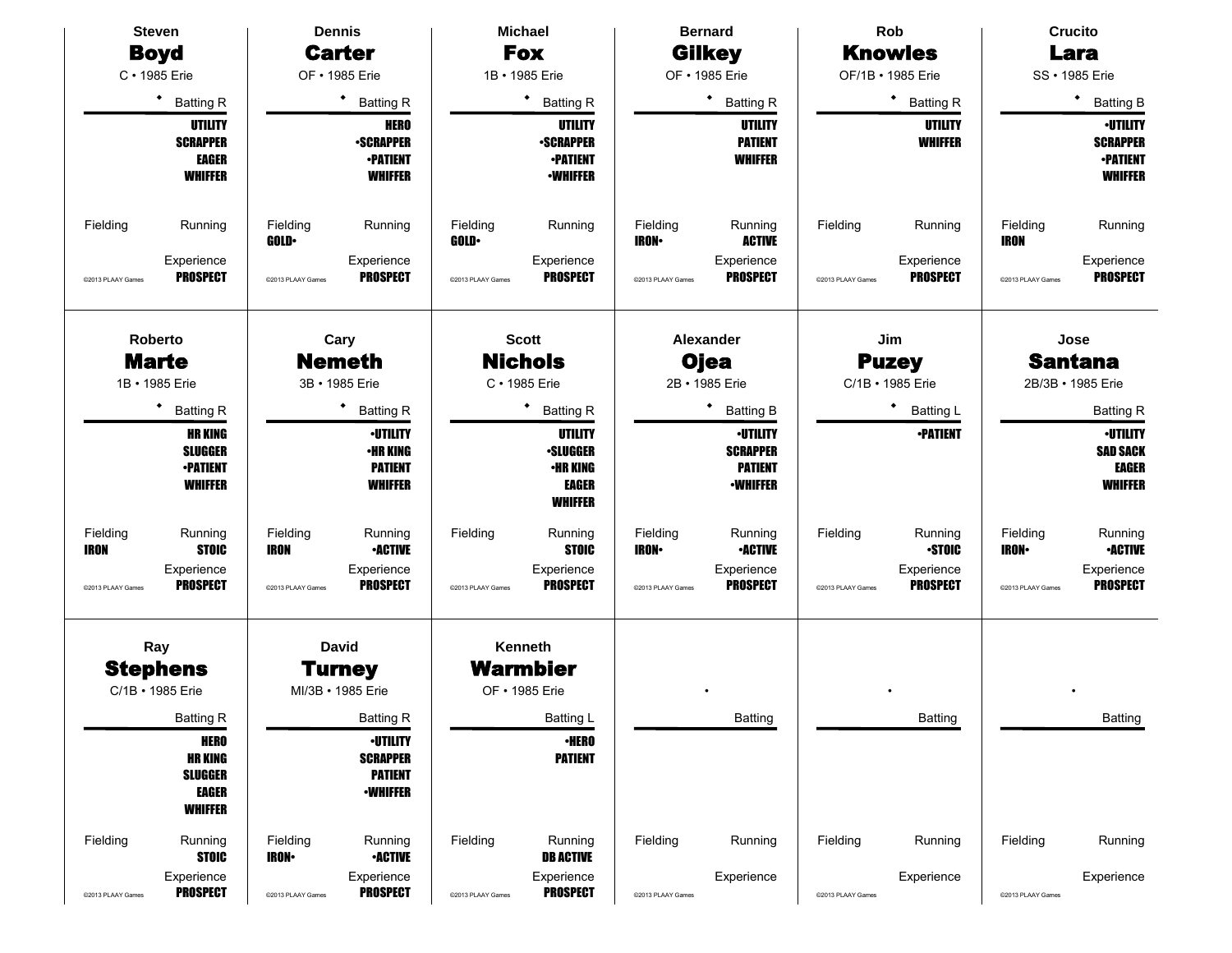|                                                                  |                                                                                                                                 |                                              |                                                                                 |                                                 | <b>David</b>                                                                           |                                       | Jerry                                                                           |                                           | <b>Mike</b>                                                                     |                                                      | John                                                                                     |
|------------------------------------------------------------------|---------------------------------------------------------------------------------------------------------------------------------|----------------------------------------------|---------------------------------------------------------------------------------|-------------------------------------------------|----------------------------------------------------------------------------------------|---------------------------------------|---------------------------------------------------------------------------------|-------------------------------------------|---------------------------------------------------------------------------------|------------------------------------------------------|------------------------------------------------------------------------------------------|
|                                                                  |                                                                                                                                 |                                              |                                                                                 |                                                 | <b>DeCordova</b>                                                                       |                                       | <b>Dumas</b>                                                                    |                                           | <b>Freed</b>                                                                    |                                                      | <b>Hackett</b>                                                                           |
|                                                                  |                                                                                                                                 |                                              | $\bullet$                                                                       |                                                 | RP SP • 1985 Erie                                                                      |                                       | RP • 1985 Erie                                                                  |                                           | SP • 1985 Erie                                                                  |                                                      | SP • 1985 Erie                                                                           |
|                                                                  | <b>Batting</b>                                                                                                                  |                                              | <b>Batting</b>                                                                  | Pitching L                                      | * Batting R                                                                            |                                       | Pitching R <sup>+</sup> Batting R                                               | Pitching R <sup>+</sup>                   | <b>Batting R</b>                                                                | Pitching R $\bullet$                                 | <b>Batting R</b>                                                                         |
|                                                                  |                                                                                                                                 |                                              |                                                                                 | <b>STRUGGLER</b><br><b>FLASH</b>                | <b>SAD SACK</b><br><b>UTILITY</b><br><b>SCRAPPER</b><br><b>EAGER</b><br><b>WHIFFER</b> | <b>WORKMAN</b><br><b>FLASH</b>        | <b>WHIFFER</b>                                                                  | ACE.<br><b>FLASH</b><br><b>DB CONTROL</b> | <b>SAD SACK</b><br><b>UTILITY</b><br><b>SCRAPPER</b><br>EAGER<br><b>WHIFFER</b> | <b>STAR-</b><br><b>FLASH</b><br><b>CONTROL</b>       | <b>SCRAPPER</b><br>EAGER<br><b>WHIFFER</b>                                               |
| Fielding                                                         | Running                                                                                                                         | Fielding                                     | Running                                                                         | Fielding                                        | Running<br><b>STOIC</b>                                                                | Fielding<br>GOLD                      | Running<br><b>STOIC</b>                                                         | Fielding                                  | Running<br><b>STOIC</b>                                                         | Fielding                                             | Running<br><b>STOIC</b>                                                                  |
| @2013 PLAAY Games                                                | Experience                                                                                                                      | @2013 PLAAY Games                            | Experience                                                                      | @2013 PLAAY Games                               | Experience<br><b>PROSPECT</b>                                                          | @2013 PLAAY Games                     | Experience<br><b>PROSPECT</b>                                                   | @2013 PLAAY Games                         | Experience<br><b>PROSPECT</b>                                                   | @2013 PLAAY Games                                    | Experience<br><b>PROSPECT</b>                                                            |
| Howard                                                           |                                                                                                                                 |                                              | Tim                                                                             |                                                 | Robert                                                                                 |                                       | <b>Thomas</b>                                                                   |                                           | <b>Michael</b>                                                                  |                                                      | Jeff                                                                                     |
|                                                                  | <b>Hilton</b>                                                                                                                   |                                              | <b>Kavanaugh</b>                                                                |                                                 | <b>Livchak</b>                                                                         |                                       | <b>Mauch</b>                                                                    |                                           | <b>McNeely</b>                                                                  |                                                      | <b>Oyster</b>                                                                            |
|                                                                  | RP • 1985 Erie                                                                                                                  |                                              | RP • 1985 Erie                                                                  |                                                 | SP • 1985 Erie                                                                         |                                       | RP SP · 1985 Erie                                                               |                                           | SP • 1985 Erie                                                                  |                                                      | RP · 1985 Erie                                                                           |
| Pitching R <sup>+</sup> Batting R                                |                                                                                                                                 | Pitching R $\bullet$                         | <b>Batting R</b>                                                                | Pitching L                                      | * Batting R                                                                            |                                       | Pitching R <sup>+</sup> Batting L                                               | Pitching R <sup>+</sup>                   | <b>Batting R</b>                                                                | Pitching R                                           | * Batting R                                                                              |
| <b>WORKMAN</b><br><b>FLASH</b><br><b>CONTROL</b>                 | <b>SAD SACK</b><br><b>SCRAPPER</b><br>EAGER<br><b>WHIFFER</b>                                                                   | <b>STAR-</b><br><b>FLASH</b><br><b>WILD•</b> | <b>SAD SACK</b><br><b>UTILITY</b><br><b>SCRAPPER</b><br>EAGER<br><b>WHIFFER</b> | <b>STRUGGLER</b><br><b>FLASH</b><br><b>WILD</b> | <b>SAD SACK</b><br><b>SCRAPPER</b><br><b>EAGER</b><br><b>WHIFFER</b>                   | ACE<br><b>FLASH</b><br><b>CONTROL</b> | <b>SAD SACK</b><br><b>UTILITY</b><br><b>SCRAPPER</b><br>EAGER<br><b>WHIFFER</b> | <b>WORKMAN</b><br><b>CONTROL</b>          | <b>HERO</b><br><b>SCRAPPER</b><br>EAGER<br><b>GOOD EYE</b>                      | ACE<br><b>STAR</b><br><b>FLASH</b><br><b>CONTROL</b> | <b>SAD SACK</b><br><b>UTILITY</b><br><b>SCRAPPER</b><br><b>PATIENT</b><br><b>WHIFFER</b> |
| Fielding<br>IRON                                                 | Running<br><b>STOIC</b>                                                                                                         | Fielding                                     | Running<br><b>STOIC</b>                                                         | Fielding                                        | Running<br><b>STOIC</b>                                                                | Fielding<br>IRON                      | Running<br><b>STOIC</b>                                                         | Fielding                                  | Running<br><b>STOIC</b>                                                         | Fielding                                             | Running<br><b>STOIC</b>                                                                  |
| @2013 PLAAY Games                                                | Experience<br><b>PROSPECT</b>                                                                                                   | @2013 PLAAY Games                            | Experience<br><b>PROSPECT</b>                                                   | @2013 PLAAY Games                               | Experience<br><b>PROSPECT</b>                                                          | @2013 PLAAY Games                     | Experience<br>PROSPECT                                                          | @2013 PLAAY Games                         | Experience<br><b>PROSPECT</b>                                                   | @2013 PLAAY Games                                    | Experience<br><b>PROSPECT</b>                                                            |
| $RP$ SP $\cdot$<br>Pitching R<br><b>STRUGGLER</b><br><b>WILD</b> | Len<br><b>Picota</b><br><b>Batting R</b><br><b>HERO</b><br><b>CHAMPION</b><br><b>SCRAPPER</b><br><b>EAGER</b><br><b>WHIFFER</b> | Pitching                                     | Batting                                                                         | Pitching                                        | Batting                                                                                | Pitching                              | Batting                                                                         | Pitching                                  | Batting                                                                         | Pitching                                             | Batting                                                                                  |
| Fielding<br><b>IRON</b>                                          | Running<br><b>STOIC</b>                                                                                                         | Fielding                                     | Running                                                                         | Fielding                                        | Running                                                                                | Fielding                              | Running                                                                         | Fielding                                  | Running                                                                         | Fielding                                             | Running                                                                                  |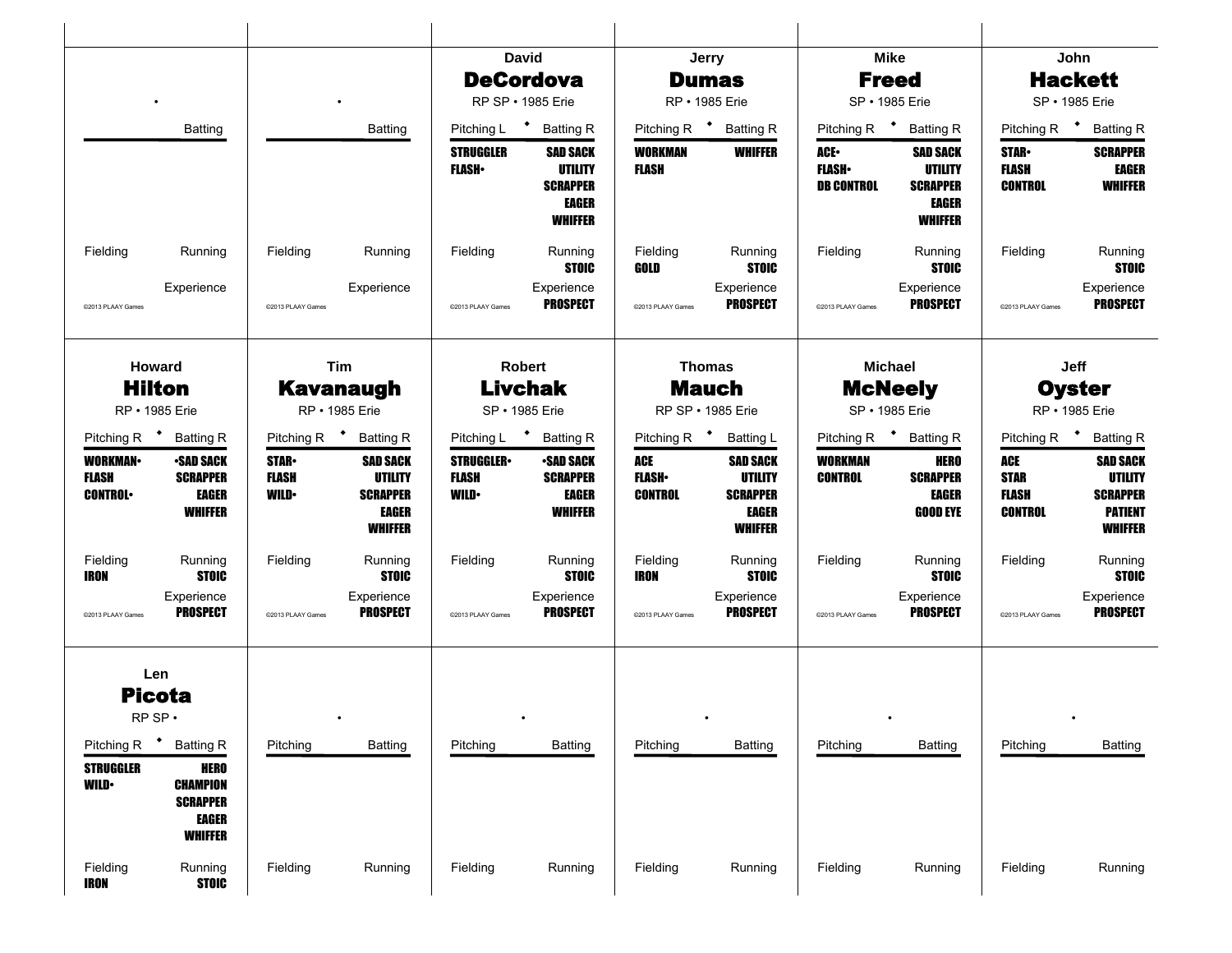|                         | <b>Scott</b>                                                            |                         | <b>Bob</b>                                                               |                   | <b>Ruben</b>                                                        |                   | Doug                                                                                       |                         | <b>Dennis</b>                                                           |                         | Lee                                                  |
|-------------------------|-------------------------------------------------------------------------|-------------------------|--------------------------------------------------------------------------|-------------------|---------------------------------------------------------------------|-------------------|--------------------------------------------------------------------------------------------|-------------------------|-------------------------------------------------------------------------|-------------------------|------------------------------------------------------|
|                         | <b>Anders</b>                                                           |                         | <b>Bafia</b>                                                             |                   | <b>Castro</b>                                                       |                   | <b>Dascenzo</b>                                                                            |                         | <b>Fortner</b>                                                          |                         | <b>Grimes</b>                                        |
|                         | $C \cdot 1985$ Geneva                                                   |                         | 3B · 1985 Geneva                                                         |                   | 1B · 1985 Geneva                                                    |                   | OF · 1985 Geneva                                                                           |                         | 2B · 1985 Geneva                                                        |                         | OF • 1985 Geneva                                     |
|                         | ٠<br><b>Batting R</b>                                                   |                         | ٠<br><b>Batting R</b>                                                    |                   | $\bullet$<br><b>Batting R</b>                                       |                   | ٠<br><b>Batting B</b>                                                                      |                         | ٠<br><b>Batting L</b>                                                   |                         | ٠<br><b>Batting R</b>                                |
|                         | UTILITY<br><b>SCRAPPER</b><br><b>WHIFFER</b>                            |                         | <b>WHIFFER</b>                                                           |                   | UTILITY<br><b>-PATIENT</b><br><b>WHIFFER</b>                        |                   | <b>•HERO</b><br><b>•CHAMPION</b><br><b>SCRAPPER</b><br><b>PATIENT</b><br><b>•GOOD EYE</b>  |                         | <b>·UTILITY</b><br><b>SCRAPPER</b><br><b>PATIENT</b><br><b>WHIFFER</b>  |                         | <b>-UTILITY</b><br><b>-PATIENT</b>                   |
| Fielding                | Running<br><b>STOIC</b>                                                 | Fielding<br><b>IRON</b> | Running<br><b>STOIC</b>                                                  | Fielding          | Running<br><b>STOIC</b>                                             | Fielding          | Running<br><b>ACTIVE</b>                                                                   | Fielding<br><b>IRON</b> | Running<br><b>•ACTIVE</b>                                               | Fielding                | Running                                              |
| @2013 PLAAY Games       | Experience<br><b>PROSPECT</b>                                           | @2013 PLAAY Games       | Experience<br><b>PROSPECT</b>                                            | @2013 PLAAY Games | Experience<br><b>PROSPECT</b>                                       | @2013 PLAAY Games | Experience<br><b>PROSPECT</b>                                                              | @2013 PLAAY Games       | Experience<br><b>PROSPECT</b>                                           | @2013 PLAAY Games       | Experience<br><b>PROSPECT</b>                        |
|                         | <b>Derrick</b><br><b>Hardamon</b><br>• 1985 Geneva                      |                         | <b>Clint</b><br><b>Harwick</b><br>3B SS · 1985 Geneva                    |                   | <b>Scott</b><br>Lochow<br>$C \cdot 1985$ Geneva                     |                   | <b>Simon</b><br><b>Mejia</b><br>OF • 1985 Geneva                                           |                         | Joseph<br><b>Murphy</b><br>1B · 1985 Geneva                             |                         | Jeff<br><b>Small</b><br>SS · 1985 Geneva             |
|                         | ٠<br><b>Batting R</b>                                                   |                         | <b>Batting R</b>                                                         |                   | ٠<br><b>Batting R</b>                                               |                   | ٠<br><b>Batting R</b>                                                                      |                         | <b>Batting L</b>                                                        |                         | <b>Batting R</b>                                     |
|                         | <b>-UTILITY</b><br><b>SCRAPPER</b><br><b>•PATIENT</b><br><b>WHIFFER</b> |                         | <b>SCRAPPER</b><br><b>•PATIENT</b><br><b>WHIFFER</b>                     |                   | <b>UTILITY</b><br><b>SCRAPPER</b><br>EAGER<br><b>WHIFFER</b>        |                   | <b>-UTILITY</b><br><b>SAD SACK</b><br><b>SCRAPPER</b><br><b>•PATIENT</b><br><b>WHIFFER</b> |                         | <b>SAD SACK</b><br><b>-SCRAPPER</b><br><b>PATIENT</b><br><b>WHIFFER</b> |                         | <b>UTILITY</b><br><b>-PATIENT</b><br><b>-WHIFFER</b> |
| Fielding                | Running<br><b>DB ACTIVE</b>                                             | Fielding<br><b>IRON</b> | Running<br><b>STOIC</b>                                                  | Fielding          | Running<br><b>STOIC</b>                                             | Fielding<br>IRON  | Running                                                                                    | Fielding                | Running<br><b>STOIC</b>                                                 | Fielding<br><b>IRON</b> | Running<br><b>STOIC</b>                              |
| @2013 PLAAY Games       | Experience<br><b>PROSPECT</b>                                           | @2013 PLAAY Games       | Experience<br><b>PROSPECT</b>                                            | @2013 PLAAY Games | Experience<br><b>PROSPECT</b>                                       | @2013 PLAAY Games | Experience<br><b>PROSPECT</b>                                                              | @2013 PLAAY Games       | Experience<br><b>PROSPECT</b>                                           | @2013 PLAAY Games       | Experience<br><b>PROSPECT</b>                        |
|                         | <b>Dwight</b><br><b>Smith</b><br>OF • 1985 Geneva                       |                         | <b>Michael</b><br><b>Urzendowski</b><br>$C \cdot 1985$ Geneva            |                   | Tim<br><b>Wallace</b><br>2B • 1985 Geneva                           |                   |                                                                                            |                         |                                                                         |                         |                                                      |
|                         | Batting L<br><b>HERO</b><br><b>-PATIENT</b><br><b>•WHIFFER</b>          |                         | <b>Batting R</b><br><b>SCRAPPER</b><br><b>-PATIENT</b><br><b>WHIFFER</b> |                   | Batting L<br><b>-UTILITY</b><br><b>-SCRAPPER</b><br><b>-PATIENT</b> |                   | Batting                                                                                    |                         | Batting                                                                 |                         | <b>Batting</b>                                       |
| Fielding<br><b>IRON</b> | Running<br><b>ACTIVE</b>                                                | Fielding                | Running                                                                  | Fielding<br>GOLD  | Running                                                             | Fielding          | Running                                                                                    | Fielding                | Running                                                                 | Fielding                | Running<br>Experience                                |
| @2013 PLAAY Games       | Experience<br><b>PROSPECT</b>                                           | @2013 PLAAY Games       | Experience<br><b>PROSPECT</b>                                            | @2013 PLAAY Games | Experience<br><b>PROSPECT</b>                                       | @2013 PLAAY Games | Experience                                                                                 | @2013 PLAAY Games       | Experience                                                              | @2013 PLAAY Games       |                                                      |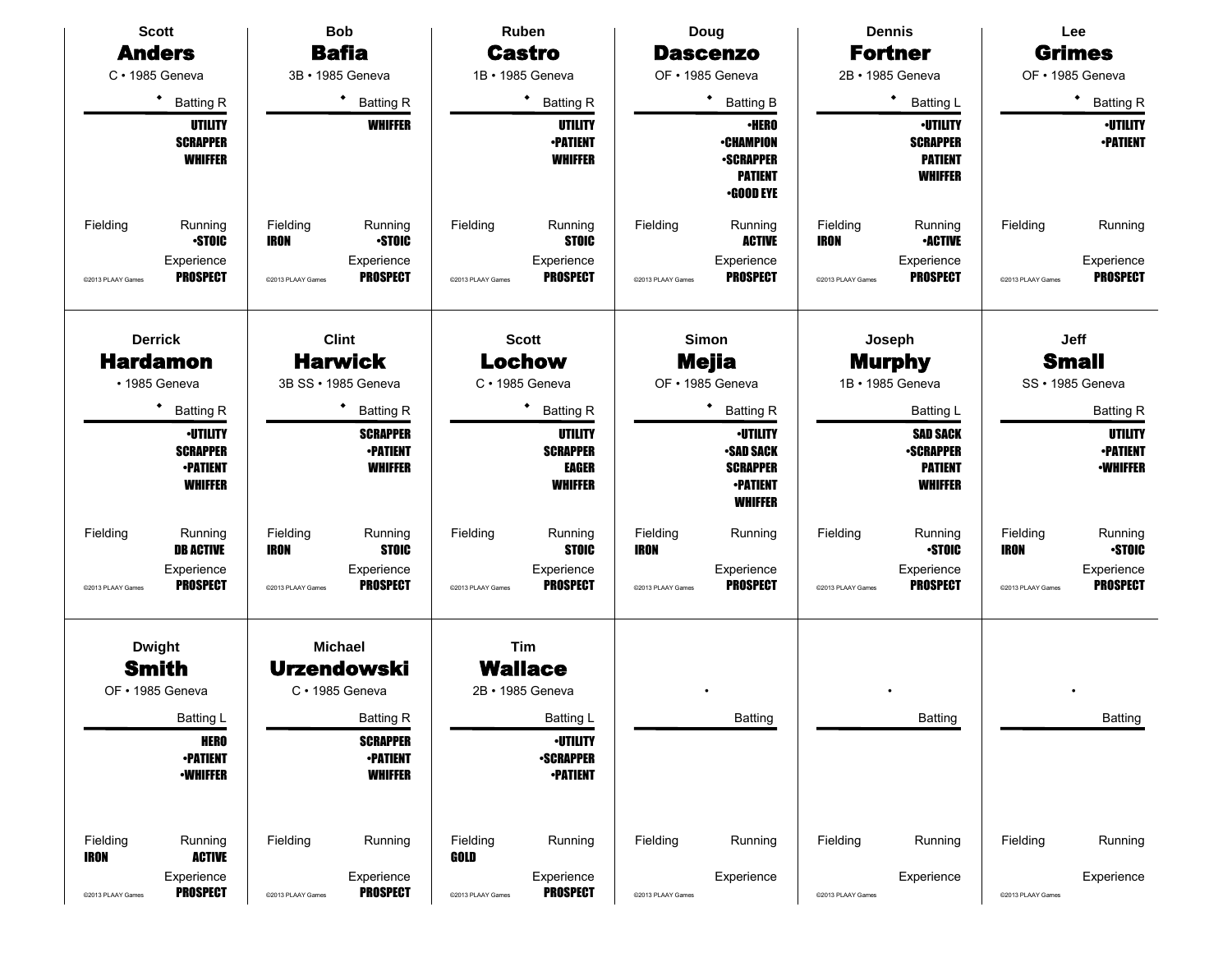|                                                 |                                                                                 |                               |                                                               |                                               | Bill                                                             |                                                   | Felix                                             |                                        | Jeff                                                                            |                                          | Robert                                                                                   |
|-------------------------------------------------|---------------------------------------------------------------------------------|-------------------------------|---------------------------------------------------------------|-----------------------------------------------|------------------------------------------------------------------|---------------------------------------------------|---------------------------------------------------|----------------------------------------|---------------------------------------------------------------------------------|------------------------------------------|------------------------------------------------------------------------------------------|
|                                                 |                                                                                 |                               |                                                               |                                               | <b>Danek</b>                                                     |                                                   | <b>Dedos</b>                                      |                                        | <b>Hirsch</b>                                                                   |                                          | <b>McCandlish</b>                                                                        |
|                                                 |                                                                                 |                               |                                                               |                                               | SP · 1985 Geneva                                                 |                                                   | RP · 1985 Geneva                                  |                                        | RP · 1985 Geneva                                                                |                                          | RP/SP · 1985 Geneva                                                                      |
|                                                 | <b>Batting</b>                                                                  |                               | <b>Batting</b>                                                | Pitching R <sup>+</sup>                       | <b>Batting R</b>                                                 | Pitching R <sup>+</sup> Batting R                 |                                                   | Pitching R <sup>+</sup>                | <b>Batting B</b>                                                                | Pitching R <sup>+</sup>                  | <b>Batting R</b>                                                                         |
|                                                 |                                                                                 |                               |                                                               | <b>ACE-</b><br><b>FLASH</b><br><b>CONTROL</b> | <b>SCRAPPER</b><br><b>•EAGER</b><br><b>WHIFFER</b>               | CONTROL                                           | <b>SCRAPPER</b><br><b>EAGER</b><br><b>WHIFFER</b> | ACE<br><b>DB FLASH</b><br><b>WILD•</b> | <b>SAD SACK</b><br><b>UTILITY</b><br><b>SCRAPPER</b><br>EAGER<br><b>WHIFFER</b> | WORKMAN<br><b>FLASH</b> •<br><b>WILD</b> | <b>SAD SACK</b><br><b>UTILITY</b><br><b>SCRAPPER</b><br><b>EAGER</b><br><b>WHIFFER</b>   |
| Fielding                                        | Running                                                                         | Fielding                      | Running                                                       | Fielding<br>IRON                              | Running<br><b>STOIC</b>                                          | Fielding<br>IRON                                  | Running<br><b>STOIC</b>                           | Fielding<br>GOLD                       | Running<br><b>STOIC</b>                                                         | Fielding<br><b>IRON•</b>                 | Running<br><b>STOIC</b>                                                                  |
| @2013 PLAAY Games                               | Experience                                                                      | @2013 PLAAY Games             | Experience                                                    | @2013 PLAAY Games                             | Experience<br>PROSPECT                                           | @2013 PLAAY Games                                 | Experience<br><b>PROSPECT</b>                     | @2013 PLAAY Games                      | Experience<br><b>PROSPECT</b>                                                   | @2013 PLAAY Games                        | Experience<br><b>PROSPECT</b>                                                            |
|                                                 | William                                                                         |                               | Gabby                                                         |                                               | <b>Kris</b>                                                      |                                                   | <b>Bob</b>                                        |                                        | Roger                                                                           |                                          | Fernando                                                                                 |
|                                                 | <b>Menedez</b><br>RP · 1985 Geneva                                              |                               | <b>Robles</b><br>SP/RP · 1985 Geneva                          |                                               | <b>Roth</b><br>SP · 1985 Geneva                                  | <b>Strickland</b><br>SP/RP · 1985 Geneva          |                                                   |                                        | <b>Williams</b><br>SP · 1985 Geneva                                             |                                          | <b>Zararnz</b><br>RP/SP · 1985 Geneva                                                    |
|                                                 | Pitching L * Batting R                                                          |                               | Pitching R <sup>+</sup> Batting R                             | Pitching R <sup>+</sup> Batting R             |                                                                  | Pitching R <sup>+</sup> Batting L                 |                                                   |                                        | Pitching R <sup>+</sup> Batting R                                               | Pitching R <sup>+</sup>                  | <b>Batting R</b>                                                                         |
| <b>STAR-</b><br><b>DB FLASH</b><br><b>WILD•</b> | <b>SAD SACK</b><br><b>UTILITY</b><br><b>SCRAPPER</b><br>EAGER<br><b>WHIFFER</b> | <b>STAR</b><br><b>FLASH</b> • | <b>SAD SACK</b><br><b>SCRAPPER</b><br><b>EAGER</b><br>WHIFFER | <b>STAR</b> •<br><b>FLASH</b>                 | <b>•UTILITY</b><br><b>SAD SACK</b><br><b>SCRAPPER</b><br>WHIFFER | <b>STRUGGLER</b><br><b>FLASH</b> •<br><b>WILD</b> | <b>UTILITY</b><br><b>WHIFFER</b>                  | <b>STAR</b><br>FLASH                   | UTILITY<br><b>SAD SACK</b><br><b>SCRAPPER</b><br>EAGER<br><b>WHIFFER</b>        | <b>FLASH</b><br><b>WILD</b>              | <b>SAD SACK</b><br><b>UTILITY</b><br><b>SCRAPPER</b><br><b>PATIENT</b><br><b>WHIFFER</b> |
| Fielding                                        | Running<br><b>STOIC</b>                                                         | Fielding<br>GOLD              | Running<br><b>STOIC</b>                                       | Fielding<br><b>IRON•</b>                      | Running<br><b>STOIC</b>                                          | Fielding<br>IRON                                  | Running                                           | Fielding<br><b>IRON</b>                | Running<br><b>STOIC</b>                                                         | Fielding<br>IRON                         | Running<br><b>STOIC</b>                                                                  |
| @2013 PLAAY Games                               | Experience<br><b>PROSPECT</b>                                                   | @2013 PLAAY Games             | Experience<br><b>PROSPECT</b>                                 | @2013 PLAAY Games                             | Experience<br>PROSPECT                                           | @2013 PLAAY Games                                 | Experience<br><b>PROSPECT</b>                     | @2013 PLAAY Games                      | Experience<br><b>PROSPECT</b>                                                   | @2013 PLAAY Games                        | Experience<br><b>PROSPECT</b>                                                            |
| Pitching                                        | <b>Batting</b>                                                                  | Pitching                      | <b>Batting</b>                                                | Pitching                                      | Batting                                                          | Pitching                                          | Batting                                           | Pitching                               | <b>Batting</b>                                                                  | Pitching                                 | Batting                                                                                  |
| Fielding                                        | Running                                                                         | Fielding                      | Running                                                       | Fielding                                      | Running                                                          | Fielding                                          | Running                                           | Fielding                               | Running                                                                         | Fielding                                 | Running                                                                                  |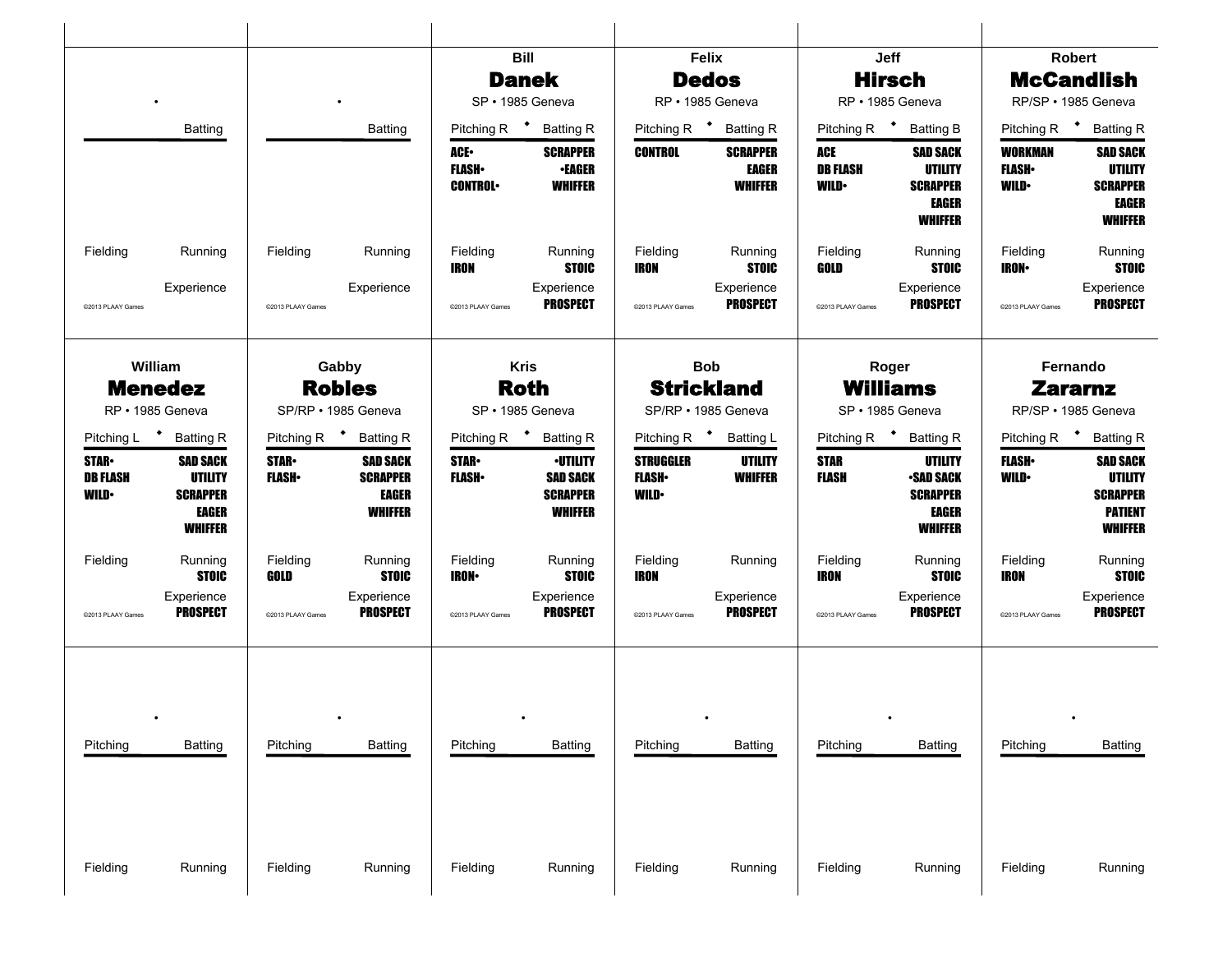| <b>Timothy</b>                                                        | <b>Maurice</b>                                                           | Anthony                                                                                      | Jeff                                                                                 | Geff                                               | George                                                                 |
|-----------------------------------------------------------------------|--------------------------------------------------------------------------|----------------------------------------------------------------------------------------------|--------------------------------------------------------------------------------------|----------------------------------------------------|------------------------------------------------------------------------|
| <b>Barker</b><br>2B · 1985 Jamestown                                  | <b>Bigden</b><br>SS · 1985 Jamestown                                     | <b>Candelino</b><br>OF • 1985 Jamestown                                                      | <b>Dallaire</b><br>OF • 1985 Jamestown                                               | <b>Davis</b><br>C/1B · 1985 Jamestown              | <b>Flower</b><br>3B/OF • 1985 Jamestown                                |
|                                                                       |                                                                          |                                                                                              |                                                                                      |                                                    |                                                                        |
| ٠<br><b>Batting R</b>                                                 | $\bullet$<br><b>Batting R</b>                                            | ٠<br><b>Batting R</b>                                                                        | $\bullet$<br><b>Batting R</b>                                                        | * Batting R                                        | $\bullet$<br><b>Batting R</b>                                          |
| <b>HERO</b><br><b>•CHAMPION</b><br><b>SCRAPPER</b><br><b>•PATIENT</b> | UTILITY<br><b>-SCRAPPER</b><br><b>-PATIENT</b><br><b>WHIFFER</b>         | <b>UTILITY</b><br><b>-SCRAPPER</b><br><b>-PATIENT</b><br><b>WHIFFER</b>                      | <b>-UTILITY</b><br><b>-SAD SACK</b><br><b>SCRAPPER</b>                               | <b>•HERO</b><br><b>WHIFFER</b>                     | <b>•HERO</b><br><b>•CHAMPION</b><br><b>·HR KING</b><br><b>-WHIFFER</b> |
| Fielding<br>Running<br><b>IRON-</b><br><b>DB ACTIVE</b>               | Fielding<br>Running                                                      | Fielding<br>Running<br>IRON                                                                  | Fielding<br>Running<br><b>IRON</b> •                                                 | Fielding<br>Running<br><b>•ACTIVE</b>              | Fielding<br>Running                                                    |
| Experience<br><b>PROSPECT</b><br>@2013 PLAAY Games                    | Experience<br><b>PROSPECT</b><br>@2013 PLAAY Games                       | Experience<br><b>PROSPECT</b><br>@2013 PLAAY Games                                           | Experience<br><b>PROSPECT</b><br>@2013 PLAAY Games                                   | Experience<br><b>PROSPECT</b><br>@2013 PLAAY Games | Experience<br><b>PROSPECT</b><br>@2013 PLAAY Games                     |
| Mel                                                                   | Lee                                                                      | <b>Jeffrey</b>                                                                               | <b>James</b>                                                                         | Paul                                               | Jeff                                                                   |
| <b>Houston</b>                                                        | <b>Hutson</b>                                                            | <b>LaMarr</b>                                                                                | <b>Lester</b>                                                                        | <b>Martineau</b>                                   | Oller                                                                  |
| SS · 1985 Jamestown                                                   | OF • 1985 Jamestown<br>٠                                                 | C · 1985 Jamestown                                                                           | MI/CI · 1985 Jamestown                                                               | 1B · 1985 Jamestown                                | 3B · 1985 Jamestown                                                    |
| <b>Batting R</b>                                                      | <b>Batting R</b>                                                         | ٠<br><b>Batting R</b>                                                                        | ٠<br><b>Batting R</b>                                                                | Batting L                                          | <b>Batting L</b>                                                       |
| <b>SCRAPPER</b>                                                       | <b>-UTILITY</b><br><b>-SCRAPPER</b><br><b>PATIENT</b><br><b>WHIFFER</b>  | <b>PATIENT</b><br><b>WHIFFER</b>                                                             | <b>HERO</b><br><b>SCRAPPER</b><br><b>•PATIENT</b><br><b>•WHIFFER</b>                 | <b>WHIFFER</b>                                     | <b>-PATIENT</b><br><b>WHIFFER</b>                                      |
| Fielding<br>Running<br><b>IRON</b><br>Experience                      | Fielding<br>Running<br><b>•ACTIVE</b><br>Experience                      | Fielding<br>Running<br><b>STOIC</b><br>Experience                                            | Fielding<br>Running<br><b>IRON</b> •<br>Experience                                   | Fielding<br>Running<br><b>STOIC</b><br>Experience  | Fielding<br>Running<br>Experience                                      |
| <b>PROSPECT</b><br>@2013 PLAAY Games                                  | <b>PROSPECT</b><br>@2013 PLAAY Games                                     | <b>PROSPECT</b><br>@2013 PLAAY Games                                                         | <b>PROSPECT</b><br>@2013 PLAAY Games                                                 | <b>PROSPECT</b><br>@2013 PLAAY Games               | <b>PROSPECT</b><br>@2013 PLAAY Games                                   |
| Randy<br><b>Ray</b><br>C/OF • 1985 Jamestown                          | Ignacio<br><b>Rodriguez</b><br>OF • 1985 Jamestown                       | Lawrence<br><b>Swanzy</b><br>MI/3B · 1985 Jamestown                                          | Loren<br><b>White</b><br>C · 1985 Jamestown                                          |                                                    |                                                                        |
| Batting R<br><b>•HERO</b><br><b>WHIFFER</b>                           | <b>Batting R</b><br><b>-UTILITY</b><br><b>-PATIENT</b><br><b>WHIFFER</b> | <b>Batting R</b><br><b>-SAD SACK</b><br><b>SCRAPPER</b><br><b>•PATIENT</b><br><b>WHIFFER</b> | Batting R<br><b>-UTILITY</b><br><b>SCRAPPER</b><br><b>•PATIENT</b><br><b>WHIFFER</b> | Batting                                            | Batting                                                                |
| Fielding<br>Running                                                   | Fielding<br>Running<br><b>IRON</b>                                       | Fielding<br>Running<br><b>•ACTIVE</b>                                                        | Fielding<br>Running<br><b>STOIC</b>                                                  | Fielding<br>Running                                | Fielding<br>Running                                                    |
| Experience<br><b>PROSPECT</b><br>@2013 PLAAY Games                    | Experience<br><b>PROSPECT</b><br>@2013 PLAAY Games                       | Experience<br><b>PROSPECT</b><br>@2013 PLAAY Games                                           | Experience<br><b>PROSPECT</b><br>@2013 PLAAY Games                                   | Experience<br>@2013 PLAAY Games                    | Experience<br>@2013 PLAAY Games                                        |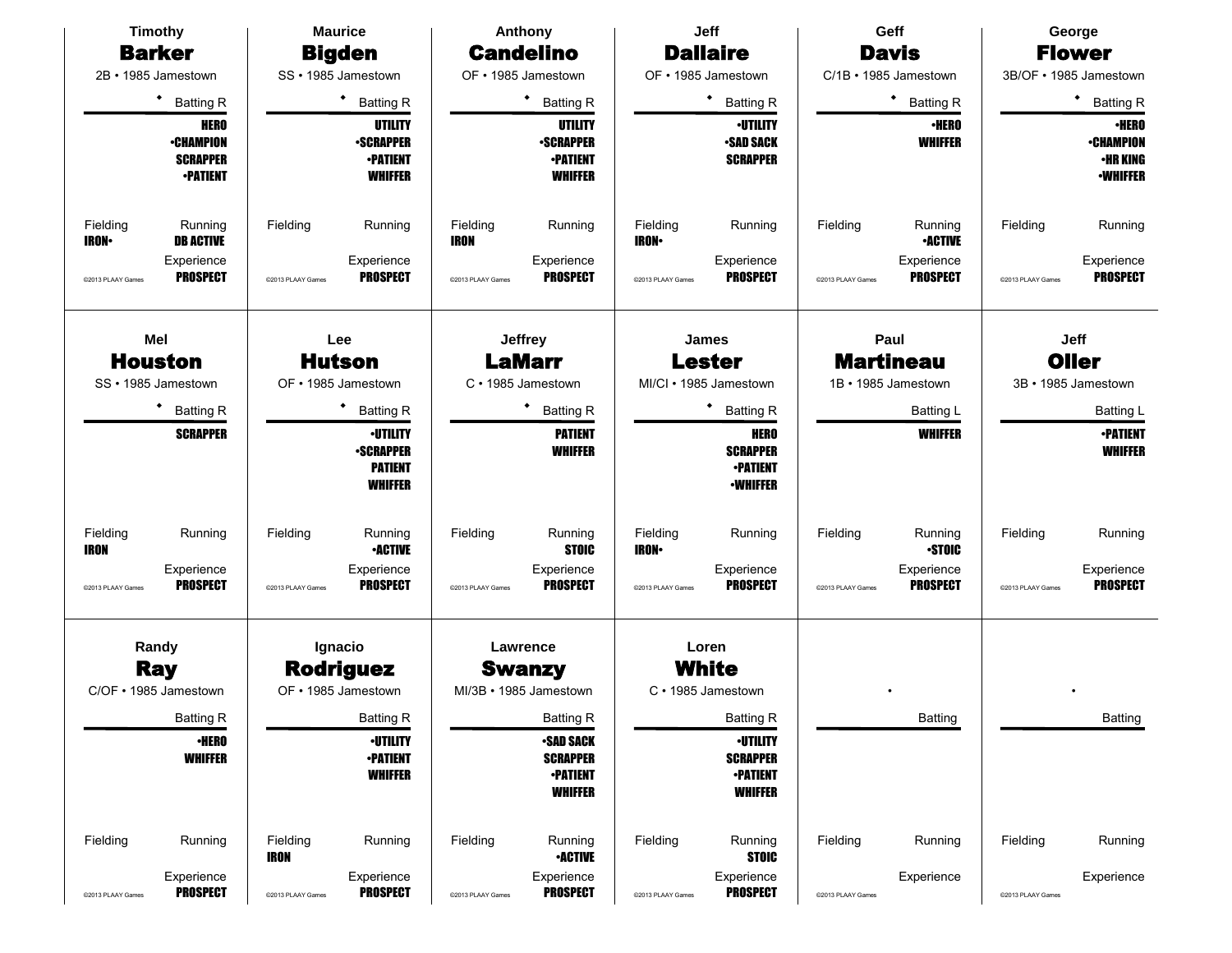|                                   |                                                                                           |                                          |                                                                                          | SP · 1985 Jamestown                           | <b>Scott</b><br><b>Ayers</b>                                                    |                                                  | <b>Bill</b><br><b>Cunningham</b><br>SP · 1985 Jamestown                       | William<br><b>DeBoever</b><br>SP · 1985 Jamestown |                                                                                        |                                                | Eddie<br><b>Dixon</b><br>RP · 1985 Jamestown                                           |
|-----------------------------------|-------------------------------------------------------------------------------------------|------------------------------------------|------------------------------------------------------------------------------------------|-----------------------------------------------|---------------------------------------------------------------------------------|--------------------------------------------------|-------------------------------------------------------------------------------|---------------------------------------------------|----------------------------------------------------------------------------------------|------------------------------------------------|----------------------------------------------------------------------------------------|
|                                   | Batting                                                                                   |                                          | <b>Batting</b>                                                                           | Pitching R <sup>+</sup>                       | <b>Batting R</b>                                                                |                                                  | Pitching L <sup>+</sup> Batting R                                             | Pitching R <sup>+</sup>                           | <b>Batting R</b>                                                                       | Pitching R <sup>+</sup>                        | <b>Batting R</b>                                                                       |
|                                   |                                                                                           |                                          |                                                                                          | <b>ACE-</b><br><b>FLASH</b><br><b>CONTROL</b> | <b>•SAD SACK</b><br><b>SCRAPPER</b><br><b>•PATIENT</b>                          | <b>STAR</b><br><b>DB FLASH</b><br><b>CONTROL</b> | <b>SCRAPPER</b><br><b>PATIENT</b><br><b>•WHIFFER</b>                          | <b>STAR</b><br><b>FLASH</b><br><b>WILD</b>        | <b>SAD SACK</b><br><b>UTILITY</b><br><b>SCRAPPER</b><br><b>EAGER</b><br><b>WHIFFER</b> | <b>STAR-</b><br><b>FLASH</b><br><b>CONTROL</b> | <b>SAD SACK</b><br><b>UTILITY</b><br><b>SCRAPPER</b><br><b>EAGER</b><br><b>WHIFFER</b> |
| Fielding                          | Running                                                                                   | Fielding                                 | Running                                                                                  | Fielding<br>IRON                              | Running<br><b>STOIC</b>                                                         | Fielding                                         | Running<br><b>ACTIVE</b>                                                      | Fielding                                          | Running<br><b>STOIC</b>                                                                | Fielding<br>GOLD                               | Running<br><b>STOIC</b>                                                                |
| @2013 PLAAY Games                 | Experience                                                                                | @2013 PLAAY Games                        | Experience                                                                               | @2013 PLAAY Games                             | Experience<br><b>PROSPECT</b>                                                   | @2013 PLAAY Games                                | Experience<br><b>PROSPECT</b>                                                 | @2013 PLAAY Games                                 | Experience<br><b>PROSPECT</b>                                                          | @2013 PLAAY Games                              | Experience<br><b>PROSPECT</b>                                                          |
| Jim<br><b>Hunter</b>              |                                                                                           |                                          | Randy<br><b>Johnson</b>                                                                  |                                               | Shawn<br><b>Jones</b>                                                           |                                                  | Leonard<br><b>Kelly</b>                                                       | <b>Stuart</b><br><b>Stauffacher</b>               |                                                                                        |                                                | <b>Scott</b><br><b>Sundgren</b>                                                        |
| SP · 1985 Jamestown               |                                                                                           |                                          | SP · 1985 Jamestown                                                                      |                                               | RP • 1985 Jamestown                                                             |                                                  | SP · 1985 Jamestown                                                           | RP · 1985 Jamestown                               |                                                                                        |                                                | RP · 1985 Jamestown                                                                    |
| Pitching R <sup>+</sup> Batting R |                                                                                           |                                          | Pitching L <sup>+</sup> Batting R                                                        | Pitching R <sup>+</sup> Batting R             |                                                                                 |                                                  | Pitching R <sup>+</sup> Batting R                                             | Pitching L <sup>+</sup>                           | <b>Batting R</b>                                                                       | Pitching R <sup>+</sup>                        | <b>Batting R</b>                                                                       |
| <b>STAR</b><br><b>FLASH</b> •     | <b>·UTILITY</b><br><b>SAD SACK</b><br><b>SCRAPPER</b><br><b>PATIENT</b><br><b>WHIFFER</b> | <b>STRUGGLER</b><br><b>FLASH</b><br>WILD | <b>SAD SACK</b><br><b>UTILITY</b><br><b>SCRAPPER</b><br><b>PATIENT</b><br><b>WHIFFER</b> | <b>STAR</b><br><b>FLASH</b>                   | <b>SAD SACK</b><br><b>UTILITY</b><br><b>SCRAPPER</b><br>EAGER<br><b>WHIFFER</b> | <b>FLASH</b><br>WILD                             | <b>HERO</b><br><b>CHAMPION</b><br><b>SCRAPPER</b><br>EAGER<br><b>GOOD EYE</b> | WORKMAN DB<br>DB<br><b>FLASH</b><br>WILD          | <b>SAD SACK</b><br><b>UTILITY</b><br><b>SCRAPPER</b><br><b>EAGER</b><br><b>WHIFFER</b> | <b>ACE</b><br><b>FLASH</b>                     | <b>SAD SACK</b><br><b>UTILITY</b><br><b>SCRAPPER</b><br><b>EAGER</b><br><b>WHIFFER</b> |
| Fielding<br>IRON                  | Running<br><b>STOIC</b>                                                                   | Fielding                                 | Running<br><b>STOIC</b>                                                                  | Fielding<br>IRON                              | Running<br><b>STOIC</b>                                                         | Fielding<br>IRON                                 | Running<br><b>STOIC</b>                                                       | Fielding<br><b>IRON</b>                           | Running<br><b>STOIC</b>                                                                | Fielding                                       | Running<br><b>STOIC</b>                                                                |
| @2013 PLAAY Games                 | Experience<br><b>PROSPECT</b>                                                             | @2013 PLAAY Games                        | Experience<br><b>PROSPECT</b>                                                            | @2013 PLAAY Games                             | Experience<br>PROSPECT                                                          | @2013 PLAAY Games                                | Experience<br><b>PROSPECT</b>                                                 | @2013 PLAAY Games                                 | Experience<br><b>PROSPECT</b>                                                          | @2013 PLAAY Games                              | Experience<br><b>PROSPECT</b>                                                          |
| Pitching                          | <b>Batting</b>                                                                            | Pitching                                 | <b>Batting</b>                                                                           | Pitching                                      | Batting                                                                         | Pitching                                         | Batting                                                                       | Pitching                                          | <b>Batting</b>                                                                         | Pitching                                       | Batting                                                                                |
|                                   |                                                                                           |                                          |                                                                                          |                                               |                                                                                 |                                                  |                                                                               |                                                   |                                                                                        |                                                |                                                                                        |
|                                   |                                                                                           |                                          |                                                                                          |                                               |                                                                                 |                                                  |                                                                               |                                                   |                                                                                        |                                                |                                                                                        |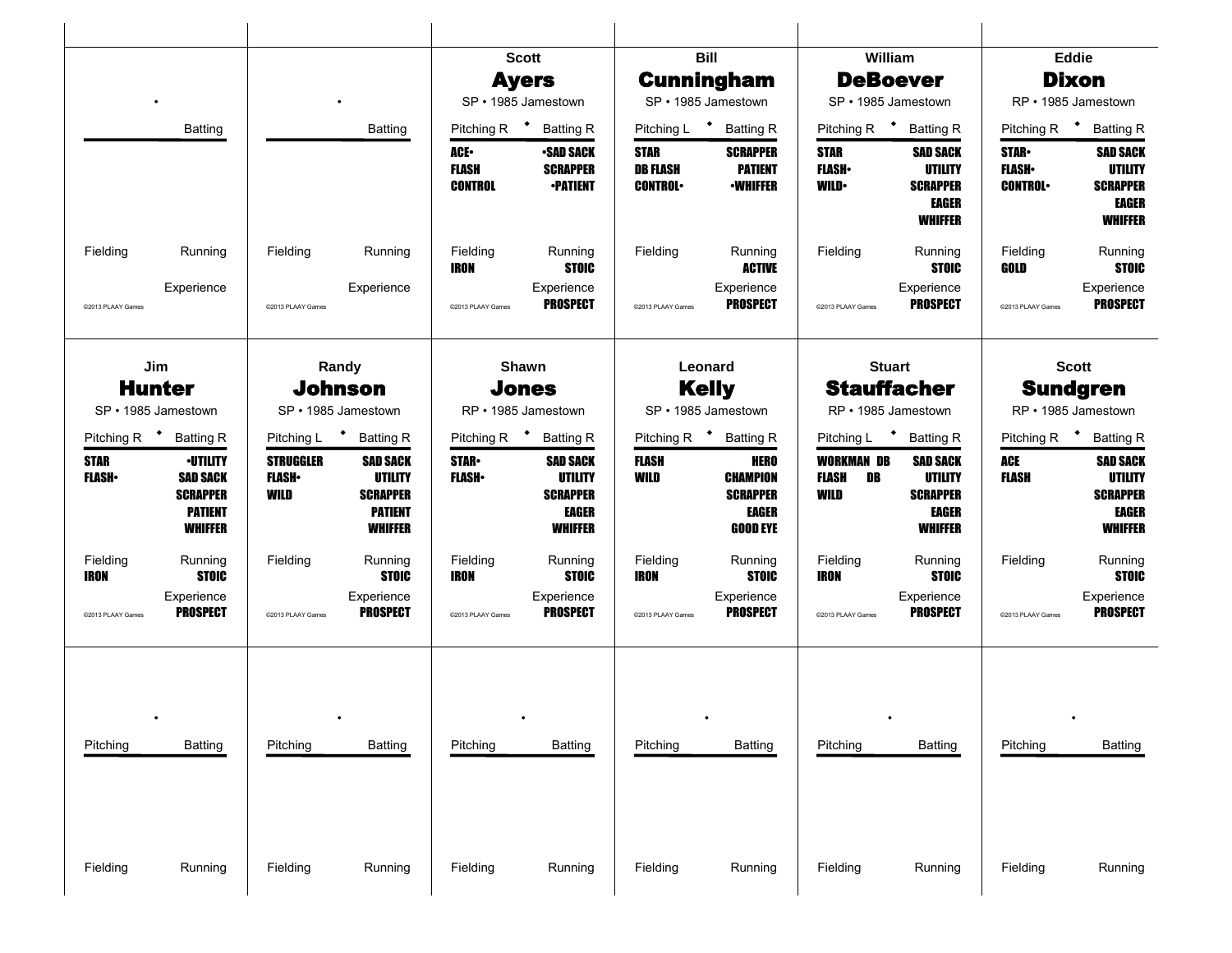|                         | <b>Mark</b>                                                              |                   | Rob                                                                      |                   | Joaquin                                                     |                   | <b>Kurt</b>                                                          |                   | <b>Andres</b>                                                                               |                         | Dave                                                                      |
|-------------------------|--------------------------------------------------------------------------|-------------------|--------------------------------------------------------------------------|-------------------|-------------------------------------------------------------|-------------------|----------------------------------------------------------------------|-------------------|---------------------------------------------------------------------------------------------|-------------------------|---------------------------------------------------------------------------|
|                         | <b>Brunswick</b>                                                         |                   | <b>Colescott</b>                                                         |                   | <b>Contreras</b>                                            |                   | <b>DeLuca</b>                                                        |                   | <b>Espinoza</b>                                                                             |                         | <b>Gelatt</b>                                                             |
|                         | C · 1985 Little Falls                                                    |                   | C/CI · 1985 Little Falls                                                 |                   | OF . 1985 Little Falls                                      |                   | 1B • 1985 Little Falls                                               |                   | 1B · 1985 Little Falls                                                                      |                         | 2B · 1985 Little Falls                                                    |
|                         | ٠<br><b>Batting R</b>                                                    |                   | ٠<br><b>Batting R</b>                                                    |                   | ٠<br><b>Batting R</b>                                       |                   | ٠<br><b>Batting R</b>                                                |                   | ٠<br><b>Batting R</b>                                                                       |                         | ٠<br><b>Batting R</b>                                                     |
|                         | <b>-SAD SACK</b><br><b>·UTILITY</b><br><b>SCRAPPER</b><br><b>WHIFFER</b> |                   | <b>•SAD SACK</b><br><b>UTILITY</b><br><b>•SCRAPPER</b><br><b>WHIFFER</b> |                   | <b>•WHIFFER</b>                                             |                   | <b>•HERO</b><br><b>•HR KING</b><br><b>PATIENT</b><br><b>•WHIFFER</b> |                   | <b>•HERO</b><br><b>WHIFFER</b>                                                              |                         | <b>·UTILITY</b><br><b>•SCRAPPER</b><br><b>•PATIENT</b><br><b>-WHIFFER</b> |
| Fielding                | Running<br><b>STOIC</b>                                                  | Fielding          | Running                                                                  | Fielding          | Running<br><b>ACTIVE</b>                                    | Fielding          | Running<br><b>ACTIVE</b>                                             | Fielding          | Running                                                                                     | Fielding                | Running<br><b>•ACTIVE</b>                                                 |
| @2013 PLAAY Games       | Experience<br><b>PROSPECT</b>                                            | @2013 PLAAY Games | Experience<br><b>PROSPECT</b>                                            | @2013 PLAAY Games | Experience<br><b>PROSPECT</b>                               | @2013 PLAAY Games | Experience<br><b>PROSPECT</b>                                        | @2013 PLAAY Games | Experience<br><b>PROSPECT</b>                                                               | @2013 PLAAY Games       | Experience<br><b>PROSPECT</b>                                             |
|                         | <b>Cliff</b><br><b>Gonzalez</b><br>OF • 1985 Little Falls                |                   | <b>Scott</b><br><b>Jaster</b><br>OF • 1985 Little Falls                  |                   | <b>Everton</b><br><b>Johnson</b><br>OF • 1985 Little Falls  |                   | Johnny<br><b>Monell</b><br>OF • 1985 Little Falls                    |                   | Ron<br><b>Narcisse</b><br>C · 1985 Little Falls                                             |                         | Luis<br><b>Natera</b><br>MI/3B · 1985 Little Falls                        |
|                         | ٠<br><b>Batting R</b>                                                    |                   | <b>Batting R</b>                                                         |                   | ٠<br><b>Batting R</b>                                       |                   | ٠<br><b>Batting B</b>                                                |                   | <b>Batting R</b>                                                                            |                         | <b>Batting R</b>                                                          |
|                         | UTILITY<br><b>SCRAPPER</b><br><b>WHIFFER</b>                             |                   | <b>-UTILITY</b><br><b>WHIFFER</b>                                        |                   | <b>•HR KING</b><br><b>•PATIENT</b><br><b>•WHIFFER</b>       |                   | <b>UTILITY</b><br><b>-SCRAPPER</b>                                   |                   | <b>•SAD SACK</b><br><b>•UTILITY</b><br><b>SCRAPPER</b><br><b>•PATIENT</b><br><b>WHIFFER</b> |                         | <b>•SAD SACK</b><br><b>·UTILITY</b><br><b>SCRAPPER</b><br><b>WHIFFER</b>  |
| Fielding<br>GOLD        | Running<br><b>•ACTIVE</b>                                                | Fielding          | Running                                                                  | Fielding          | Running<br><b>•ACTIVE</b>                                   | Fielding          | Running                                                              | Fielding          | Running                                                                                     | Fielding<br><b>IRON</b> | Running<br><b>STOIC</b>                                                   |
| @2013 PLAAY Games       | Experience<br><b>PROSPECT</b>                                            | @2013 PLAAY Games | Experience<br><b>PROSPECT</b>                                            | @2013 PLAAY Games | Experience<br><b>PROSPECT</b>                               | @2013 PLAAY Games | Experience<br><b>PROSPECT</b>                                        | @2013 PLAAY Games | Experience<br><b>PROSPECT</b>                                                               | @2013 PLAAY Games       | Experience<br><b>PROSPECT</b>                                             |
|                         | Craig<br><b>Repoz</b><br>3B · 1985 Little Falls                          |                   | Rob<br><b>Rinehart</b><br>OF • 1985 Little Falls                         |                   | <b>Bryant</b><br><b>Robertson</b><br>OF • 1985 Little Falls |                   |                                                                      |                   |                                                                                             |                         |                                                                           |
|                         | <b>Batting R</b>                                                         |                   | <b>Batting L</b>                                                         |                   | <b>Batting R</b>                                            |                   | Batting                                                              |                   | Batting                                                                                     |                         | <b>Batting</b>                                                            |
|                         | <b>EAGER</b><br><b>GOOD EYE</b>                                          |                   | <b>UTILITY</b><br><b>SCRAPPER</b><br><b>WHIFFER</b>                      |                   | <b>HERO</b><br><b>PATIENT</b><br><b>WHIFFER</b>             |                   |                                                                      |                   |                                                                                             |                         |                                                                           |
| Fielding<br><b>IRON</b> | Running<br><b>•ACTIVE</b>                                                | Fielding          | Running                                                                  | Fielding          | Running<br><b>STOIC</b>                                     | Fielding          | Running                                                              | Fielding          | Running                                                                                     | Fielding                | Running                                                                   |
| @2013 PLAAY Games       | Experience<br><b>PROSPECT</b>                                            | @2013 PLAAY Games | Experience<br><b>PROSPECT</b>                                            | @2013 PLAAY Games | Experience<br><b>PROSPECT</b>                               | @2013 PLAAY Games | Experience                                                           | @2013 PLAAY Games | Experience                                                                                  | @2013 PLAAY Games       | Experience                                                                |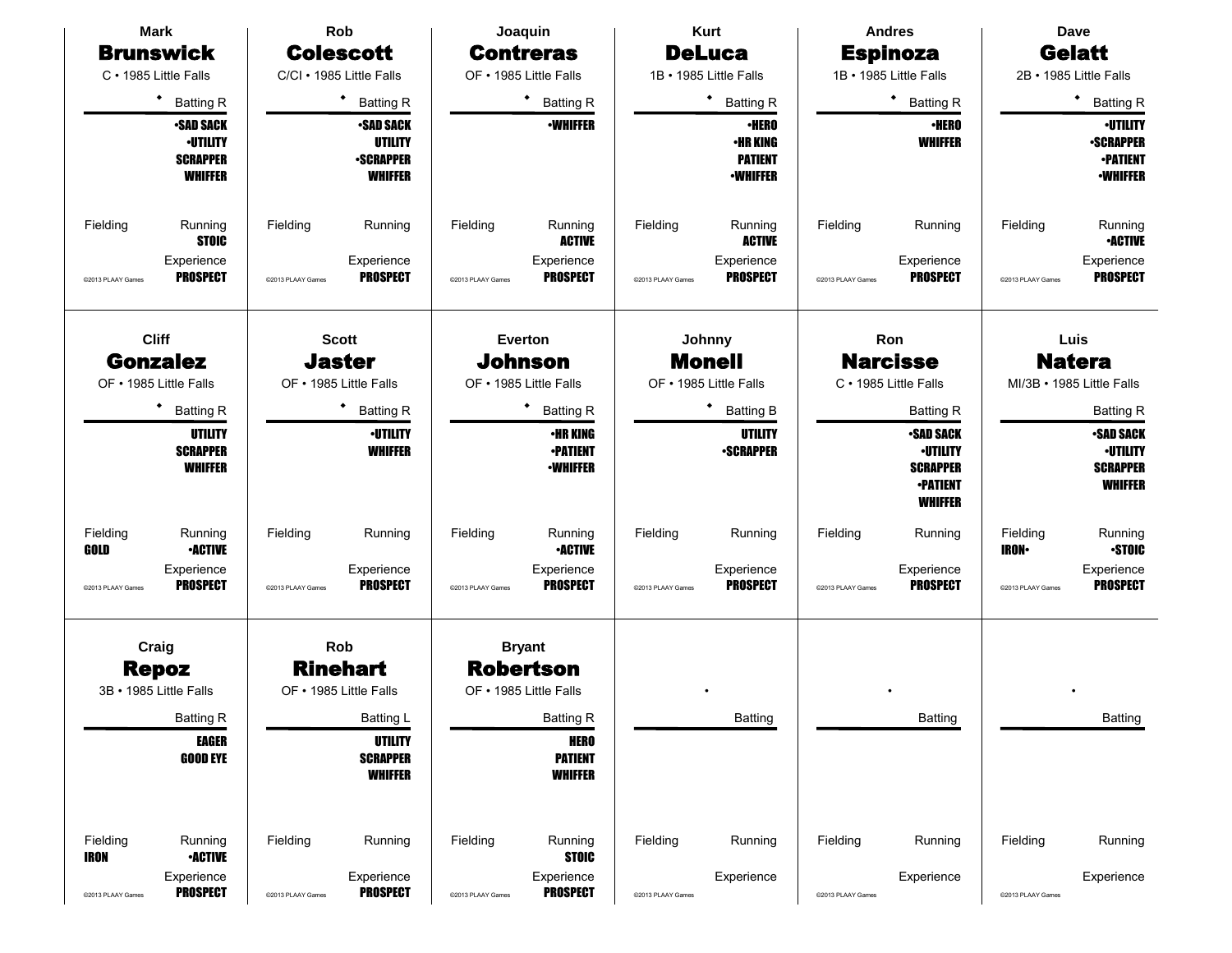|                                                                                                                            |                                                                                                                             | Kevin<br><b>Armstrong</b><br>SP · 1985 Little Falls                                                                                       | <b>Steve</b><br><b>Brueggemann</b><br>SP/RP • 1985 Little Falls                                                                           | Ron<br><b>Dominico</b><br>RP · 1985 Little Falls                                                                                 | <b>Brian</b><br><b>Givens</b><br>SP · 1985 Little Falls                                                                  |
|----------------------------------------------------------------------------------------------------------------------------|-----------------------------------------------------------------------------------------------------------------------------|-------------------------------------------------------------------------------------------------------------------------------------------|-------------------------------------------------------------------------------------------------------------------------------------------|----------------------------------------------------------------------------------------------------------------------------------|--------------------------------------------------------------------------------------------------------------------------|
| Batting                                                                                                                    | <b>Batting</b>                                                                                                              | Pitching R <sup>+</sup><br><b>Batting R</b>                                                                                               | Pitching R <sup>+</sup> Batting R                                                                                                         | Pitching R <sup>+</sup><br><b>Batting R</b>                                                                                      | Pitching L <sup>+</sup><br><b>Batting R</b>                                                                              |
|                                                                                                                            |                                                                                                                             | <b>ACE</b><br><b>SAD SACK</b><br><b>UTILITY</b><br><b>FLASH</b><br><b>CONTROL</b><br><b>SCRAPPER</b><br><b>•PATIENT</b><br><b>WHIFFER</b> | <b>STRUGGLER</b><br><b>HERO</b><br><b>FLASH</b><br><b>CHAMPION</b><br><b>WILD</b><br><b>SCRAPPER</b><br><b>PATIENT</b><br><b>GOOD EYE</b> | ACE<br><b>SCRAPPER</b><br><b>FLASH</b><br><b>PATIENT</b><br><b>GOOD EYE</b>                                                      | <b>STAR</b><br>UTILITY<br><b>FLASH</b><br><b>SCRAPPER</b><br><b>WILD</b><br><b>EAGER</b><br><b>WHIFFER</b>               |
| Fielding<br>Running                                                                                                        | Fielding<br>Running                                                                                                         | Fielding<br>Running<br><b>STOIC</b><br>IRON                                                                                               | Fielding<br>Running<br><b>STOIC</b><br>IRON                                                                                               | Fielding<br>Running<br>IRON<br><b>STOIC</b>                                                                                      | Fielding<br>Running<br><b>STOIC</b><br><b>IRON</b>                                                                       |
| Experience<br>@2013 PLAAY Games                                                                                            | Experience<br>@2013 PLAAY Games                                                                                             | Experience<br><b>PROSPECT</b><br>@2013 PLAAY Games                                                                                        | Experience<br><b>PROSPECT</b><br>@2013 PLAAY Games                                                                                        | Experience<br><b>PROSPECT</b><br>@2013 PLAAY Games                                                                               | Experience<br><b>PROSPECT</b><br>@2013 PLAAY Games                                                                       |
| <b>Kelvin</b>                                                                                                              | <b>Chris</b>                                                                                                                | Jeff                                                                                                                                      | Dave                                                                                                                                      | John                                                                                                                             | Tom                                                                                                                      |
| <b>Page</b><br>RP • 1985 Little Falls                                                                                      | <b>Rauth</b><br>SP · 1985 Little Falls                                                                                      | <b>Richardson</b><br>SP · 1985 Little Falls                                                                                               | <b>Takach</b><br>RP • 1985 Little Falls                                                                                                   | <b>Tuozzo</b><br>RP · 1985 Little Falls                                                                                          | <b>Wachs</b><br>RP/SP · 1985 Little Falls                                                                                |
| Pitching R <sup>+</sup> Batting R                                                                                          | Pitching R <sup>+</sup> Batting R                                                                                           | Pitching R <sup>+</sup> Batting R                                                                                                         | Pitching L * Batting R                                                                                                                    | Pitching R $\bullet$<br><b>Batting R</b>                                                                                         | Pitching L <sup>+</sup><br><b>Batting R</b>                                                                              |
| ACE<br><b>SAD SACK</b><br><b>DB FLASH</b><br><b>UTILITY</b><br>WILD<br><b>SCRAPPER</b><br><b>PATIENT</b><br><b>WHIFFER</b> | <b>FLASH</b><br><b>SAD SACK</b><br><b>CONTROL</b><br><b>UTILITY</b><br><b>SCRAPPER</b><br><b>•PATIENT</b><br><b>WHIFFER</b> | <b>STAR</b><br><b>•UTILITY</b><br><b>FLASH</b><br><b>SCRAPPER</b><br><b>WHIFFER</b>                                                       | ACE<br><b>SAD SACK</b><br><b>FLASH</b><br><b>UTILITY</b><br><b>CONTROL</b><br><b>SCRAPPER</b><br><b>EAGER</b><br><b>WHIFFER</b>           | <b>STAR</b><br><b>SAD SACK</b><br><b>FLASH</b><br><b>UTILITY</b><br><b>SCRAPPER</b><br><b>CONTROL</b><br>EAGER<br><b>WHIFFER</b> | <b>FLASH</b><br><b>SAD SACK</b><br><b>UTILITY</b><br><b>CONTROL</b><br><b>SCRAPPER</b><br><b>EAGER</b><br><b>WHIFFER</b> |
| Fielding<br>Running<br><b>STOIC</b><br>GOLD                                                                                | Fielding<br>Running<br><b>STOIC</b><br>IRON                                                                                 | Fielding<br>Running<br><b>STOIC</b>                                                                                                       | Fielding<br>Running<br><b>STOIC</b><br>IRON                                                                                               | Fielding<br>Running<br><b>STOIC</b><br>GOLD                                                                                      | Running<br>Fielding<br><b>STOIC</b><br><b>IRON</b>                                                                       |
| Experience<br><b>PROSPECT</b><br>@2013 PLAAY Games                                                                         | Experience<br><b>PROSPECT</b><br>@2013 PLAAY Games                                                                          | Experience<br>PROSPECT<br>@2013 PLAAY Games                                                                                               | Experience<br><b>PROSPECT</b><br>@2013 PLAAY Games                                                                                        | Experience<br><b>PROSPECT</b><br>@2013 PLAAY Games                                                                               | Experience<br><b>PROSPECT</b><br>@2013 PLAAY Games                                                                       |
|                                                                                                                            |                                                                                                                             |                                                                                                                                           |                                                                                                                                           |                                                                                                                                  |                                                                                                                          |
| Pitching<br>Batting                                                                                                        | Pitching<br><b>Batting</b>                                                                                                  | Batting<br>Pitching                                                                                                                       | <b>Batting</b><br>Pitching                                                                                                                | Pitching<br><b>Batting</b>                                                                                                       | Pitching<br><b>Batting</b>                                                                                               |
|                                                                                                                            |                                                                                                                             |                                                                                                                                           |                                                                                                                                           |                                                                                                                                  |                                                                                                                          |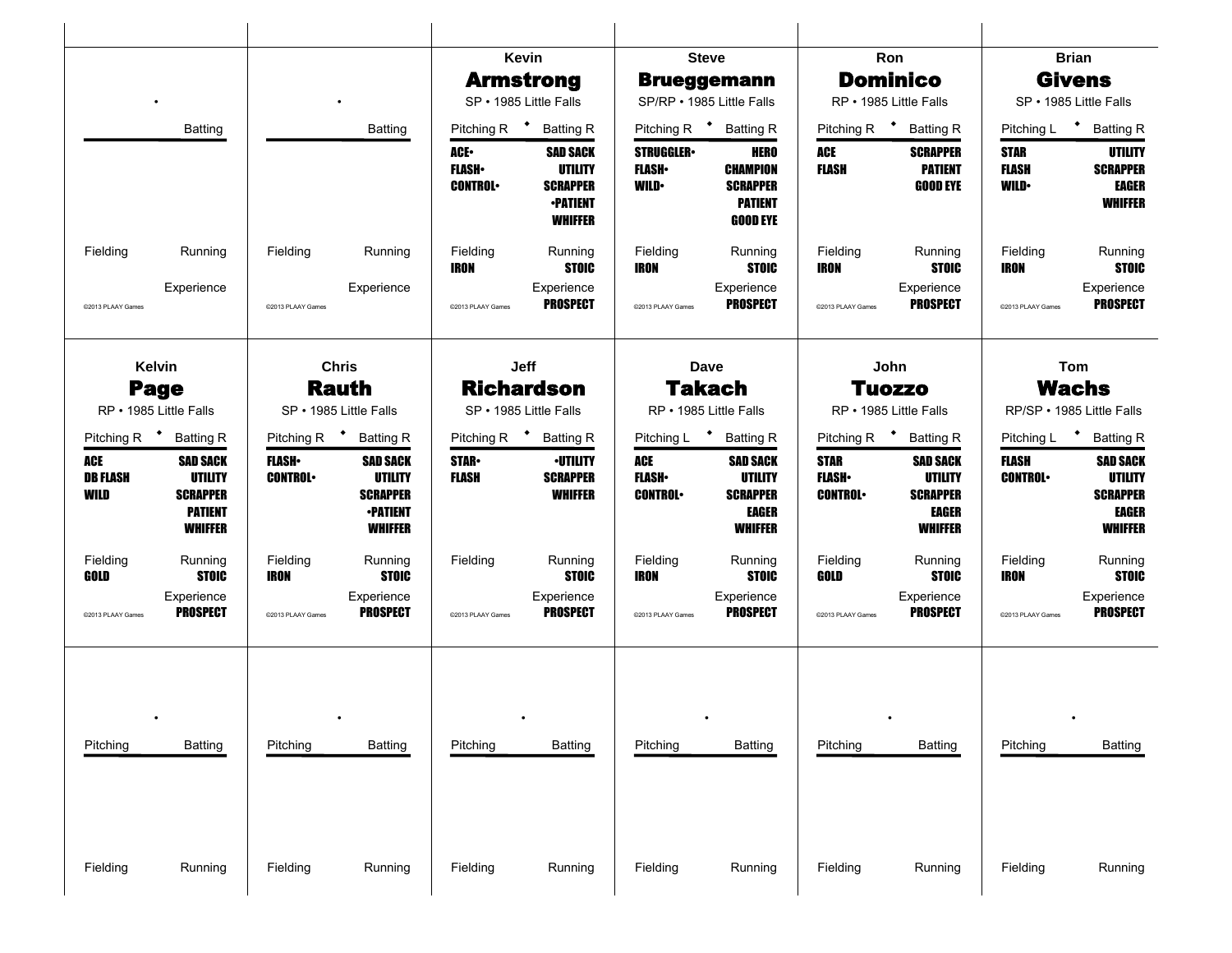|                         | Frank                                                                   |                         | Kevin                                                                                     |                   | <b>Sherwin</b>                                                            |                         | John                                                                    |                         | <b>Michael</b>                                      |                   | <b>Scott</b>                                       |
|-------------------------|-------------------------------------------------------------------------|-------------------------|-------------------------------------------------------------------------------------------|-------------------|---------------------------------------------------------------------------|-------------------------|-------------------------------------------------------------------------|-------------------------|-----------------------------------------------------|-------------------|----------------------------------------------------|
|                         | <b>Bellino</b>                                                          |                         | <b>Burke</b>                                                                              |                   | <b>Cijntje</b>                                                            |                         | <b>Forbes</b>                                                           |                         | <b>Halasz</b>                                       |                   | <b>Khoury</b>                                      |
|                         | OF • 1985 Newark                                                        |                         | 1B • 1985 Newark                                                                          |                   | OF • 1985 Newark                                                          |                         | CI · 1985 Newark                                                        |                         | MI/3B • 1985 Newark                                 |                   | OF • 1985 Newark                                   |
|                         | $\bullet$<br><b>Batting L</b>                                           |                         | ٠<br><b>Batting L</b>                                                                     |                   | <b>Batting L</b>                                                          |                         | ٠<br><b>Batting R</b>                                                   |                         | ٠<br><b>Batting R</b>                               |                   | ٠<br><b>Batting L</b>                              |
|                         | <b>-UTILITY</b><br><b>•PATIENT</b>                                      |                         | <b>•CHAMPION</b><br><b>SCRAPPER</b><br><b>•PATIENT</b><br><b>WHIFFER</b>                  |                   | <b>SCRAPPER</b><br><b>•PATIENT</b><br><b>-WHIFFER</b>                     |                         | <b>SAD SACK</b><br><b>SCRAPPER</b><br><b>-PATIENT</b><br><b>WHIFFER</b> |                         | <b>SCRAPPER</b><br><b>PATIENT</b><br><b>WHIFFER</b> |                   | <b>HR KING</b><br><b>-WHIFFER</b>                  |
| Fielding<br><b>IRON</b> | Running                                                                 | Fielding                | Running<br><b>STOIC</b>                                                                   | Fielding          | Running<br><b>ACTIVE</b>                                                  | Fielding                | Running<br><b>STOIC</b>                                                 | Fielding<br><b>IRON</b> | Running<br><b>•ACTIVE</b>                           | Fielding          | Running                                            |
| @2013 PLAAY Games       | Experience<br><b>PROSPECT</b>                                           | @2013 PLAAY Games       | Experience<br><b>PROSPECT</b>                                                             | @2013 PLAAY Games | Experience<br><b>PROSPECT</b>                                             | @2013 PLAAY Games       | Experience<br><b>PROSPECT</b>                                           | @2013 PLAAY Games       | Experience<br><b>PROSPECT</b>                       | @2013 PLAAY Games | Experience<br><b>PROSPECT</b>                      |
|                         | <b>Rick</b><br><b>Malizia</b>                                           |                         | William<br><b>Martinez</b>                                                                |                   | <b>Ty</b><br><b>Nichols</b>                                               |                         | Norman<br><b>Roberts</b>                                                |                         | <b>Rico</b><br><b>Rossy</b>                         |                   | <b>Robert</b><br><b>Santo</b>                      |
|                         | OF • 1985 Newark                                                        |                         | OF • 1985 Newark                                                                          |                   | SS · 1985 Newark                                                          |                         | OF • 1985 Newark                                                        |                         | 3B • 1985 Newark                                    |                   | 1B • 1985 Newark                                   |
|                         | <b>Batting R</b>                                                        |                         | <b>Batting R</b>                                                                          |                   | <b>Batting B</b>                                                          |                         | ٠<br><b>Batting R</b>                                                   |                         | ٠<br><b>Batting R</b>                               |                   | <b>Batting R</b>                                   |
|                         | <b>-SAD SACK</b><br><b>SCRAPPER</b><br><b>PATIENT</b><br><b>WHIFFER</b> |                         | <b>SAD SACK</b><br><b>·UTILITY</b><br><b>SCRAPPER</b><br><b>PATIENT</b><br><b>WHIFFER</b> |                   | <b>•SAD SACK</b><br><b>•SCRAPPER</b><br><b>-PATIENT</b><br><b>WHIFFER</b> |                         | <b>•PATIENT</b><br><b>-WHIFFER</b>                                      |                         | <b>UTILITY</b><br><b>•SCRAPPER</b>                  |                   | <b>•HERO</b><br><b>-SCRAPPER</b><br><b>WHIFFER</b> |
| Fielding<br>GOLD        | Running<br><b>•ACTIVE</b>                                               | Fielding<br><b>IRON</b> | Running                                                                                   | Fielding<br>IRON  | Running<br><b>STOIC</b>                                                   | Fielding<br><b>IRON</b> | Running<br><b>-ACTIVE</b>                                               | Fielding<br><b>IRON</b> | Running<br><b>•ACTIVE</b>                           | Fielding          | Running<br><b>STOIC</b>                            |
| @2013 PLAAY Games       | Experience<br><b>PROSPECT</b>                                           | @2013 PLAAY Games       | Experience<br><b>PROSPECT</b>                                                             | @2013 PLAAY Games | Experience<br><b>PROSPECT</b>                                             | @2013 PLAAY Games       | Experience<br><b>PROSPECT</b>                                           | @2013 PLAAY Games       | Experience<br><b>PROSPECT</b>                       | @2013 PLAAY Games | Experience<br><b>PROSPECT</b>                      |
|                         | <b>Matthew</b>                                                          |                         | Timothy                                                                                   |                   | Pete                                                                      |                         | Jeff                                                                    |                         |                                                     |                   |                                                    |
|                         | <b>Skinner</b>                                                          |                         | <b>Smith</b>                                                                              |                   | <b>Stanicek</b><br>2B · 1985 Newark                                       |                         | <b>Tackett</b>                                                          |                         |                                                     |                   |                                                    |
|                         | C/1B • 1985 Newark                                                      |                         | OF • 1985 Newark                                                                          |                   |                                                                           |                         | $C \cdot 1985$ Newark                                                   |                         |                                                     |                   |                                                    |
|                         | <b>Batting R</b><br><b>-SAD SACK</b>                                    |                         | <b>Batting R</b><br><b>HERO</b>                                                           |                   | <b>Batting B</b><br><b>SCRAPPER</b>                                       |                         | <b>Batting R</b><br><b>UTILITY</b>                                      |                         | Batting                                             |                   | <b>Batting</b>                                     |
|                         | <b>·UTILITY</b><br><b>SCRAPPER</b><br><b>WHIFFER</b>                    |                         | <b>•HR KING</b><br><b>PATIENT</b><br><b>-WHIFFER</b>                                      |                   | <b>PATIENT</b><br><b>•WHIFFER</b>                                         |                         | <b>SCRAPPER</b><br><b>•WHIFFER</b>                                      |                         |                                                     |                   |                                                    |
| Fielding                | Running                                                                 | Fielding                | Running<br><b>STOIC</b>                                                                   | Fielding          | Running<br><b>ACTIVE</b>                                                  | Fielding                | Running                                                                 | Fielding                | Running                                             | Fielding          | Running                                            |
| @2013 PLAAY Games       | Experience<br><b>PROSPECT</b>                                           | @2013 PLAAY Games       | Experience<br><b>PROSPECT</b>                                                             | @2013 PLAAY Games | Experience<br><b>PROSPECT</b>                                             | @2013 PLAAY Games       | Experience<br><b>PROSPECT</b>                                           | @2013 PLAAY Games       | Experience                                          | @2013 PLAAY Games | Experience                                         |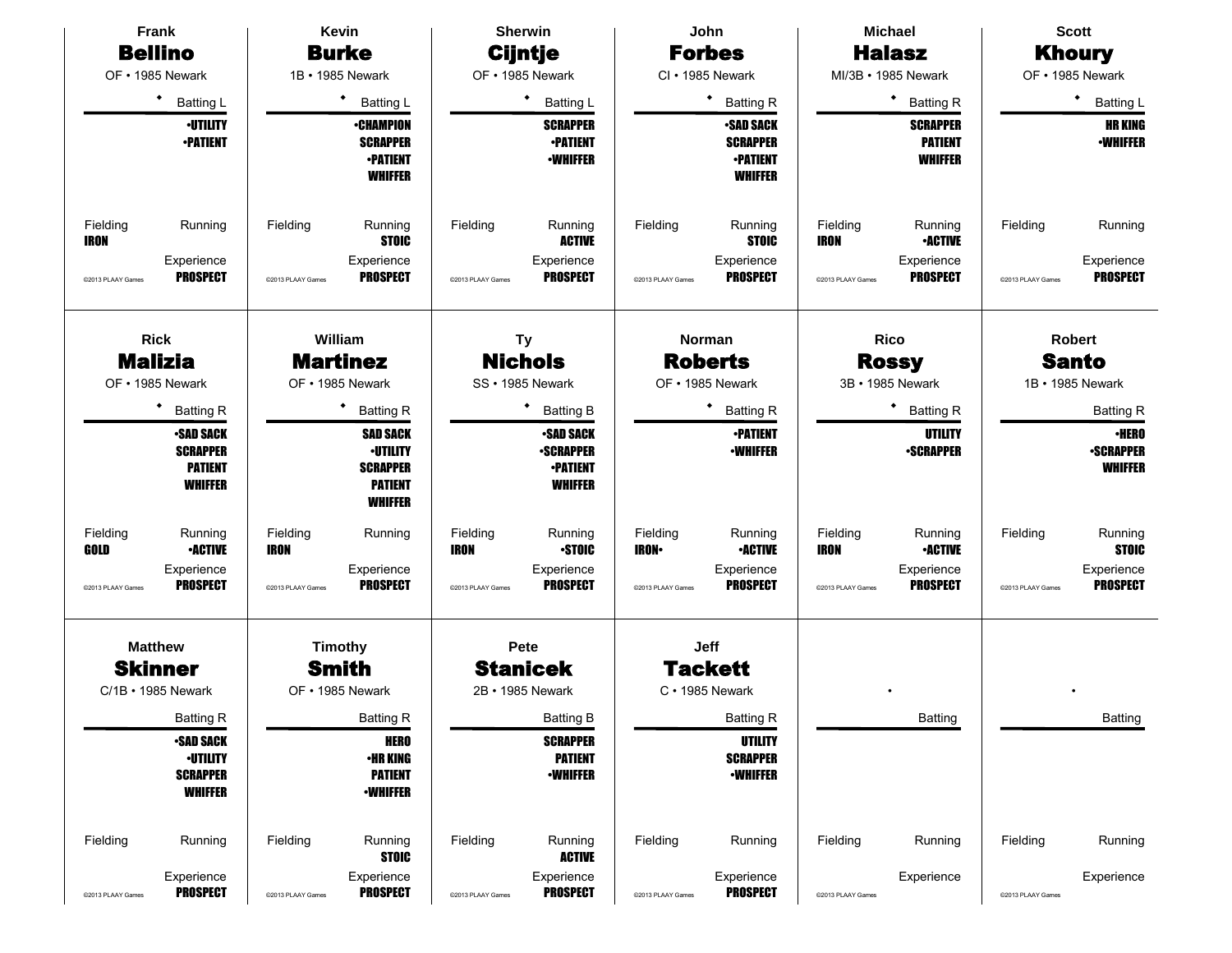|                           |                                                                                 |                                      | Wayne<br>Wilson<br>SP · 1985 Newark                                      |                                | Gerald<br><b>Adams</b><br>SP/RP • 1985 Newark                                   |                                        | Jeff<br><b>Ballard</b><br>SP · 1985 Newark                               |                               | Henry<br><b>Gonzalez</b><br>RP/Sp · 1985 Newark                                 |                                     | Randy<br><b>King</b><br>RP · 1985 Newark                                               |
|---------------------------|---------------------------------------------------------------------------------|--------------------------------------|--------------------------------------------------------------------------|--------------------------------|---------------------------------------------------------------------------------|----------------------------------------|--------------------------------------------------------------------------|-------------------------------|---------------------------------------------------------------------------------|-------------------------------------|----------------------------------------------------------------------------------------|
|                           | <b>Batting</b>                                                                  | <b>FLASH</b> •                       | Pitching R <sup>+</sup> Batting R<br><b>SAD SACK</b>                     | ACE                            | Pitching R <b>*</b> Batting R<br><b>SAD SACK</b>                                | Pitching L <sup>+</sup><br>ACE         | <b>Batting L</b><br><b>SAD SACK</b>                                      | <b>STAR</b>                   | Pitching R <sup>+</sup> Batting R<br><b>SAD SACK</b>                            | Pitching R $\bullet$<br>ACE•        | <b>Batting R</b><br><b>SAD SACK</b>                                                    |
|                           |                                                                                 |                                      | UTILITY<br><b>SCRAPPER</b><br>EAGER<br><b>WHIFFER</b>                    | <b>FLASH</b><br><b>CONTROL</b> | <b>UTILITY</b><br><b>SCRAPPER</b><br>EAGER<br><b>WHIFFER</b>                    | <b>STAR</b><br>FLASH<br><b>CONTROL</b> | UTILITY<br><b>SCRAPPER</b><br>EAGER<br><b>WHIFFER</b>                    | <b>FLASH</b> •                | <b>UTILITY</b><br><b>SCRAPPER</b><br>EAGER<br><b>WHIFFER</b>                    | <b>FLASH</b><br><b>WILD</b>         | <b>UTILITY</b><br><b>SCRAPPER</b><br>EAGER<br><b>WHIFFER</b>                           |
| Fielding                  | Running                                                                         | Fielding<br>IRON                     | Running<br><b>STOIC</b>                                                  | Fielding                       | Running<br><b>STOIC</b>                                                         | Fielding                               | Running<br><b>STOIC</b>                                                  | Fielding                      | Running<br><b>STOIC</b>                                                         | Fielding                            | Running<br><b>STOIC</b>                                                                |
| @2013 PLAAY Games         | Experience                                                                      | @2013 PLAAY Games                    | Experience<br><b>PROSPECT</b>                                            | @2013 PLAAY Games              | Experience<br><b>PROSPECT</b>                                                   | @2013 PLAAY Games                      | Experience<br><b>PROSPECT</b>                                            | @2013 PLAAY Games             | Experience<br><b>PROSPECT</b>                                                   | @2013 PLAAY Games                   | Experience<br><b>PROSPECT</b>                                                          |
|                           | James                                                                           |                                      | Peter                                                                    |                                | Gerardo                                                                         |                                        | Greg                                                                     |                               | Paul                                                                            |                                     | Jesse                                                                                  |
|                           | <b>Koonce</b><br>RP • 1985 Newark                                               |                                      | <b>Palermo</b><br>SP/RP • 1985 Newark                                    |                                | <b>Sanchez</b><br>SP/RP • 1985 Newark                                           |                                        | <b>Talamantez</b><br>SP · 1985 Newark                                    |                               | <b>Thorpe</b><br>RP · 1985 Newark                                               |                                     | <b>Vazquez</b><br>RP • 1985 Newark                                                     |
|                           | Pitching R <sup>+</sup> Batting R                                               |                                      | Pitching R <sup>+</sup> Batting R                                        |                                | Pitching R <sup>+</sup> Batting R                                               |                                        | Pitching R <sup>+</sup> Batting R                                        |                               | Pitching R <sup>+</sup> Batting R                                               | Pitching L <sup>+</sup>             | <b>Batting L</b>                                                                       |
| <b>STRUGGLER</b><br>FLASH | <b>SAD SACK</b><br><b>UTILITY</b><br><b>SCRAPPER</b><br>EAGER<br><b>WHIFFER</b> | ACE<br><b>STAR</b><br><b>FLASH</b> • | <b>SAD SACK</b><br><b>UTILITY</b><br><b>SCRAPPER</b><br>EAGER<br>WHIFFER | <b>STAR</b> .<br><b>FLASH</b>  | <b>SAD SACK</b><br><b>UTILITY</b><br><b>SCRAPPER</b><br>EAGER<br><b>WHIFFER</b> | <b>WORKMAN</b><br>FLASH<br>WILD        | <b>SAD SACK</b><br><b>UTILITY</b><br><b>SCRAPPER</b><br>EAGER<br>WHIFFER | <b>FLASH</b> •<br><b>WILD</b> | <b>SAD SACK</b><br><b>UTILITY</b><br><b>SCRAPPER</b><br>EAGER<br><b>WHIFFER</b> | ACE<br><b>STAR</b><br>FLASH<br>WILD | <b>SAD SACK</b><br><b>UTILITY</b><br><b>SCRAPPER</b><br><b>EAGER</b><br><b>WHIFFER</b> |
| Fielding                  | Running<br>STOIC                                                                | Fielding                             | Running<br><b>STOIC</b>                                                  | Fielding                       | Running<br><b>STOIC</b>                                                         | Fielding<br>IRON                       | Running<br><b>STOIC</b>                                                  | Fielding<br>IRON              | Running<br><b>STOIC</b>                                                         | Fielding<br>GOLD                    | Running<br><b>STOIC</b>                                                                |
| @2013 PLAAY Games         | Experience<br><b>PROSPECT</b>                                                   | @2013 PLAAY Games                    | Experience<br>PROSPECT                                                   | @2013 PLAAY Games              | Experience<br>PROSPECT                                                          | @2013 PLAAY Games                      | Experience<br><b>PROSPECT</b>                                            | @2013 PLAAY Games             | Experience<br><b>PROSPECT</b>                                                   | @2013 PLAAY Games                   | Experience<br><b>PROSPECT</b>                                                          |
|                           |                                                                                 |                                      |                                                                          |                                |                                                                                 |                                        |                                                                          |                               |                                                                                 |                                     |                                                                                        |
| Pitching R                |                                                                                 | Pitching                             | Batting                                                                  | Pitching                       | Batting                                                                         | Pitching                               | Batting                                                                  | Pitching                      | <b>Batting</b>                                                                  | Pitching                            | <b>Batting</b>                                                                         |
|                           |                                                                                 |                                      |                                                                          |                                |                                                                                 |                                        |                                                                          |                               |                                                                                 |                                     |                                                                                        |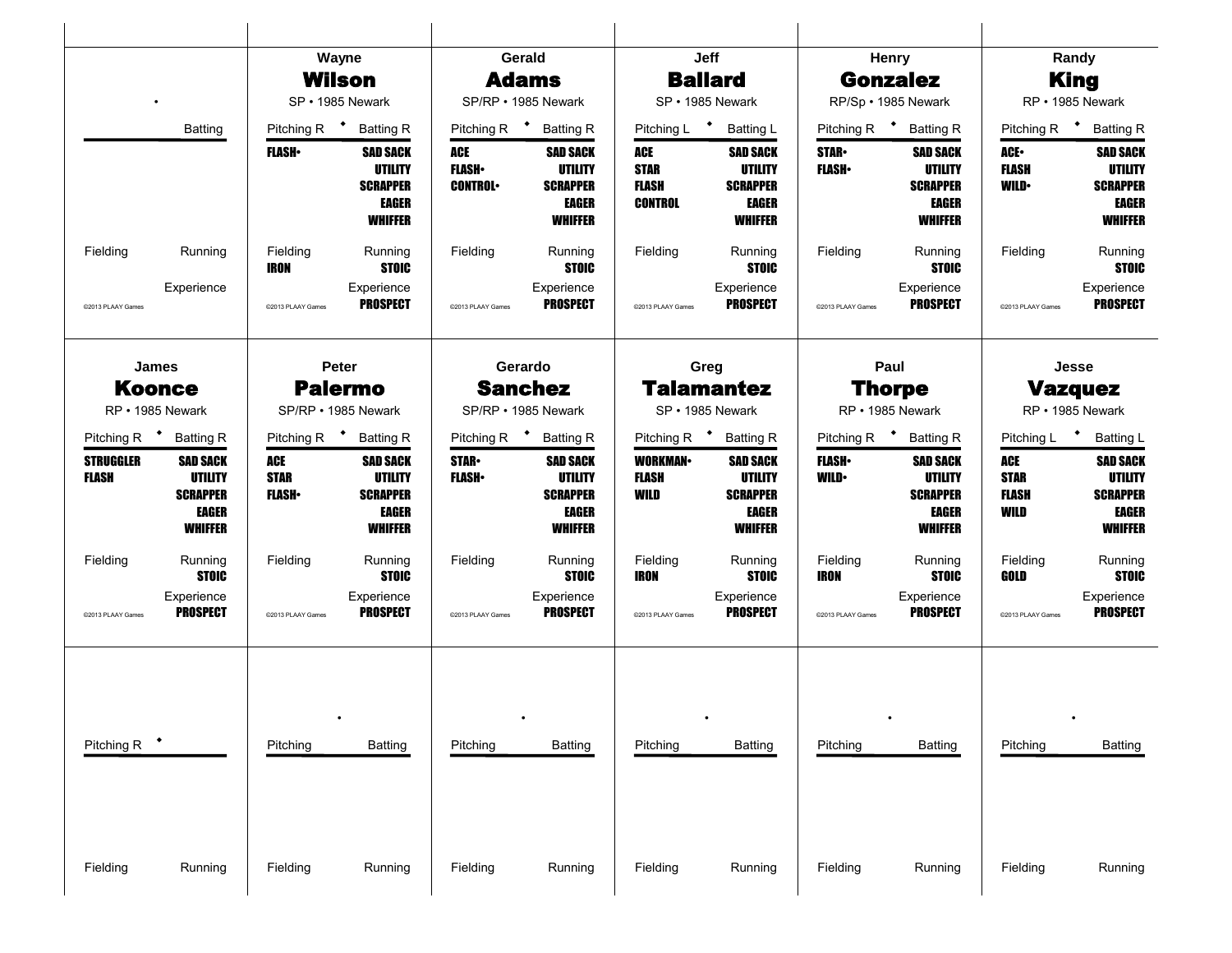|                                              | Jorge                                                                                                                                                              |                                              | <b>Tony</b>                                                                                               |                                              | Dan                                                                                                                             |                               | <b>Cornelio</b>                                                                                                                         |                                              | <b>Thomas</b>                                                                                           |                                               | <b>Norberto</b>                                                                                                                                     |
|----------------------------------------------|--------------------------------------------------------------------------------------------------------------------------------------------------------------------|----------------------------------------------|-----------------------------------------------------------------------------------------------------------|----------------------------------------------|---------------------------------------------------------------------------------------------------------------------------------|-------------------------------|-----------------------------------------------------------------------------------------------------------------------------------------|----------------------------------------------|---------------------------------------------------------------------------------------------------------|-----------------------------------------------|-----------------------------------------------------------------------------------------------------------------------------------------------------|
|                                              | <b>Alvarez</b>                                                                                                                                                     |                                              | <b>Cento</b>                                                                                              |                                              | <b>Cronkright</b>                                                                                                               |                               | <b>Garcia</b>                                                                                                                           |                                              | <b>Hartley</b>                                                                                          |                                               | <b>Martin</b>                                                                                                                                       |
|                                              | C · 1985 Niagara Falls                                                                                                                                             |                                              | OF • 1985 Niagara Falls                                                                                   |                                              | 3B · 1985 Niagara Falls                                                                                                         |                               | 1B · 1985 Niagara Falls                                                                                                                 |                                              | OF • 1985 Niagara Falls                                                                                 |                                               | SS · 1985 Niagara Falls                                                                                                                             |
|                                              | ٠<br><b>Batting R</b>                                                                                                                                              |                                              | <b>Batting R</b>                                                                                          |                                              | <b>Batting L</b>                                                                                                                |                               | ٠<br><b>Batting L</b>                                                                                                                   |                                              | ٠<br><b>Batting R</b>                                                                                   |                                               | ٠<br><b>Batting R</b>                                                                                                                               |
|                                              | <b>•HR KING</b><br><b>WHIFFER</b>                                                                                                                                  |                                              | <b>SAD SACK</b><br><b>SCRAPPER</b><br><b>PATIENT</b><br><b>WHIFFER</b>                                    |                                              | <b>•SCRAPPER</b><br><b>PATIENT</b><br><b>-WHIFFER</b>                                                                           |                               | <b>·HERO</b><br><b>•PATIENT</b><br><b>WHIFFER</b>                                                                                       |                                              | <b>UTILITY</b><br><b>SCRAPPER</b><br><b>-PATIENT</b><br><b>WHIFFER</b>                                  |                                               | <b>SCRAPPER</b><br>EAGER<br><b>-WHIFFER</b>                                                                                                         |
| Fielding<br>@2013 PLAAY Games                | Running<br>Experience<br><b>PROSPECT</b>                                                                                                                           | Fielding<br>@2013 PLAAY Games                | Running<br><b>STOIC</b><br>Experience<br><b>PROSPECT</b>                                                  | Fielding<br>@2013 PLAAY Games                | Running<br>Experience<br><b>PROSPECT</b>                                                                                        | Fielding<br>@2013 PLAAY Games | Running<br><b>-ACTIVE</b><br>Experience<br><b>PROSPECT</b>                                                                              | Fielding<br><b>IRON</b><br>@2013 PLAAY Games | Running<br><b>•ACTIVE</b><br>Experience<br><b>PROSPECT</b>                                              | Fielding<br><b>IRON</b><br>@2013 PLAAY Games  | Running<br>Experience<br><b>PROSPECT</b>                                                                                                            |
|                                              | <b>Michael</b><br><b>Moore</b><br>OF . 1985 Niagara Falls<br>٠<br><b>Batting R</b><br><b>SCRAPPER</b><br><b>•EAGER</b><br><b>-WHIFFER</b>                          |                                              | Jose<br><b>Mota</b><br>2B · 1985 Niagara Falls<br><b>Batting B</b><br><b>•CHAMPION</b><br><b>SCRAPPER</b> |                                              | Luis<br><b>Peraza</b><br>1B · 1985 Niagara Falls<br>٠<br><b>Batting R</b><br><b>•HR KING</b><br><b>-EAGER</b><br><b>WHIFFER</b> |                               | <b>Dave</b><br><b>Sheldon</b><br>C/OF . 1985 Niagara Falls<br><b>Batting R</b><br><b>-SAD SACK</b><br><b>•HR KING</b><br><b>WHIFFER</b> |                                              | Andre<br><b>Toliver</b><br>OF • 1985 Niagara Falls<br><b>Batting R</b><br><b>HERO</b><br><b>WHIFFER</b> |                                               | Randy<br><b>Velarde</b><br>MI/3B · 1985 Niagara Falls<br><b>Batting R</b><br><b>UTILITY</b><br><b>SCRAPPER</b><br><b>-PATIENT</b><br><b>WHIFFER</b> |
| Fielding<br><b>IRON</b><br>@2013 PLAAY Games | Running<br>Experience<br><b>PROSPECT</b>                                                                                                                           | Fielding<br><b>IRON</b><br>@2013 PLAAY Games | Running<br>Experience<br><b>PROSPECT</b>                                                                  | Fielding<br><b>GOLD</b><br>@2013 PLAAY Games | Running<br>Experience<br><b>PROSPECT</b>                                                                                        | Fielding<br>@2013 PLAAY Games | Running<br><b>STOIC</b><br>Experience<br><b>PROSPECT</b>                                                                                | Fielding<br>@2013 PLAAY Games                | Running<br>Experience<br><b>PROSPECT</b>                                                                | Fielding<br><b>IRON-</b><br>@2013 PLAAY Games | Running<br>Experience<br><b>PROSPECT</b>                                                                                                            |
|                                              | John<br><b>Von Ahnen</b><br>OF • 1985 Niagara Falls<br><b>Batting R</b><br><b>UTILITY</b><br><b>SAD SACK</b><br><b>•HR KING</b><br><b>•EAGER</b><br><b>WHIFFER</b> |                                              | <b>Batting</b>                                                                                            |                                              | <b>Batting</b>                                                                                                                  |                               | <b>Batting</b>                                                                                                                          |                                              | Batting                                                                                                 |                                               | <b>Batting</b>                                                                                                                                      |
| Fielding                                     | Running                                                                                                                                                            | Fielding                                     | Running                                                                                                   | Fielding                                     | Running                                                                                                                         | Fielding                      | Running                                                                                                                                 | Fielding                                     | Running                                                                                                 | Fielding                                      | Running                                                                                                                                             |
| @2013 PLAAY Games                            | Experience<br><b>PROSPECT</b>                                                                                                                                      | @2013 PLAAY Games                            | Experience<br><b>PROSPECT</b>                                                                             | @2013 PLAAY Games                            | Experience<br><b>PROSPECT</b>                                                                                                   | @2013 PLAAY Games             | Experience                                                                                                                              | @2013 PLAAY Games                            | Experience                                                                                              | @2013 PLAAY Games                             | Experience                                                                                                                                          |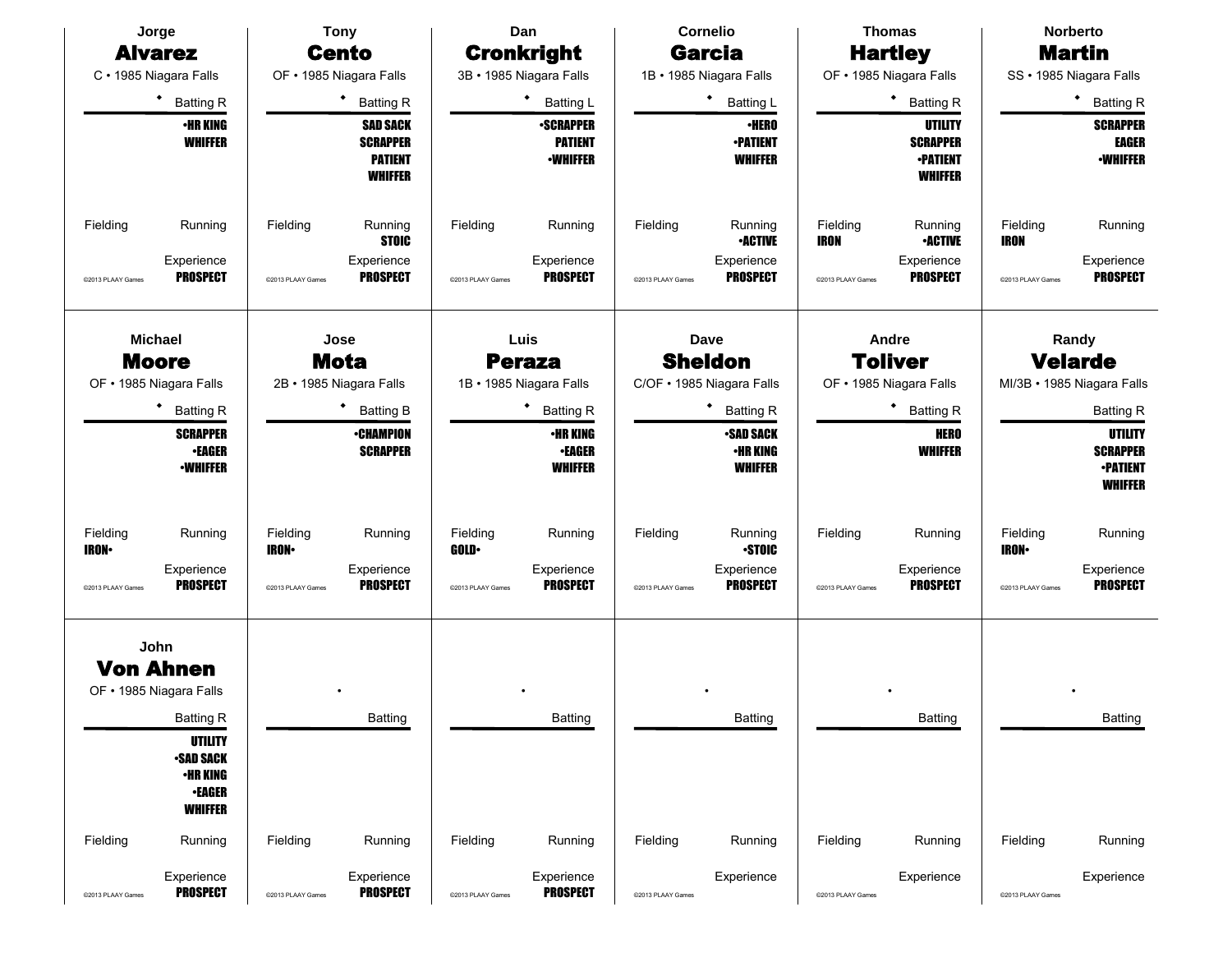|                                |                                                                                 |                                                              | <b>Bobby</b>                                                                           |                                    | <b>Bill</b>                                                              |                                               | Kenneth                                                                                |                                             | <b>Scott</b>                                                                    |                                                     | Tom                                                                             |
|--------------------------------|---------------------------------------------------------------------------------|--------------------------------------------------------------|----------------------------------------------------------------------------------------|------------------------------------|--------------------------------------------------------------------------|-----------------------------------------------|----------------------------------------------------------------------------------------|---------------------------------------------|---------------------------------------------------------------------------------|-----------------------------------------------------|---------------------------------------------------------------------------------|
|                                |                                                                                 |                                                              | <b>Thigpen</b>                                                                         |                                    | <b>Gilmore</b>                                                           |                                               | <b>Hendricks</b>                                                                       |                                             | <b>Kershaw</b>                                                                  |                                                     | Lahrman                                                                         |
|                                |                                                                                 |                                                              | CL · 1985 Niagara Falls                                                                |                                    | RP/SP · 1985 Niagara Falls                                               |                                               | RP/SP · 1985 Niagara Falls                                                             |                                             | RP/SP · 1985 Niagara Falls                                                      | SP/RP · 1985 Niagara Falls                          |                                                                                 |
|                                | <b>Batting</b>                                                                  | Pitching R $\bullet$                                         | <b>Batting R</b>                                                                       | Pitching R <sup>+</sup>            | <b>Batting R</b>                                                         | Pitching R $\bullet$                          | <b>Batting R</b>                                                                       |                                             | Pitching R <b>*</b> Batting R                                                   | Pitching R $\bullet$                                | <b>Batting R</b>                                                                |
|                                |                                                                                 | ACE<br><b>STAR</b><br><b>DB FLASH</b><br><b>CONTROL</b>      | <b>•SAD SACK</b><br><b>SCRAPPER</b><br><b>PATIENT</b><br><b>GOOD EYE</b>               | <b>WORKMAN</b>                     | <b>SAD SACK</b><br>UTILITY<br><b>SCRAPPER</b><br>EAGER<br>WHIFFER        | <b>STRUGGLER</b><br><b>WORKMAN</b><br>DB WILD | <b>SAD SACK</b><br><b>UTILITY</b><br><b>SCRAPPER</b><br><b>EAGER</b><br><b>WHIFFER</b> | <b>STRUGGLER</b><br>FLASH<br><b>DB WILD</b> | <b>SAD SACK</b><br><b>UTILITY</b><br><b>SCRAPPER</b><br><b>EAGER</b><br>WHIFFER | <b>WORKMAN-</b><br><b>FLASH</b> •<br><b>CONTROL</b> | <b>SAD SACK</b><br><b>UTILITY</b><br><b>SCRAPPER</b><br>EAGER<br><b>WHIFFER</b> |
| Fielding                       | Running                                                                         | Fielding<br>GOLD                                             | Running<br><b>STOIC</b>                                                                | Fielding<br><b>IRON</b>            | Running<br><b>STOIC</b>                                                  | Fielding                                      | Running<br><b>STOIC</b>                                                                | Fielding<br><b>IRON</b>                     | Running<br><b>STOIC</b>                                                         | Fielding                                            | Running<br><b>STOIC</b>                                                         |
| @2013 PLAAY Games              | Experience                                                                      | @2013 PLAAY Games                                            | Experience<br><b>PROSPECT</b>                                                          | @2013 PLAAY Games                  | Experience<br><b>PROSPECT</b>                                            | @2013 PLAAY Games                             | Experience<br><b>PROSPECT</b>                                                          | @2013 PLAAY Games                           | Experience<br><b>PROSPECT</b>                                                   | @2013 PLAAY Games                                   | Experience<br><b>PROSPECT</b>                                                   |
|                                | Walter                                                                          |                                                              | <b>Scott</b>                                                                           |                                    | John                                                                     |                                               | Adam                                                                                   |                                             | Shawn                                                                           |                                                     | George                                                                          |
|                                | <b>Lampkin</b>                                                                  |                                                              | <b>Nossek</b>                                                                          |                                    | <b>Pawlowski</b>                                                         |                                               | <b>Peterson</b>                                                                        |                                             | <b>Stacey</b>                                                                   |                                                     | <b>Stone</b>                                                                    |
|                                | RP/SP · 1985 Niagara Falls                                                      | RP/SP · 1985 Niagara Falls                                   |                                                                                        | SP · 1985 Niagara Falls            |                                                                          |                                               | SP · 1985 Niagara Falls                                                                |                                             | SP · 1985 Niagara Falls                                                         |                                                     | RP/SP · 1985 Niagara Falls                                                      |
|                                | Pitching L <sup>+</sup> Batting L                                               | Pitching L <sup>+</sup> Batting L                            |                                                                                        | Pitching R $\bullet$               | <b>Batting R</b>                                                         | Pitching R <sup>+</sup>                       | <b>Batting R</b>                                                                       |                                             | Pitching R <sup>+</sup> Batting R                                               |                                                     | Pitching R <b>*</b> Batting R                                                   |
| <b>FLASH</b><br><b>CONTROL</b> | <b>SAD SACK</b><br><b>UTILITY</b><br><b>SCRAPPER</b><br><b>EAGER</b><br>WHIFFER | <b>STRUGGLER</b><br><b>WORKMAN</b><br><b>FLASH</b> •<br>WILD | <b>SAD SACK</b><br><b>UTILITY</b><br><b>SCRAPPER</b><br><b>EAGER</b><br><b>WHIFFER</b> | ACE<br><b>FLASH</b><br><b>WILD</b> | <b>SAD SACK</b><br><b>UTILITY</b><br><b>SCRAPPER</b><br>EAGER<br>WHIFFER | <b>STAR</b><br><b>FLASH</b><br><b>CONTROL</b> | <b>SAD SACK</b><br><b>UTILITY</b><br><b>SCRAPPER</b><br><b>EAGER</b><br><b>WHIFFER</b> | <b>WORKMAN</b><br><b>FLASH</b>              | <b>SAD SACK</b><br>UTILITY<br><b>SCRAPPER</b><br><b>EAGER</b><br><b>WHIFFER</b> | ACE.<br>FLASH<br><b>CONTROL</b>                     | <b>SAD SACK</b><br><b>UTILITY</b><br><b>SCRAPPER</b><br>EAGER<br><b>WHIFFER</b> |
| Fielding                       | Running<br><b>STOIC</b>                                                         | Fielding<br>GOLD                                             | Running<br><b>STOIC</b>                                                                | Fielding<br><b>IRON</b>            | Running<br><b>STOIC</b>                                                  | Fielding<br><b>IRON</b>                       | Running<br><b>STOIC</b>                                                                | Fielding<br><b>IRON</b>                     | Running<br><b>STOIC</b>                                                         | Fielding<br><b>IRON</b>                             | Running<br><b>STOIC</b>                                                         |
| @2013 PLAAY Games              | Experience<br><b>PROSPECT</b>                                                   | @2013 PLAAY Games                                            | Experience<br>PROSPECT                                                                 | @2013 PLAAY Games                  | Experience<br><b>PROSPECT</b>                                            | @2013 PLAAY Games                             | Experience<br><b>PROSPECT</b>                                                          | @2013 PLAAY Games                           | Experience<br><b>PROSPECT</b>                                                   | @2013 PLAAY Games                                   | Experience<br><b>PROSPECT</b>                                                   |
|                                |                                                                                 | Pitching                                                     | <b>Batting</b>                                                                         | Pitching                           | <b>Batting</b>                                                           | Pitching                                      | <b>Batting</b>                                                                         | Pitching                                    | <b>Batting</b>                                                                  | Pitching                                            | <b>Batting</b>                                                                  |
|                                |                                                                                 | Fielding                                                     | Running                                                                                |                                    | Running                                                                  |                                               |                                                                                        | Fielding                                    | Running                                                                         | Fielding                                            | Running                                                                         |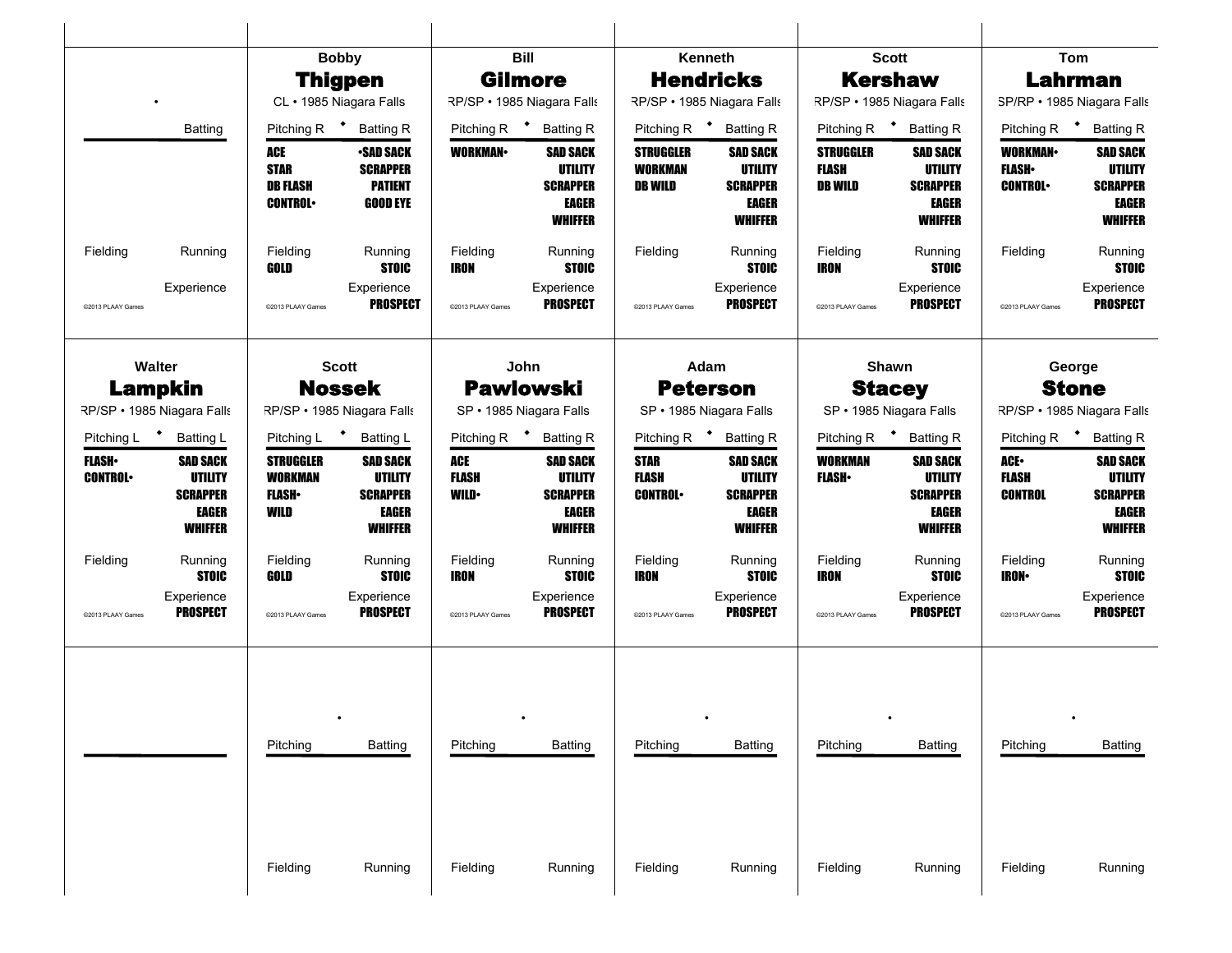|                          | Art                                                  |                   | <b>Todd</b>                                                                               |                          | <b>Tom</b>                                           |                         | <b>Bobby</b>                                         |                         | Greg                                                             |                          | Harvey                            |
|--------------------------|------------------------------------------------------|-------------------|-------------------------------------------------------------------------------------------|--------------------------|------------------------------------------------------|-------------------------|------------------------------------------------------|-------------------------|------------------------------------------------------------------|--------------------------|-----------------------------------|
|                          | <b>Calvert</b>                                       |                   | <b>Enzold</b>                                                                             |                          | <b>Gilles</b>                                        |                         | <b>Green</b>                                         |                         | <b>Ivarone</b>                                                   |                          | <b>Lee</b>                        |
|                          | OF • 1985 Oneonta                                    |                   | C · 1985 Oneonta                                                                          |                          | CI · 1985 Oneonta                                    |                         | OF • 1985 Oneonta                                    |                         | C · 1985 Oneonta                                                 |                          | OF • 1985 Oneonta                 |
|                          | ٠<br><b>Batting R</b>                                |                   | $\bullet$<br><b>Batting R</b>                                                             |                          | $\bullet$<br><b>Batting R</b>                        |                         | $\bullet$<br>Batting L                               |                         | ٠<br><b>Batting R</b>                                            |                          | ٠<br><b>Batting L</b>             |
|                          | <b>•CHAMPION</b><br>•HR KING<br><b>WHIFFER</b>       |                   | <b>UTILITY</b><br><b>SCRAPPER</b><br><b>WHIFFER</b>                                       |                          | <b>UTILITY</b><br><b>-SCRAPPER</b><br><b>WHIFFER</b> |                         | <b>-PATIENT</b><br><b>WHIFFER</b>                    |                         | <b>•CHAMPION</b><br>•HR KING<br><b>PATIENT</b><br><b>WHIFFER</b> |                          | <b>-PATIENT</b><br><b>WHIFFER</b> |
| Fielding<br>GOLD         | Running                                              | Fielding<br>GOLD  | Running                                                                                   | Fielding                 | Running                                              | Fielding<br><b>IRON</b> | Running                                              | Fielding                | Running                                                          | Fielding<br><b>IRON•</b> | Running<br><b>ACTIVE</b>          |
| @2013 PLAAY Games        | Experience<br><b>PROSPECT</b>                        | @2013 PLAAY Games | Experience<br><b>PROSPECT</b>                                                             | @2013 PLAAY Games        | Experience<br><b>PROSPECT</b>                        | @2013 PLAAY Games       | Experience<br><b>PROSPECT</b>                        | @2013 PLAAY Games       | Experience<br><b>PROSPECT</b>                                    | @2013 PLAAY Games        | Experience<br><b>PROSPECT</b>     |
|                          | <b>Chris</b><br><b>Lombardozzi</b>                   |                   | Jason<br><b>Maas</b>                                                                      |                          | <b>Matt</b><br><b>Mainini</b>                        | <b>Tod</b>              | <b>Marston</b>                                       |                         | Johnny<br><b>Pleicones</b>                                       |                          | <b>Bob</b><br><b>Sepanek</b>      |
|                          | 2B • 1985 Oneonta                                    |                   | 3B/OF · 1985 Oneonta                                                                      |                          | OF • 1985 Oneonta                                    |                         | C · 1985 Oneonta                                     |                         | MI/3B · 1985 Oneonta                                             |                          | 1B · 1985 Oneonta                 |
|                          | <b>Batting R</b>                                     |                   | ٠<br><b>Batting R</b>                                                                     |                          | <b>Batting L</b>                                     |                         | ٠<br><b>Batting R</b>                                |                         | <b>Batting R</b>                                                 |                          | <b>Batting L</b>                  |
|                          | <b>•SCRAPPER</b><br><b>PATIENT</b><br><b>WHIFFER</b> |                   | <b>HERO</b><br><b>SCRAPPER</b><br><b>PATIENT</b><br><b>WHIFFER</b>                        |                          | <b>-SCRAPPER</b><br><b>PATIENT</b><br><b>WHIFFER</b> |                         | <b>UTILITY</b><br><b>-PATIENT</b><br><b>WHIFFER</b>  |                         | <b>-UTILITY</b><br><b>SCRAPPER</b><br><b>•EAGER</b>              |                          | <b>·HERO</b><br><b>•WHIFFER</b>   |
| Fielding<br><b>IRON-</b> | Running<br><b>•ACTIVE</b>                            | Fielding          | Running<br><b>•ACTIVE</b>                                                                 | Fielding<br><b>GOLD</b>  | Running                                              | Fielding                | Running                                              | Fielding<br><b>GOLD</b> | Running                                                          | Fielding                 | Running                           |
| @2013 PLAAY Games        | Experience<br><b>PROSPECT</b>                        | @2013 PLAAY Games | Experience<br><b>PROSPECT</b>                                                             | @2013 PLAAY Games        | Experience<br><b>PROSPECT</b>                        | @2013 PLAAY Games       | Experience<br><b>PROSPECT</b>                        | @2013 PLAAY Games       | Experience<br><b>PROSPECT</b>                                    | @2013 PLAAY Games        | Experience<br><b>PROSPECT</b>     |
|                          | <b>Scott</b>                                         |                   | Ed                                                                                        |                          | <b>Shane</b>                                         |                         | <b>Corey</b>                                         |                         |                                                                  |                          |                                   |
|                          | <b>Shaw</b>                                          |                   | <b>Stanko</b>                                                                             |                          | Turner                                               |                         | <b>Viltz</b>                                         |                         |                                                                  |                          |                                   |
|                          | 3B • 1985 Oneonta                                    |                   | 1B • 1985 Oneonta                                                                         |                          | SS · 1985 Oneonta                                    |                         | OF • 1985 Oneonta                                    |                         |                                                                  |                          |                                   |
|                          | <b>Batting R</b>                                     |                   | <b>Batting R</b>                                                                          |                          | Batting L                                            |                         | <b>Batting R</b>                                     |                         | Batting                                                          |                          | <b>Batting</b>                    |
|                          | <b>HERO</b><br><b>•SCRAPPER</b><br><b>WHIFFER</b>    |                   | <b>-UTILITY</b><br><b>SAD SACK</b><br><b>SCRAPPER</b><br><b>PATIENT</b><br><b>WHIFFER</b> |                          | <b>SCRAPPER</b><br><b>•PATIENT</b><br><b>WHIFFER</b> |                         | <b>SCRAPPER</b><br><b>•PATIENT</b><br><b>WHIFFER</b> |                         |                                                                  |                          |                                   |
| Fielding<br><b>IRON</b>  | Running                                              | Fielding          | Running<br><b>STOIC</b>                                                                   | Fielding<br><b>IRON-</b> | Running<br><b>•ACTIVE</b>                            | Fielding<br>IRON        | Running<br><b>ACTIVE</b>                             | Fielding                | Running                                                          | Fielding                 | Running                           |
| @2013 PLAAY Games        | Experience<br><b>PROSPECT</b>                        | @2013 PLAAY Games | Experience<br><b>PROSPECT</b>                                                             | @2013 PLAAY Games        | Experience<br><b>PROSPECT</b>                        | @2013 PLAAY Games       | Experience<br><b>PROSPECT</b>                        | @2013 PLAAY Games       | Experience                                                       | @2013 PLAAY Games        | Experience                        |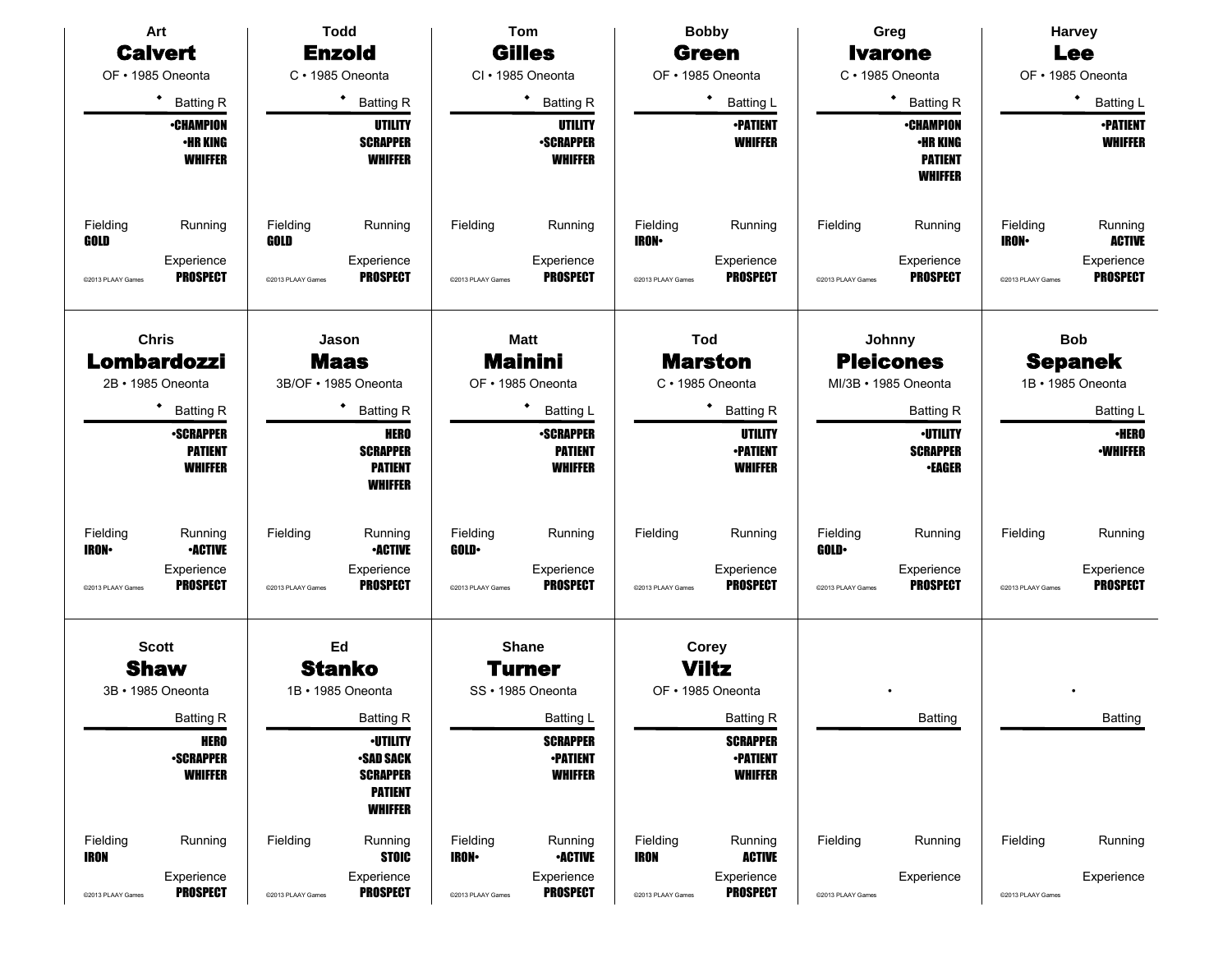|                                                                                    |                                                                                        |                                                                |                                                                                                     |                                                               | <b>Rick</b><br><b>Balabon</b><br>SP · 1985 Oneonta                                                                   |                                                         | <b>Chris</b><br><b>Carroll</b><br>RP · 1985 Oneonta                                                                         |                                                                                 | <b>Mike</b><br><b>Christopher</b><br>SP/RP · 1985 Oneonta                                                                   |                                                                   | <b>Patrick</b><br><b>Dougherty</b><br>SP · 1985 Oneonta                                                    |
|------------------------------------------------------------------------------------|----------------------------------------------------------------------------------------|----------------------------------------------------------------|-----------------------------------------------------------------------------------------------------|---------------------------------------------------------------|----------------------------------------------------------------------------------------------------------------------|---------------------------------------------------------|-----------------------------------------------------------------------------------------------------------------------------|---------------------------------------------------------------------------------|-----------------------------------------------------------------------------------------------------------------------------|-------------------------------------------------------------------|------------------------------------------------------------------------------------------------------------|
|                                                                                    | Batting                                                                                |                                                                | <b>Batting</b>                                                                                      | Pitching R <sup>+</sup><br>ACE<br><b>STAR</b><br><b>FLASH</b> | <b>Batting R</b><br><b>SAD SACK</b><br><b>UTILITY</b><br><b>SCRAPPER</b><br><b>EAGER</b><br><b>WHIFFER</b>           | ACE<br><b>STAR</b><br><b>DB FLASH</b><br><b>CONTROL</b> | Pitching R <sup>+</sup> Batting R<br><b>SAD SACK</b><br><b>UTILITY</b><br><b>SCRAPPER</b><br><b>EAGER</b><br><b>WHIFFER</b> | Pitching R <sup>+</sup><br>ACE<br><b>STAR</b><br><b>FLASH</b><br><b>CONTROL</b> | <b>Batting R</b><br><b>SAD SACK</b><br><b>UTILITY</b><br><b>SCRAPPER</b><br><b>EAGER</b><br><b>WHIFFER</b>                  | Pitching R <sup>+</sup><br>ACE<br><b>FLASH</b><br><b>CONTROL</b>  | <b>Batting R</b><br><b>SAD SACK</b><br><b>UTILITY</b><br><b>SCRAPPER</b><br><b>EAGER</b><br><b>WHIFFER</b> |
| Fielding<br>@2013 PLAAY Games                                                      | Running<br>Experience                                                                  | Fielding<br>@2013 PLAAY Games                                  | Running<br>Experience                                                                               | Fielding<br>IRON<br>@2013 PLAAY Games                         | Running<br><b>STOIC</b><br>Experience<br><b>PROSPECT</b>                                                             | Fielding<br>IRON<br>@2013 PLAAY Games                   | Running<br><b>STOIC</b><br>Experience<br><b>PROSPECT</b>                                                                    | Fielding<br>IRON<br>@2013 PLAAY Games                                           | Running<br><b>STOIC</b><br>Experience<br><b>PROSPECT</b>                                                                    | Fielding<br><b>IRON</b><br>@2013 PLAAY Games                      | Running<br><b>STOIC</b><br>Experience<br><b>PROSPECT</b>                                                   |
| <b>Troy</b><br><b>Evers</b><br>SP · 1985 Oneonta                                   |                                                                                        |                                                                | AI<br><b>Leiter</b><br>SP · 1985 Oneonta                                                            |                                                               | <b>Dody</b><br><b>Rather</b><br>SP · 1985 Oneonta                                                                    |                                                         | <b>Aris</b><br><b>Tirado</b><br>RP · 1985 Oneonta                                                                           |                                                                                 | Kevin<br><b>Trudeau</b><br>RP/SP · 1985 Oneonta                                                                             |                                                                   | <b>Bob</b><br><b>Davidson</b><br>RP · 1985 Oneonta                                                         |
| Pitching R <sup>+</sup> Batting R<br>ACE<br><b>STAR</b><br><b>FLASH</b><br>CONTROL | <b>SAD SACK</b><br><b>UTILITY</b><br><b>SCRAPPER</b><br><b>EAGER</b><br><b>WHIFFER</b> | Pitching L <sup>+</sup><br>ACE-<br><b>FLASH</b><br><b>WILD</b> | <b>Batting L</b><br><b>SAD SACK</b><br><b>UTILITY</b><br><b>SCRAPPER</b><br><b>EAGER</b><br>WHIFFER | ACE<br><b>STAR</b><br><b>DB FLASH</b><br><b>CONTROL</b>       | Pitching R <sup>+</sup> Batting R<br><b>SAD SACK</b><br><b>UTILITY</b><br><b>SCRAPPER</b><br>EAGER<br><b>WHIFFER</b> | ACE<br><b>DB FLASH</b><br><b>CONTROL</b>                | Pitching R <sup>+</sup> Batting R<br><b>SAD SACK</b><br><b>UTILITY</b><br><b>SCRAPPER</b><br><b>EAGER</b><br><b>WHIFFER</b> | ACE<br><b>STAR</b><br><b>FLASH</b><br><b>CONTROL</b>                            | Pitching R <sup>+</sup> Batting R<br><b>SAD SACK</b><br><b>UTILITY</b><br><b>SCRAPPER</b><br><b>EAGER</b><br><b>WHIFFER</b> | Pitching R $\bullet$<br>ACE.<br><b>DB FLASH</b><br><b>CONTROL</b> | <b>Batting R</b><br><b>SAD SACK</b><br><b>UTILITY</b><br><b>SCRAPPER</b><br><b>EAGER</b><br><b>WHIFFER</b> |
| Fielding<br>@2013 PLAAY Games                                                      | Running<br><b>STOIC</b><br>Experience<br><b>PROSPECT</b>                               | Fielding<br>IRON<br>@2013 PLAAY Games                          | Running<br><b>STOIC</b><br>Experience<br><b>PROSPECT</b>                                            | Fielding<br>IRON<br>@2013 PLAAY Games                         | Running<br><b>STOIC</b><br>Experience<br>PROSPECT                                                                    | Fielding<br>GOLD<br>@2013 PLAAY Games                   | Running<br><b>STOIC</b><br>Experience<br><b>PROSPECT</b>                                                                    | Fielding<br>IRON<br>@2013 PLAAY Games                                           | Running<br><b>STOIC</b><br>Experience<br><b>PROSPECT</b>                                                                    | Fielding<br><b>IRON</b><br>@2013 PLAAY Games                      | Running<br><b>STOIC</b><br>Experience<br><b>PROSPECT</b>                                                   |
| Pitching                                                                           | Batting                                                                                | Pitching                                                       | <b>Batting</b>                                                                                      | Pitching                                                      | Batting                                                                                                              | Pitching                                                | <b>Batting</b>                                                                                                              | Pitching                                                                        | <b>Batting</b>                                                                                                              | Pitching                                                          | <b>Batting</b>                                                                                             |
| Fielding                                                                           | Running                                                                                | Fielding                                                       | Running                                                                                             | Fielding                                                      | Running                                                                                                              | Fielding                                                | Running                                                                                                                     | Fielding                                                                        | Running                                                                                                                     | Fielding                                                          | Running                                                                                                    |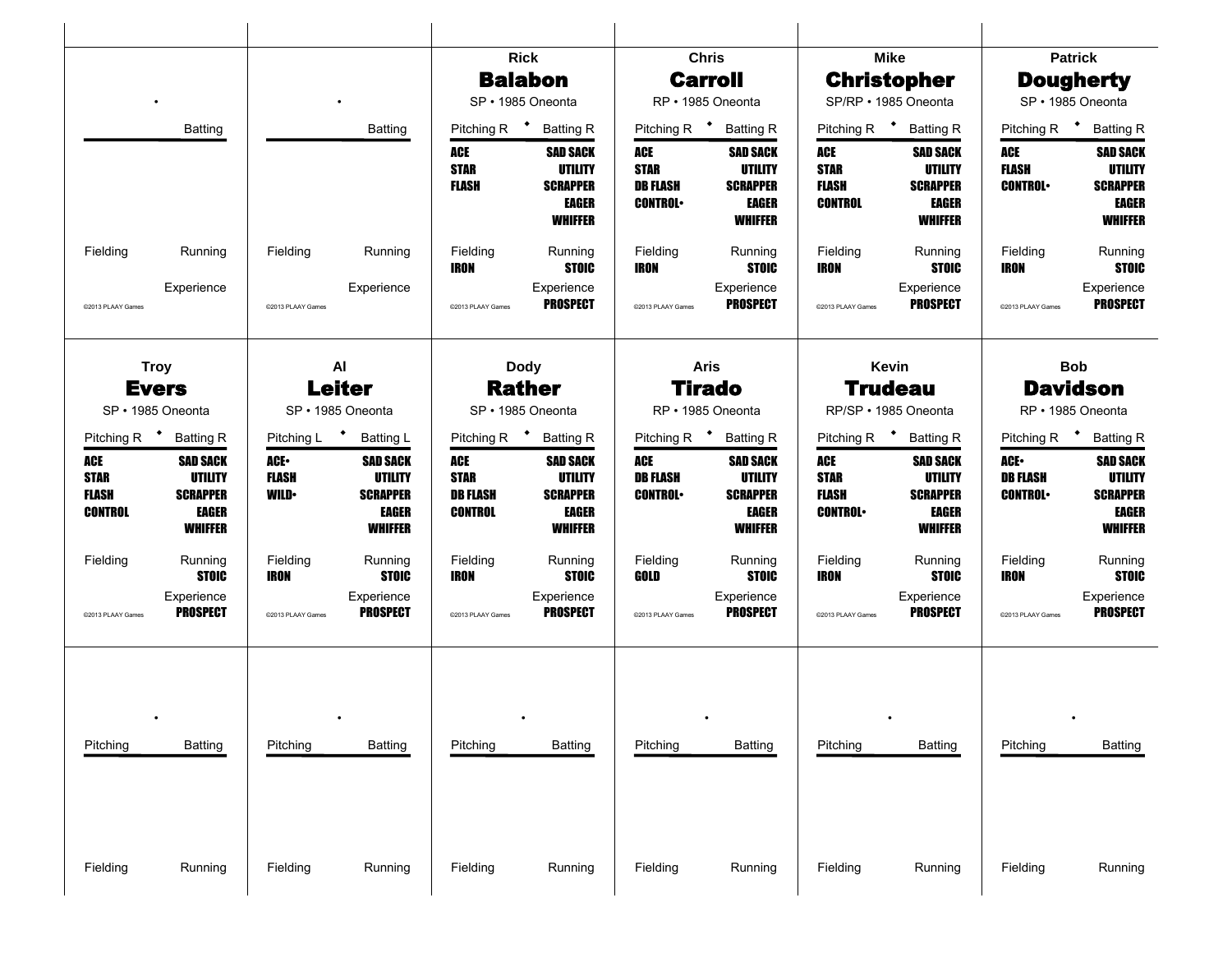|                         | <b>Esteban</b>                                                                             |                          | <b>Robert</b>                                                         |                   | Rodney                                                                                   |                         | Roger                                                 |                   | Andy                                                                                      |                         | Raymond                                                                                   |
|-------------------------|--------------------------------------------------------------------------------------------|--------------------------|-----------------------------------------------------------------------|-------------------|------------------------------------------------------------------------------------------|-------------------------|-------------------------------------------------------|-------------------|-------------------------------------------------------------------------------------------|-------------------------|-------------------------------------------------------------------------------------------|
|                         | <b>Beltre</b>                                                                              |                          | <b>Brown</b>                                                          |                   | <b>Clark</b>                                                                             |                         | <b>Dean</b>                                           |                   | <b>Donatelli</b>                                                                          |                         | <b>Garcia</b>                                                                             |
|                         | SS · 1985 Utica                                                                            |                          | OF • 1985 Utica                                                       |                   | 1B · 1985 Utica                                                                          |                         | C/1B · 1985 Utica                                     |                   | OF • 1985 Utica                                                                           |                         | OF • 1985 Utica                                                                           |
|                         | $\bullet$<br><b>Batting R</b>                                                              |                          | ٠<br><b>Batting L</b>                                                 |                   | ٠<br><b>Batting L</b>                                                                    |                         | ٠<br><b>Batting R</b>                                 |                   | ٠<br><b>Batting R</b>                                                                     |                         | $\bullet$<br><b>Batting B</b>                                                             |
|                         | <b>-SAD SACK</b><br><b>SCRAPPER</b><br><b>•EAGER</b><br><b>WHIFFER</b>                     |                          | <b>-SAD SACK</b><br><b>PATIENT</b><br><b>WHIFFER</b>                  |                   | <b>•SAD SACK</b><br><b>UTILITY</b><br><b>SCRAPPER</b><br><b>•EAGER</b><br><b>WHIFFER</b> |                         | <b>-SCRAPPER</b><br><b>-PATIENT</b><br><b>WHIFFER</b> |                   | <b>•CHAMPION</b><br><b>SCRAPPER</b><br><b>PATIENT</b><br>$\cdot$ GOOD EYE                 |                         | <b>SAD SACK</b><br><b>-UTILITY</b><br><b>SCRAPPER</b><br><b>PATIENT</b><br><b>WHIFFER</b> |
| Fielding<br><b>IRON</b> | Running                                                                                    | Fielding                 | Running                                                               | Fielding          | Running<br><b>STOIC</b>                                                                  | Fielding                | Running<br><b>-ACTIVE</b>                             | Fielding          | Running<br><b>ACTIVE</b>                                                                  | Fielding                | Running                                                                                   |
| @2013 PLAAY Games       | Experience<br><b>PROSPECT</b>                                                              | @2013 PLAAY Games        | Experience<br><b>PROSPECT</b>                                         | @2013 PLAAY Games | Experience<br><b>PROSPECT</b>                                                            | @2013 PLAAY Games       | Experience<br><b>PROSPECT</b>                         | @2013 PLAAY Games | Experience<br><b>PROSPECT</b>                                                             | @2013 PLAAY Games       | Experience<br><b>PROSPECT</b>                                                             |
| <b>Francisco</b>        | <b>Hedfelt</b><br>C · 1985 Utica                                                           |                          | <b>Albert</b><br><b>Hibbs</b><br>CI/C · 1985 Utica                    |                   | Ramon<br><b>Noble</b><br>OF • 1985 Utica                                                 |                         | Freddy<br><b>Perez</b><br>OF • 1985 Utica             |                   | <b>Troy</b><br><b>Ricker</b><br>OF • 1985 Utica                                           |                         | <b>Jeffrey</b><br><b>Sheaffer</b><br>3B/MI • 1985 Utica                                   |
|                         | ٠<br><b>Batting R</b>                                                                      |                          | ٠<br><b>Batting R</b>                                                 |                   | <b>Batting R</b>                                                                         |                         | ٠<br><b>Batting R</b>                                 |                   | ٠<br><b>Batting R</b>                                                                     |                         | <b>Batting L</b>                                                                          |
|                         | <b>SAD SACK</b><br><b>-UTILITY</b><br><b>SCRAPPER</b><br><b>-PATIENT</b><br><b>WHIFFER</b> |                          | <b>-SAD SACK</b><br><b>-PATIENT</b><br><b>WHIFFER</b>                 |                   | <b>-SAD SACK</b><br><b>SCRAPPER</b><br><b>WHIFFER</b>                                    |                         | <b>-SAD SACK</b><br><b>SCRAPPER</b><br><b>WHIFFER</b> |                   | <b>SAD SACK</b><br><b>UTILITY</b><br><b>SCRAPPER</b><br><b>•PATIENT</b><br><b>WHIFFER</b> |                         | <b>UTILITY</b><br><b>SCRAPPER</b><br><b>•PATIENT</b><br><b>WHIFFER</b>                    |
| Fielding                | Running<br><b>STOIC</b>                                                                    | Fielding<br><b>IRON</b>  | Running<br><b>STOIC</b>                                               | Fielding          | Running<br><b>•ACTIVE</b>                                                                | Fielding<br><b>IRON</b> | Running<br><b>-ACTIVE</b>                             | Fielding          | Running<br><b>•ACTIVE</b>                                                                 | Fielding<br><b>IRON</b> | Running<br><b>ACTIVE</b>                                                                  |
| @2013 PLAAY Games       | Experience<br><b>PROSPECT</b>                                                              | @2013 PLAAY Games        | Experience<br><b>PROSPECT</b>                                         | @2013 PLAAY Games | Experience<br><b>PROSPECT</b>                                                            | @2013 PLAAY Games       | Experience<br><b>PROSPECT</b>                         | @2013 PLAAY Games | Experience<br><b>PROSPECT</b>                                                             | @2013 PLAAY Games       | Experience<br><b>PROSPECT</b>                                                             |
|                         | <b>Steve</b><br><b>St. Claire</b>                                                          |                          | <b>Alfonso</b><br><b>Tavarez</b>                                      |                   | Larry<br><b>Walker</b>                                                                   |                         |                                                       |                   |                                                                                           |                         |                                                                                           |
|                         | OF • 1985 Utica                                                                            |                          | 2B · 1985 Utica                                                       |                   | CI · 1985 Utica                                                                          |                         |                                                       |                   |                                                                                           |                         |                                                                                           |
|                         | <b>Batting R</b>                                                                           |                          | <b>Batting R</b>                                                      |                   | Batting L                                                                                |                         | Batting                                               |                   | Batting                                                                                   |                         | <b>Batting</b>                                                                            |
|                         | <b>-UTILITY</b><br><b>•SAD SACK</b><br><b>-SCRAPPER</b><br><b>EAGER</b><br><b>WHIFFER</b>  |                          | <b>-UTILITY</b><br><b>SCRAPPER</b><br><b>EAGER</b><br><b>-WHIFFER</b> |                   | <b>-UTILITY</b><br><b>•SCRAPPER</b><br><b>WHIFFER</b>                                    |                         |                                                       |                   |                                                                                           |                         |                                                                                           |
| Fielding                | Running<br><b>•ACTIVE</b>                                                                  | Fielding<br><b>IRON-</b> | Running                                                               | Fielding          | Running<br><b>-ACTIVE</b>                                                                | Fielding                | Running                                               | Fielding          | Running                                                                                   | Fielding                | Running                                                                                   |
| @2013 PLAAY Games       | Experience<br><b>PROSPECT</b>                                                              | @2013 PLAAY Games        | Experience<br><b>PROSPECT</b>                                         | @2013 PLAAY Games | Experience<br><b>PROSPECT</b>                                                            | @2013 PLAAY Games       | Experience                                            | @2013 PLAAY Games | Experience                                                                                | @2013 PLAAY Games       | Experience                                                                                |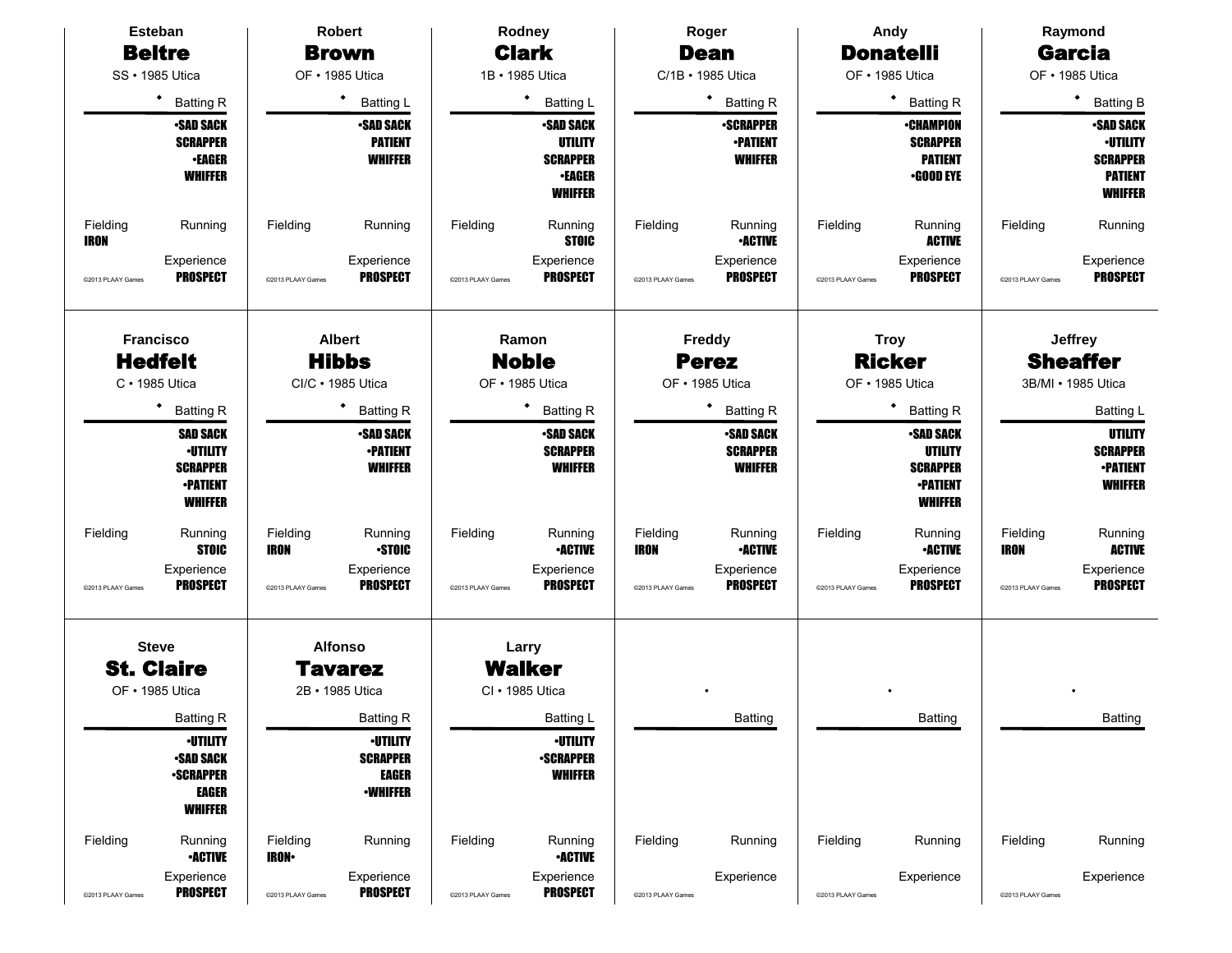|                         |                                                                          | Rob                               |                                                                                 | Jim                                         |                                                                   |                                   | Jim                                                                                    |                                   | <b>Ross</b>                                                                     |                                                 | <b>Michel</b>                                                                   |
|-------------------------|--------------------------------------------------------------------------|-----------------------------------|---------------------------------------------------------------------------------|---------------------------------------------|-------------------------------------------------------------------|-----------------------------------|----------------------------------------------------------------------------------------|-----------------------------------|---------------------------------------------------------------------------------|-------------------------------------------------|---------------------------------------------------------------------------------|
|                         |                                                                          | <b>Williams</b>                   |                                                                                 | <b>Allison</b>                              |                                                                   |                                   | <b>Hendrix</b>                                                                         |                                   | <b>Jones</b>                                                                    |                                                 | <b>LaMarche</b>                                                                 |
|                         |                                                                          | RP · 1985 Utica                   |                                                                                 | RP · 1985 Utica                             |                                                                   | RP · 1985 Utica                   |                                                                                        | RP/SP · 1985 Utica                |                                                                                 |                                                 | RP · 1985 Utica                                                                 |
|                         | <b>Batting</b>                                                           | Pitching R <sup>+</sup> Batting R |                                                                                 | Pitching R <sup>+</sup> Batting R           |                                                                   | Pitching R $\bullet$              | <b>Batting R</b>                                                                       | Pitching R <sup>+</sup> Batting R |                                                                                 | Pitching R <sup>+</sup> Batting R               |                                                                                 |
|                         |                                                                          | <b>WORKMAN DB</b><br><b>FLASH</b> | SAD SACK<br>UTILITY<br><b>SCRAPPER</b><br>EAGER<br><b>WHIFFER</b>               | <b>STRUGGLER</b><br><b>DB FLASH</b><br>WILD | <b>SAD SACK</b><br>UTILITY<br><b>SCRAPPER</b><br>EAGER<br>WHIFFER | ACE<br>FLASH                      | <b>SAD SACK</b><br><b>UTILITY</b><br><b>SCRAPPER</b><br>EAGER<br><b>WHIFFER</b>        | <b>STAR</b><br><b>CONTROL</b>     | <b>SAD SACK</b><br>UTILITY<br><b>SCRAPPER</b><br>EAGER<br>WHIFFER               | <b>STRUGGLER</b><br>FLASH<br>WILD               | <b>SAD SACK</b><br><b>UTILITY</b><br><b>SCRAPPER</b><br>EAGER<br><b>WHIFFER</b> |
| Fielding                | Running                                                                  | Fielding<br>IRON                  | Running<br>STOIC                                                                | Fielding<br>IRON                            | Running<br>STOIC                                                  | Fielding<br>IRON                  | Running<br><b>STOIC</b>                                                                | Fielding                          | Running<br><b>STOIC</b>                                                         | Fielding<br>IRON                                | Running<br><b>STOIC</b>                                                         |
| @2013 PLAAY Games       | Experience                                                               | @2013 PLAAY Games                 | Experience<br><b>PROSPECT</b>                                                   | @2013 PLAAY Games                           | Experience<br><b>PROSPECT</b>                                     | @2013 PLAAY Games                 | Experience<br><b>PROSPECT</b>                                                          | @2013 PLAAY Games                 | Experience<br><b>PROSPECT</b>                                                   | @2013 PLAAY Games                               | Experience<br><b>PROSPECT</b>                                                   |
|                         | <b>David</b>                                                             | <b>Paulino</b>                    |                                                                                 | Dave                                        |                                                                   |                                   | <b>Bob</b>                                                                             | <b>Darren</b>                     |                                                                                 |                                                 | Sergio                                                                          |
|                         | Linton                                                                   | <b>Paixao</b>                     |                                                                                 | <b>Pruett</b>                               |                                                                   |                                   | <b>Sudo</b>                                                                            |                                   | <b>Travels</b>                                                                  |                                                 | <b>Valdez</b><br>SP · 1985 Utica                                                |
|                         | SP · 1985 Utica                                                          | SP · 1985 Utica                   |                                                                                 | CL · 1985 Utica                             |                                                                   | SP · 1985 Utica                   |                                                                                        | SP · 1985 Utica                   |                                                                                 |                                                 |                                                                                 |
|                         | Pitching L * Batting L                                                   | Pitching R <sup>+</sup> Batting R |                                                                                 | Pitching R <sup>+</sup> Batting R           |                                                                   | Pitching R <sup>+</sup> Batting R |                                                                                        | Pitching R <sup>+</sup> Batting R |                                                                                 |                                                 | Pitching R <b>*</b> Batting R                                                   |
| WORKMAN<br><b>WILD•</b> | <b>SAD SACK</b><br><b>UTILITY</b><br><b>SCRAPPER</b><br>EAGER<br>WHIFFER | STAR<br><b>CONTROL</b>            | <b>SAD SACK</b><br><b>UTILITY</b><br><b>SCRAPPER</b><br>EAGER<br><b>WHIFFER</b> | ACE<br><b>STAR</b><br><b>FLASH</b>          | <b>SAD SACK</b><br>UTILITY<br><b>SCRAPPER</b><br>EAGER<br>WHIFFER | ACE<br><b>FLASH</b><br>CONTROL    | <b>SAD SACK</b><br><b>UTILITY</b><br><b>SCRAPPER</b><br><b>EAGER</b><br><b>WHIFFER</b> | <b>STAR</b><br><b>DB CONTROL</b>  | <b>SAD SACK</b><br><b>UTILITY</b><br><b>SCRAPPER</b><br>EAGER<br><b>WHIFFER</b> | <b>STAR</b><br><b>FLASH</b> •<br><b>CONTROL</b> | <b>SAD SACK</b><br><b>UTILITY</b><br><b>SCRAPPER</b><br>EAGER<br><b>WHIFFER</b> |
| Fielding<br>IRON        | Running<br><b>STOIC</b>                                                  | Fielding                          | Running<br><b>STOIC</b>                                                         | Fielding                                    | Running<br><b>STOIC</b>                                           | Fielding<br>IRON                  | Running<br><b>STOIC</b>                                                                | Fielding                          | Running<br><b>STOIC</b>                                                         | Fielding<br>IRON                                | Running<br><b>STOIC</b>                                                         |
| @2013 PLAAY Games       | Experience<br><b>PROSPECT</b>                                            | @2013 PLAAY Games                 | Experience<br>PROSPECT                                                          | @2013 PLAAY Games                           | Experience<br><b>PROSPECT</b>                                     | @2013 PLAAY Games                 | Experience<br>PROSPECT                                                                 | @2013 PLAAY Games                 | Experience<br>PROSPECT                                                          | @2013 PLAAY Games                               | Experience<br><b>PROSPECT</b>                                                   |
|                         |                                                                          | Pitching                          | Batting                                                                         | Pitching                                    | <b>Batting</b>                                                    | Pitching                          | <b>Batting</b>                                                                         | Pitching                          | <b>Batting</b>                                                                  | Pitching                                        | Batting                                                                         |
|                         |                                                                          | Fielding                          | Running                                                                         | Fielding                                    | Running                                                           | Fielding                          | Running                                                                                | Fielding                          | Running                                                                         | Fielding                                        | Running                                                                         |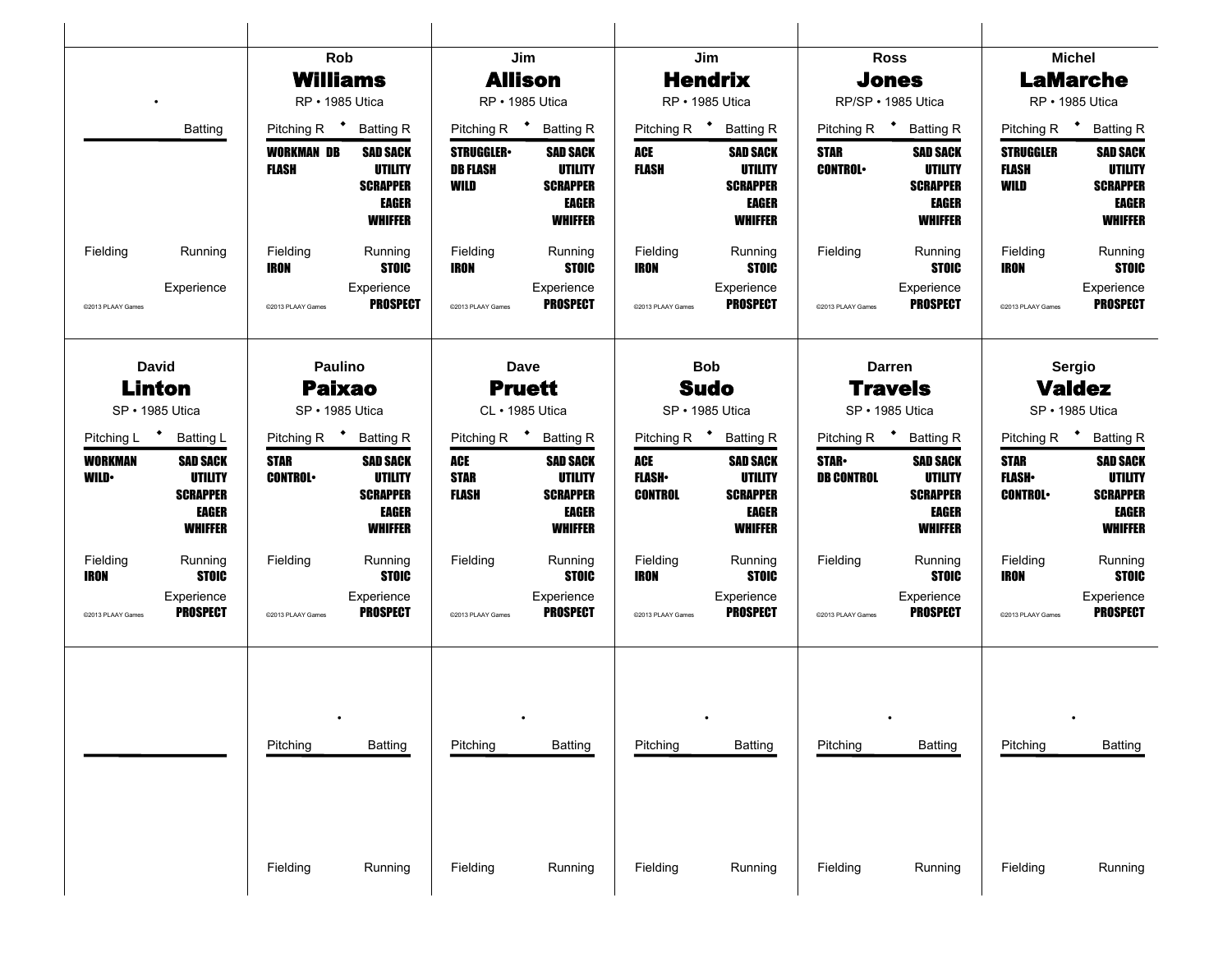|                         | Larry                                                                  |                         | Dan                                                                  |                          | Randall                                                                 |                         | Ronnell                                                                 |                         | <b>Steve</b>                        |                         | Craig                                                                                     |
|-------------------------|------------------------------------------------------------------------|-------------------------|----------------------------------------------------------------------|--------------------------|-------------------------------------------------------------------------|-------------------------|-------------------------------------------------------------------------|-------------------------|-------------------------------------|-------------------------|-------------------------------------------------------------------------------------------|
|                         | <b>Brady</b>                                                           |                         | <b>Clark</b>                                                         |                          | <b>Clark</b>                                                            |                         | <b>Daniels</b>                                                          |                         | Graff                               |                         | <b>Heakins</b>                                                                            |
| OF • 1985 Watertown     |                                                                        |                         | MI/3B · 1985 Watertown                                               |                          | 1B · 1985 Watertown                                                     |                         | OF • 1985 Watertown                                                     |                         | C/1B · 1985 Watertown               |                         | C · 1985 Watertown                                                                        |
|                         | $\bullet$<br><b>Batting R</b>                                          |                         | $\bullet$<br><b>Batting R</b>                                        |                          | $\bullet$<br><b>Batting R</b>                                           |                         | ٠<br><b>Batting L</b>                                                   |                         | ٠<br><b>Batting R</b>               |                         | ٠<br><b>Batting R</b>                                                                     |
|                         | <b>SAD SACK</b><br><b>SCRAPPER</b><br><b>PATIENT</b><br><b>WHIFFER</b> |                         | UTILITY<br><b>SCRAPPER</b><br><b>WHIFFER</b>                         |                          | EAGER<br><b>WHIFFER</b>                                                 |                         | <b>-SCRAPPER</b><br><b>EAGER</b><br><b>WHIFFER</b>                      |                         | <b>-UTILITY</b><br><b>WHIFFER</b>   |                         | <b>SAD SACK</b><br><b>UTILITY</b><br><b>SCRAPPER</b><br><b>-PATIENT</b><br><b>WHIFFER</b> |
| Fielding<br><b>IRON</b> | Running<br><b>ACTIVE</b>                                               | Fielding<br><b>IRON</b> | Running<br><b>•ACTIVE</b>                                            | Fielding                 | Running                                                                 | Fielding<br><b>IRON</b> | Running                                                                 | Fielding                | Running<br><b>STOIC</b>             | Fielding                | Running<br><b>STOIC</b>                                                                   |
| @2013 PLAAY Games       | Experience<br><b>PROSPECT</b>                                          | @2013 PLAAY Games       | Experience<br><b>PROSPECT</b>                                        | @2013 PLAAY Games        | Experience<br><b>PROSPECT</b>                                           | @2013 PLAAY Games       | Experience<br><b>PROSPECT</b>                                           | @2013 PLAAY Games       | Experience<br><b>PROSPECT</b>       | @2013 PLAAY Games       | Experience<br><b>PROSPECT</b>                                                             |
|                         | <b>Brian</b>                                                           |                         | lan                                                                  |                          | Tim                                                                     |                         | Page                                                                    |                         | Pedro                               |                         | <b>Emmett</b>                                                                             |
| 2B · 1985 Watertown     | <b>Howard</b>                                                          |                         | <b>Jordan</b><br>OF/1B · 1985 Watertown                              |                          | <b>McMillan</b><br>OF • 1985 Watertown                                  |                         | <b>Odle</b><br>1B/OF · 1985 Watertown                                   |                         | <b>Perez</b><br>2B · 1985 Watertown |                         | <b>Robinson</b><br>3B/MI • 1985 Watertown                                                 |
|                         | ٠<br><b>Batting R</b>                                                  |                         | ٠<br><b>Batting R</b>                                                |                          | <b>Batting R</b>                                                        |                         | ٠<br><b>Batting R</b>                                                   |                         | <b>Batting R</b>                    |                         | <b>Batting B</b>                                                                          |
|                         | <b>-UTILITY</b><br><b>-SCRAPPER</b><br><b>EAGER</b><br><b>WHIFFER</b>  |                         | <b>SAD SACK</b><br><b>SCRAPPER</b><br><b>EAGER</b><br><b>WHIFFER</b> |                          | <b>•HR KING</b><br><b>EAGER</b><br><b>WHIFFER</b>                       |                         | <b>HERO</b><br><b>-SLUGGER</b><br><b>PATIENT</b><br><b>WHIFFER</b>      |                         | <b>SCRAPPER</b><br><b>•EAGER</b>    |                         | <b>SCRAPPER</b><br><b>WHIFFER</b>                                                         |
| Fielding<br><b>IRON</b> | Running<br><b>-ACTIVE</b>                                              | Fielding<br><b>IRON</b> | Running                                                              | Fielding<br><b>IRON-</b> | Running                                                                 | Fielding                | Running<br><b>•ACTIVE</b>                                               | Fielding<br><b>IRON</b> | Running<br><b>•ACTIVE</b>           | Fielding<br><b>IRON</b> | Running<br><b>ACTIVE</b>                                                                  |
| @2013 PLAAY Games       | Experience<br><b>PROSPECT</b>                                          | @2013 PLAAY Games       | Experience<br><b>PROSPECT</b>                                        | @2013 PLAAY Games        | Experience<br><b>PROSPECT</b>                                           | @2013 PLAAY Games       | Experience<br><b>PROSPECT</b>                                           | @2013 PLAAY Games       | Experience<br><b>PROSPECT</b>       | @2013 PLAAY Games       | Experience<br><b>PROSPECT</b>                                                             |
|                         | <b>Nelson</b>                                                          |                         | John                                                                 |                          | <b>Mike</b>                                                             |                         | <b>David</b>                                                            |                         |                                     |                         |                                                                                           |
|                         | <b>Rodriguez</b>                                                       |                         | <b>Shouse</b>                                                        |                          | <b>Stevanus</b>                                                         |                         | <b>Wrigley</b>                                                          |                         |                                     |                         |                                                                                           |
| 3B · 1985 Watertown     |                                                                        |                         | C · 1985 Watertown                                                   |                          | SS · 1985 Watertown                                                     |                         | OF • 1985 Watertown                                                     |                         |                                     |                         |                                                                                           |
|                         | <b>Batting B</b>                                                       |                         | <b>Batting R</b>                                                     |                          | <b>Batting B</b>                                                        |                         | <b>Batting R</b>                                                        |                         | Batting                             |                         | Batting                                                                                   |
|                         | <b>SCRAPPER</b><br><b>•EAGER</b><br><b>WHIFFER</b>                     |                         | <b>-SAD SACK</b><br><b>SCRAPPER</b><br><b>WHIFFER</b>                |                          | <b>•SAD SACK</b><br><b>SCRAPPER</b><br><b>PATIENT</b><br><b>WHIFFER</b> |                         | <b>SAD SACK</b><br><b>SCRAPPER</b><br><b>-PATIENT</b><br><b>WHIFFER</b> |                         |                                     |                         |                                                                                           |
| Fielding<br><b>IRON</b> | Running                                                                | Fielding                | Running<br><b>STOIC</b>                                              | Fielding<br><b>IRON</b>  | Running<br><b>-ACTIVE</b>                                               | Fielding                | Running<br><b>DB ACTIVE</b>                                             | Fielding                | Running                             | Fielding                | Running                                                                                   |
| @2013 PLAAY Games       | Experience<br><b>PROSPECT</b>                                          | @2013 PLAAY Games       | Experience<br><b>PROSPECT</b>                                        | @2013 PLAAY Games        | Experience<br><b>PROSPECT</b>                                           | @2013 PLAAY Games       | Experience<br><b>PROSPECT</b>                                           | @2013 PLAAY Games       | Experience                          | @2013 PLAAY Games       | Experience                                                                                |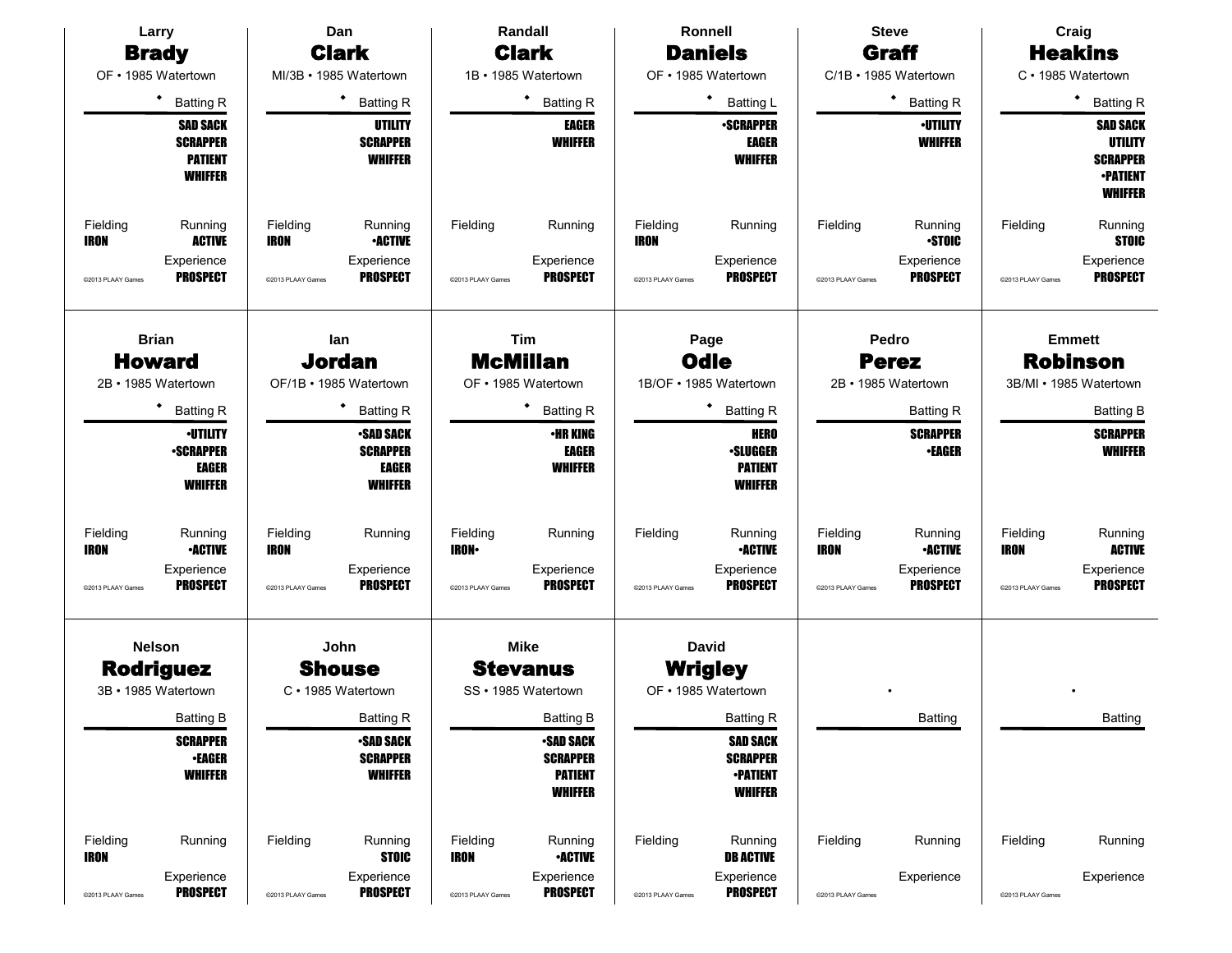|                                   |                                                                                          |                                         |                                                                                 |                                                 | Jim                                                                                      |                                                  | Octavio                                                                                   |                                            | Kyle                                                                                    |                                                     | Jim                                                                                    |
|-----------------------------------|------------------------------------------------------------------------------------------|-----------------------------------------|---------------------------------------------------------------------------------|-------------------------------------------------|------------------------------------------------------------------------------------------|--------------------------------------------------|-------------------------------------------------------------------------------------------|--------------------------------------------|-----------------------------------------------------------------------------------------|-----------------------------------------------------|----------------------------------------------------------------------------------------|
|                                   |                                                                                          |                                         |                                                                                 |                                                 | <b>Bridges</b>                                                                           |                                                  | <b>Cepeda</b>                                                                             |                                            | <b>Channing</b>                                                                         |                                                     | <b>Davins</b>                                                                          |
|                                   |                                                                                          |                                         |                                                                                 |                                                 | SP/RP • 1985 Watertown                                                                   |                                                  | RP • 1985 Watertown                                                                       |                                            | SP · 1985 Watertown                                                                     |                                                     | RP · 1985 Watertown                                                                    |
|                                   | Batting                                                                                  |                                         | <b>Batting</b>                                                                  |                                                 | Pitching L <b>*</b> Batting R                                                            |                                                  | Pitching R <sup>+</sup> Batting R                                                         |                                            | Pitching L <b>*</b> Batting R                                                           | Pitching R <sup>+</sup>                             | <b>Batting R</b>                                                                       |
|                                   |                                                                                          |                                         |                                                                                 | <b>STAR</b><br><b>FLASH</b>                     | <b>SCRAPPER</b><br><b>EAGER</b><br><b>WHIFFER</b>                                        | <b>STRUGGLER</b><br><b>FLASH</b><br><b>WILD•</b> | <b>SAD SACK</b><br><b>UTILITY</b><br><b>SCRAPPER</b><br>EAGER<br><b>WHIFFER</b>           | <b>WORKMAN</b><br>FLASH                    | <b>•CHAMPION</b><br><b>HR KING</b><br><b>SLUGGER</b><br><b>•EAGER</b><br><b>WHIFFER</b> | <b>STAR-</b><br><b>DB FLASH</b><br><b>WILD•</b>     | <b>SAD SACK</b><br><b>UTILITY</b><br><b>SCRAPPER</b><br><b>EAGER</b><br><b>WHIFFER</b> |
| Fielding                          | Running                                                                                  | Fielding                                | Running                                                                         | Fielding<br>IRON                                | Running<br><b>STOIC</b>                                                                  | Fielding<br>IRON                                 | Running<br><b>STOIC</b>                                                                   | Fielding<br>IRON                           | Running<br><b>STOIC</b>                                                                 | Fielding<br>GOLD                                    | Running<br><b>STOIC</b>                                                                |
| @2013 PLAAY Games                 | Experience                                                                               | @2013 PLAAY Games                       | Experience                                                                      | @2013 PLAAY Games                               | Experience<br><b>PROSPECT</b>                                                            | @2013 PLAAY Games                                | Experience<br><b>PROSPECT</b>                                                             | @2013 PLAAY Games                          | Experience<br><b>PROSPECT</b>                                                           | @2013 PLAAY Games                                   | Experience<br><b>PROSPECT</b>                                                          |
| <b>Todd</b>                       |                                                                                          |                                         | Kevin                                                                           |                                                 | <b>Bob</b>                                                                               |                                                  | Larry                                                                                     |                                            | <b>Ernesto</b>                                                                          |                                                     | Jeff                                                                                   |
|                                   | <b>Hansen</b><br>SP • 1985 Watertown                                                     |                                         | <b>Helton</b><br>RP/SP • 1985 Watertown                                         |                                                 | <b>Koopman</b><br>SP · 1985 Watertown                                                    |                                                  | <b>Melton</b><br>SP · 1985 Watertown                                                      |                                            | <b>Santana</b><br>RP · 1985 Watertown                                                   |                                                     | <b>Satzinger</b><br>RP/SP · 1985 Watertown                                             |
| Pitching L <sup>+</sup> Batting R |                                                                                          |                                         | Pitching R <sup>+</sup> Batting R                                               |                                                 | Pitching L <b>*</b> Batting R                                                            |                                                  | Pitching R <sup>+</sup> Batting R                                                         |                                            | Pitching R <sup>+</sup> Batting R                                                       | Pitching R <sup>+</sup>                             | <b>Batting R</b>                                                                       |
| <b>STRUGGLER</b><br>WILD          | <b>SAD SACK</b><br><b>UTILITY</b><br><b>SCRAPPER</b><br><b>PATIENT</b><br><b>WHIFFER</b> | <b>WORKMAN-</b><br><b>FLASH</b><br>WILD | <b>SAD SACK</b><br><b>UTILITY</b><br><b>SCRAPPER</b><br>EAGER<br><b>WHIFFER</b> | <b>ACE</b><br><b>FLASH</b><br><b>DB CONTROL</b> | <b>SAD SACK</b><br><b>UTILITY</b><br><b>SCRAPPER</b><br><b>PATIENT</b><br><b>WHIFFER</b> | <b>STAR-</b><br>FLASH                            | <b>SAD SACK</b><br><b>·UTILITY</b><br><b>SCRAPPER</b><br><b>PATIENT</b><br><b>WHIFFER</b> | <b>STRUGGLER</b><br><b>FLASH</b> •<br>WILD | <b>SAD SACK</b><br><b>UTILITY</b><br><b>SCRAPPER</b><br><b>EAGER</b><br><b>WHIFFER</b>  | <b>STRUGGLER</b><br><b>WORKMAN</b><br>FLASH<br>WILD | <b>HERO</b><br><b>CHAMPION</b><br><b>SCRAPPER</b><br><b>EAGER</b><br><b>GOOD EYE</b>   |
| Fielding<br><b>IRON</b>           | Running<br><b>STOIC</b>                                                                  | Fielding<br><b>IRON</b>                 | Running<br><b>STOIC</b>                                                         | Fielding                                        | Running<br><b>STOIC</b>                                                                  | Fielding<br>IRON                                 | Running<br><b>STOIC</b>                                                                   | Fielding<br>GOLD                           | Running<br><b>STOIC</b>                                                                 | Fielding<br><b>IRON</b>                             | Running<br><b>STOIC</b>                                                                |
| @2013 PLAAY Games                 | Experience<br><b>PROSPECT</b>                                                            | @2013 PLAAY Games                       | Experience<br><b>PROSPECT</b>                                                   | @2013 PLAAY Games                               | Experience<br>PROSPECT                                                                   | @2013 PLAAY Games                                | Experience<br><b>PROSPECT</b>                                                             | @2013 PLAAY Games                          | Experience<br><b>PROSPECT</b>                                                           | @2013 PLAAY Games                                   | Experience<br><b>PROSPECT</b>                                                          |
| Pitching                          | <b>Batting</b>                                                                           | Pitching                                | <b>Batting</b>                                                                  | Pitching                                        | Batting                                                                                  | Pitching                                         | <b>Batting</b>                                                                            | Pitching                                   | <b>Batting</b>                                                                          | Pitching                                            | Batting                                                                                |
| Fielding                          | Running                                                                                  | Fielding                                | Running                                                                         | Fielding                                        | Running                                                                                  | Fielding                                         | Running                                                                                   | Fielding                                   | Running                                                                                 | Fielding                                            | Running                                                                                |